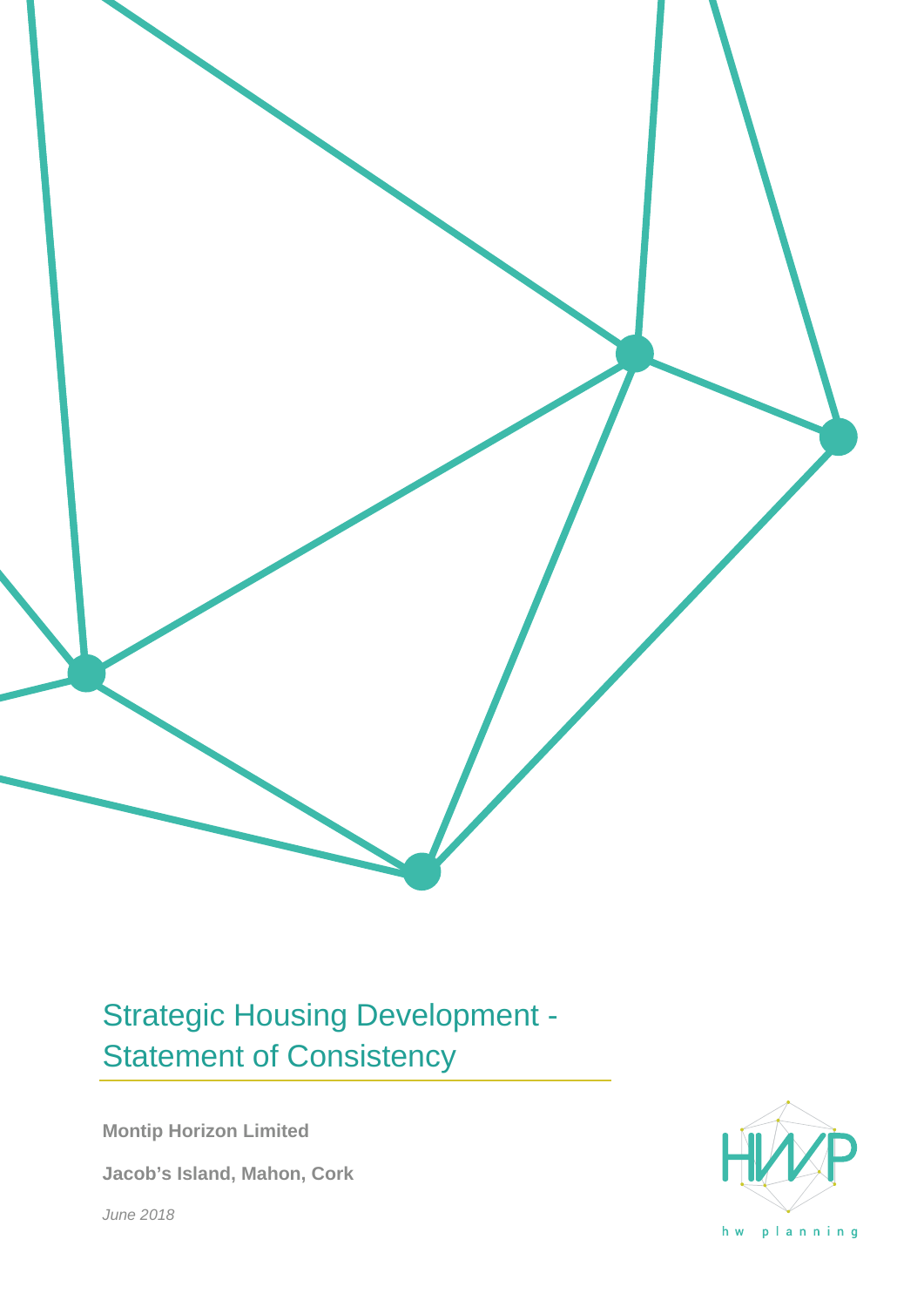

# **Contents**

| Sustainable Urban Housing: Design Standards for New Apartments: Guidelines for Planning      |  |
|----------------------------------------------------------------------------------------------|--|
|                                                                                              |  |
| Guidelines for Planning Authorities on Sustainable Residential Development in Urban Areas 14 |  |
|                                                                                              |  |
| Spatial Planning and National Roads, Guidelines for Planning Authorities, 2012 16            |  |
|                                                                                              |  |
|                                                                                              |  |
|                                                                                              |  |
|                                                                                              |  |
|                                                                                              |  |
|                                                                                              |  |
|                                                                                              |  |
|                                                                                              |  |
|                                                                                              |  |
|                                                                                              |  |
|                                                                                              |  |
|                                                                                              |  |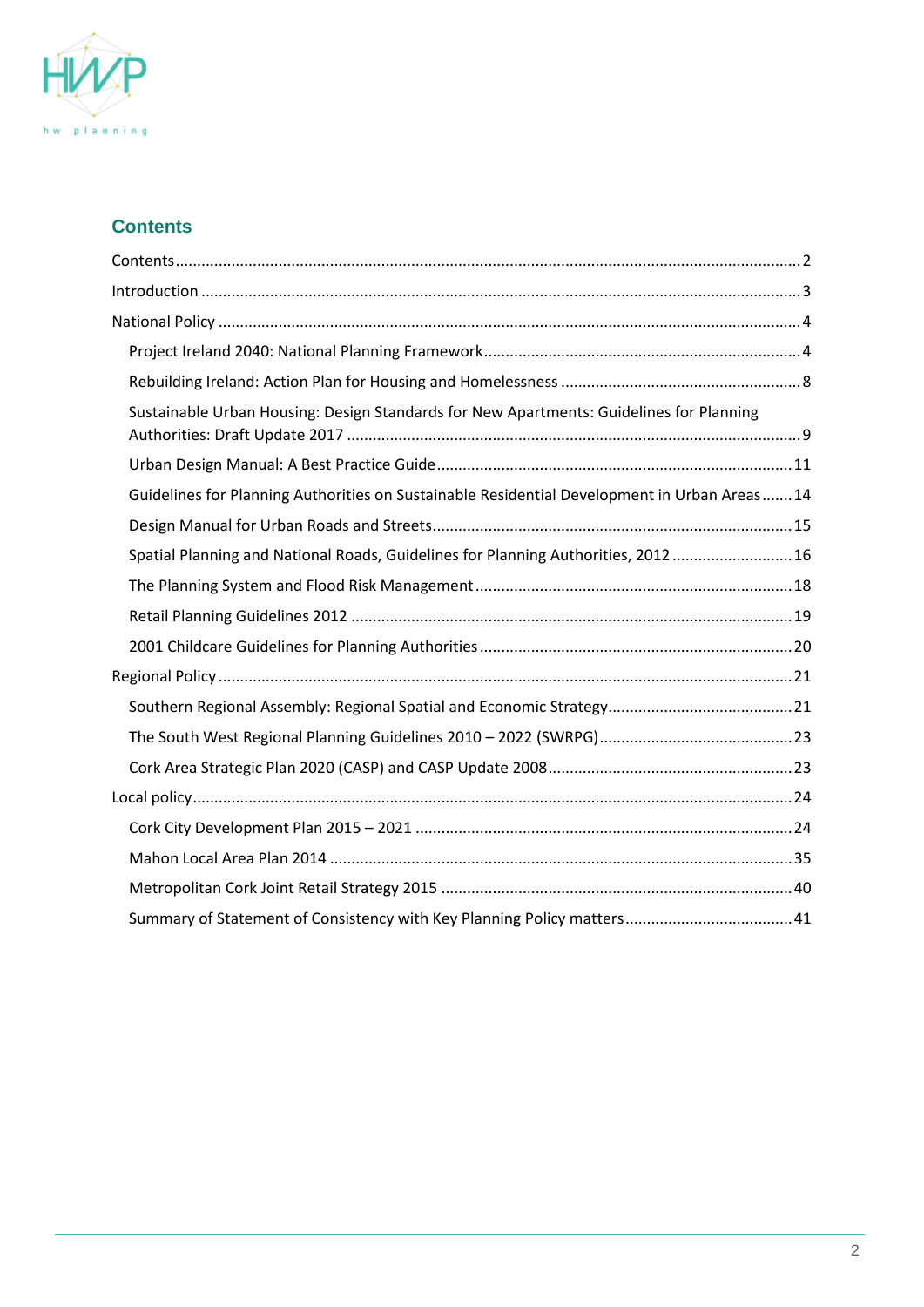

# **Introduction**

This statement of consistency has been prepared in accordance with the provisions of Section 5(2) of the Planning and Development Acts and accompanies a Strategic Housing Development (SHD) application. The recently adopted SHD legislation specifies that all SHD applications must be accompanied by a statement which demonstrates that they are consistent with the relevant National, Regional and Local policies as pertaining to the proposed development.

The Jacob's Island and wider Mahon area has experienced significant growth in recent decades and has become an important location for employment, retail and population growth in Cork City. The proposed development represents the next phase of development for Jacob's Island which will assist in the achievement of national, regional and local policy objectives.

The proposed development will involve the construction of 413 no. apartments and ancillary neighbourhood centre in 5 buildings, which will complete Phases 8 and 9 of the original masterplan for the lands. The proposed development ranges in height from 6 to storey 8 storeys with a 25 storey tall building.

This report will demonstrate that the proposed development is consistent with both recent and long established National, Regional and Local policies for this area. Specifically, it will demonstrate that the proposal is consistent with the ambitious aims of the National Planning Framework, Rebuilding Ireland and will make a significant contribution towards Pillar 3 of the Government's Action Plan to deliver more housing. In addition, it will outline how the proposed development has full regard to the evolving planning history and policy aims for this area, as well as the precedent set by previous An Bord Pleanála decisions in relation to the subject lands.

The statements of consistency have been compiled in a hierarchy according to National, Regional and Local Policy. In accordance with the Board's *Guidance for Prospective Applicants* this statement is intended to be clear and concise. A summary of the relevant policy from each publication has been provided with specific planning policies and objectives highlighted with a green background. The applicants' statements of response to the various policies and objectives are highlighted with a grey background.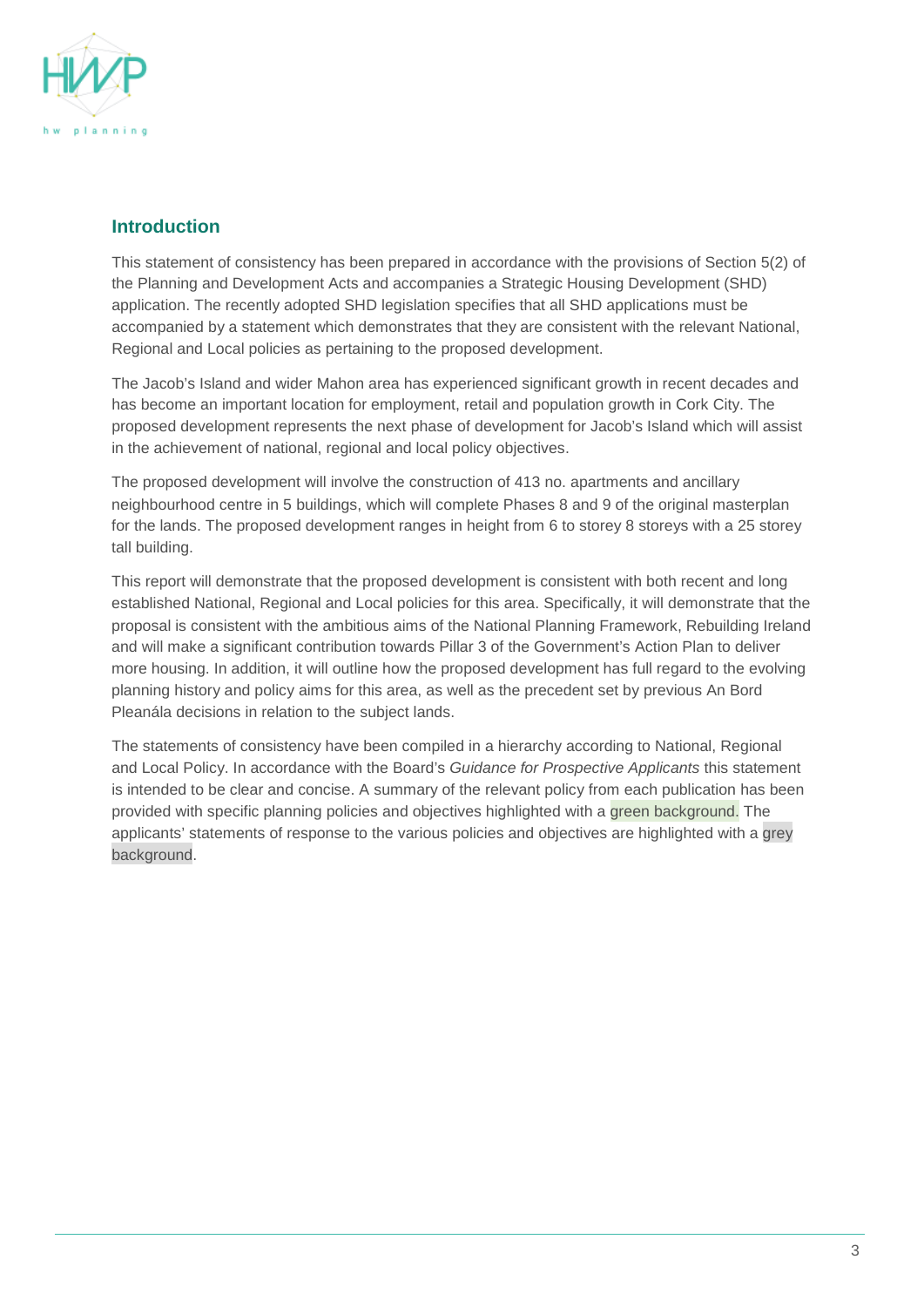

# **National Policy**

# **Project Ireland 2040: National Planning Framework**

The recently published National Planning Framework (NPF) identifies that five cities including Cork will cater for 50% of the growth in the country's population by 2040, which expected to be in the region of 1 million people. The NDF sets ambitious targets for Cork City and suburban area with population growth of 105,000 – 125,000 and a minimum population of 314,000 by 2040. This will require a population growth rate of 50 – 60%.

We consider that the following are the key National Policy Objectives which relate to Cork City and the development of this site.

#### **National Policy Objective 8**

To ensure that the targeted pattern of population growth of Ireland's cities to 2040 is in accordance with the targets set out in Table 4.1.

| City                                         | <b>Population</b><br>2016 | Population Growth to 2040 <sup>27</sup> |                   | <b>Minimum Target</b><br><b>Population 2040</b> |
|----------------------------------------------|---------------------------|-----------------------------------------|-------------------|-------------------------------------------------|
|                                              |                           | % Range                                 | People            |                                                 |
| Dublin - City and<br><b>Suburbs</b>          | 1.173,000                 | 20-25%                                  | 235,000 - 293,000 | 1,408,000                                       |
| Cork - City and<br><b>Suburbs</b>            | 209,000                   | 50-60%                                  | 105,000 - 125,000 | 314,000                                         |
| <b>Limerick</b> - City and<br><b>Suburbs</b> | 94,000                    | 50-60%                                  | 47,000 - 56,000   | 141,000                                         |
| Galway - City and<br><b>Suburbs</b>          | 80,000                    | 50-60%                                  | 40,000 - 48,000   | 120,000                                         |
| Waterford - City and<br><b>Suburbs</b>       | 54,000                    | 50-60%                                  | 27,000 - 32,000   | 81,000                                          |

#### Table 4.1 | Ireland 2040: Targeted Pattern of City Population Growth

#### **Key future growth enablers for Cork include:**

Identifying infill and regeneration opportunities to intensify housing development in inner city and inner suburban areas, supported by public realm and urban amenity projects.

The plan also outlines 10 national strategic outcomes which include:

- Compact Growth
- Sustainable Mobility
- Enhanced Amenity and Heritage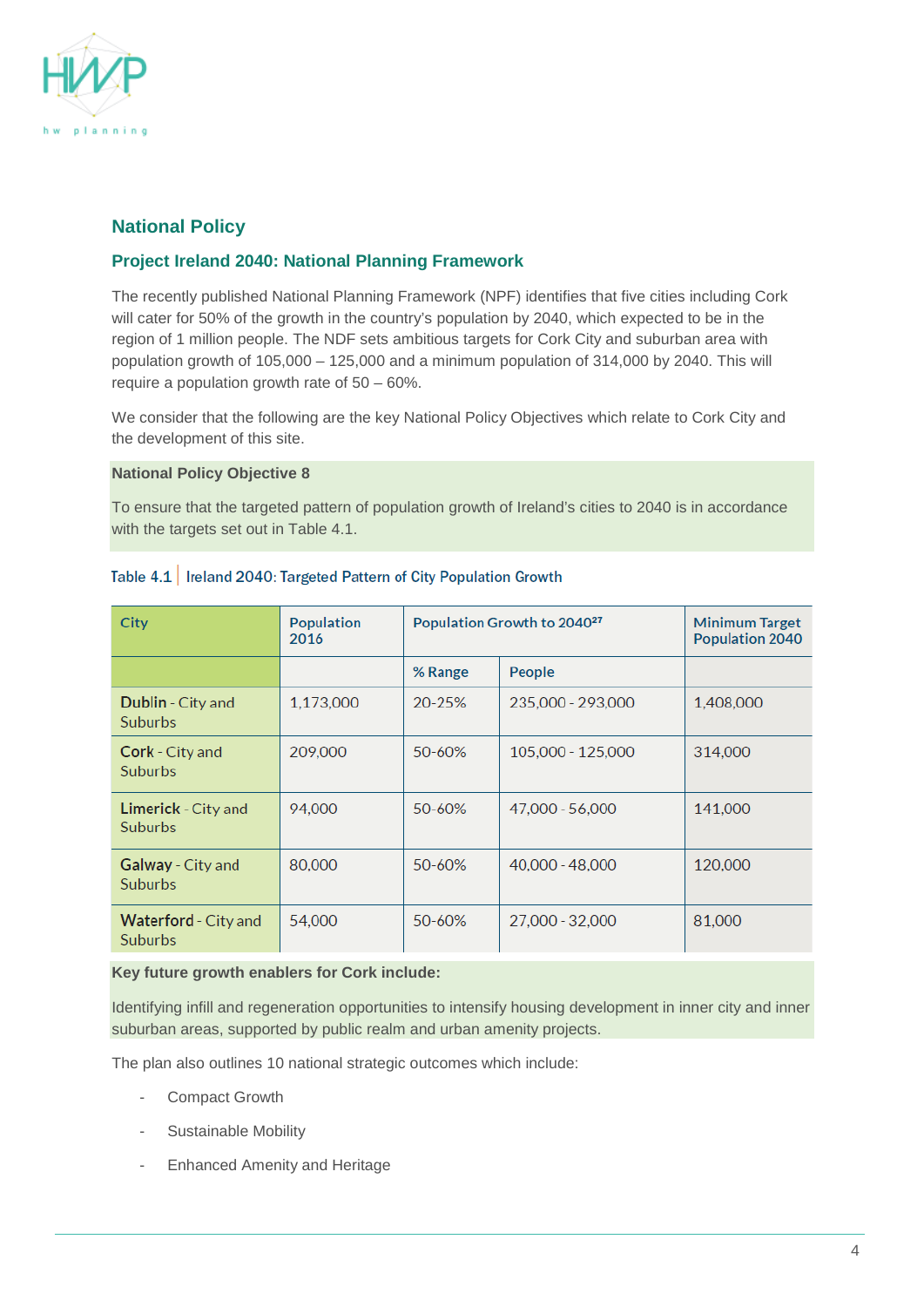

- Transition to a low carbon and climate resilient society
- Access to Quality Childcare, Education and Health Services

In relation to Cork Metropolitan Area, it is intended to develop a Metropolitan Area Strategic Plan (MASP) including Cork Harbour, which will be prepared through the Regional Spatial and Economic Strategy process. This will also build on work previously undertaken as part of the non-statutory Cork Area Strategic Plan (CASP), addressing both the CASP Study Area and North and West Cork.

#### **National Strategic Outcome 2**

#### **Enhanced Regional Accessibility**

#### **Inter Urban Roads**

Maintaining the strategic capacity and safety of the national roads network including planning for future capacity enhancements;

The impact of the proposed development on the carrying capacity of the adjacent N40 has been assessed in a Traffic and Transportation Assessment, the methodology for which has been agreed with Cork City Council and it has been drafted in accordance with the relevant Guidelines. The Traffic and Transportation Assessment concludes that the proposed development will have no impact on the carrying capacity of the national road.

The proposed development is plan-led, will provide residential accommodation at a location which will promote sustainable travel patterns and will not have a negative impact on the carrying capacity of the N40.

# **National Policy Objective 64**

Improve air quality and help prevent people being exposed to unacceptable levels of pollution in our urban and rural areas through integrated land use and spatial planning that supports public transport, walking and cycling as more favourable modes of transport to the private car, the promotion of energy efficient buildings and homes, heating systems with zero local emissions, green infrastructure planning and innovative design solutions.

The proposed development is consistent with the strategic aims of the NPF as it will result in a highdensity development on an infill site infill in a suburban area which is supported by public realm and urban amenity. Jacob's Island has existing strong walking, cycling and public transport linkages to the adjacent Mahon District Centre, City Centre and beyond, as demonstrated in the accompanying connectivity map contained in Appendix A, Jacob's Island's connectivity to the Mahon District Centre and City Centre is demonstrated by Census 2016 statistics. The existing apartment developments on Jacobs Island form 2 separate small areas for the purpose of the Census. Analysis of the small area data demonstrates that over 30% of residents in both of these small areas travel to work by sustainable modes including walking, cycling or public transport. This compares favourably with various other small areas in the Mahon area where rates of commuting to work by car are generally higher. The maps below illustrate the results of the commuting survey in Census 2016 for several of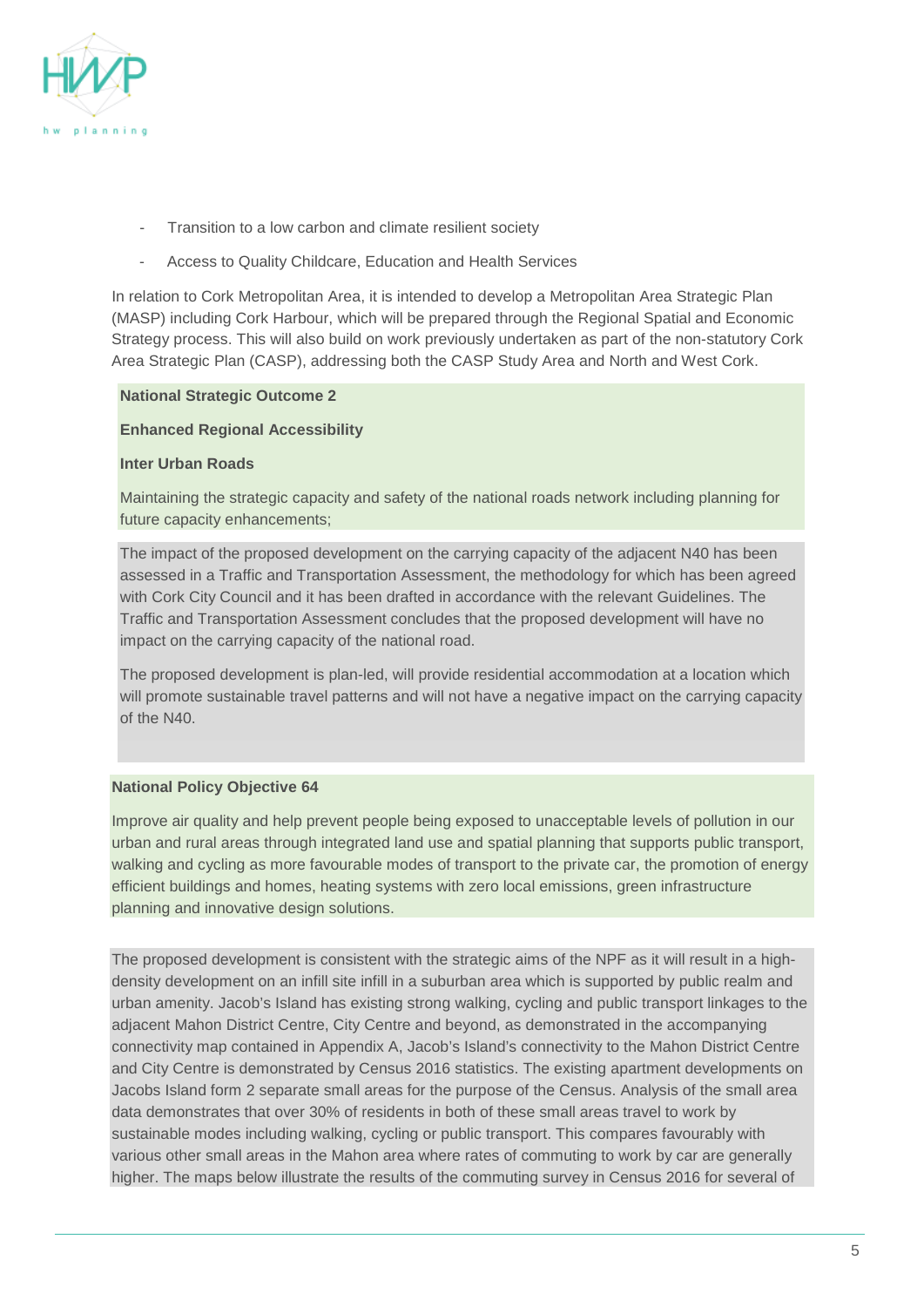

the small areas in Mahon and Jacobs Island. The green figure represents those traveling on foot, by bicycle or by public transport, while the orange figure represents those travelling by car. Outliers such as van owners, working from home etc were excluded from these figures.

The proposed development will further encourage this sustainable modal share among future residents. The scheme will be located at an attractive waterside location in close proximity to the popular Lough Mahon public cycle and walkway which connects the City Centre and Rochestown via the old Passage West railway line greenway. Jacob's Island is within walking distance of Mahon District Centre, which includes retail and healthcare facilities and functions as a major employment centre. The District Centre is accessible from Jacobs Island on foot or by cycling along dedicated cycling and walking routes, which are separated from local road network.

The proposed development will be consistent with National Policy Objective 8 which aim to increase Cork city and suburbs to minimum population of 314,000 by 2040 and which will require a growth rate of 50 – 60%.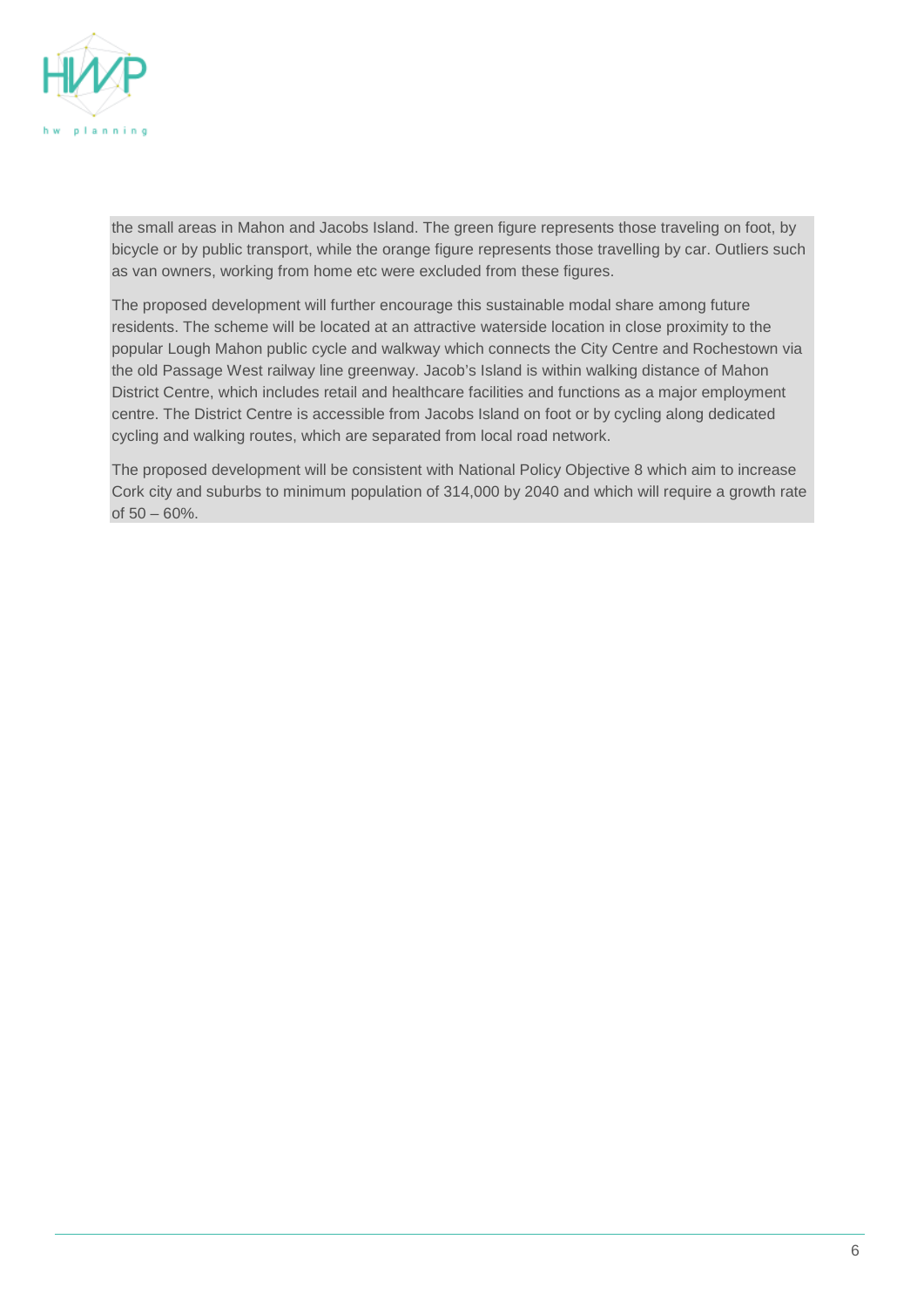



Figure 2 - Commuting figures in Jacobs Island



Figure 1 - Commuting figures in Mahon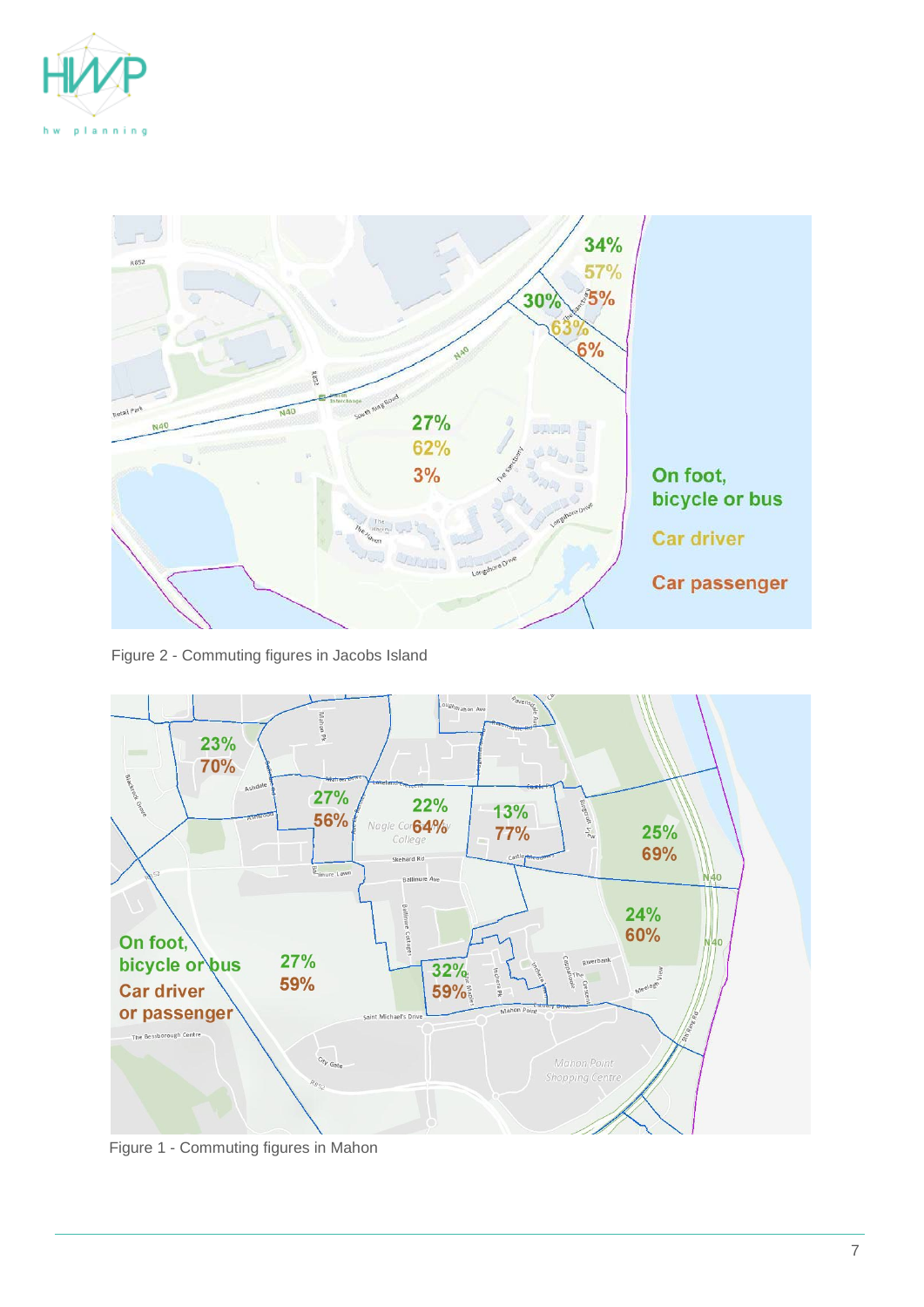

#### **National Policy Objective 74**

Secure the alignment of the National Planning Framework and the National Development Plan through delivery of the National Strategic Outcomes.

The proposed development is plan-led is consistent and aligned with local, regional and national policy. The proposed development will assist in the delivery of national strategic outcomes.

The NPF aims to build on Cork's position as an emerging medium sized European Centre of Growth and Innovation. It outlines some of the key matters in achieving this goal including:

"an enhanced urban environment, including better housing choice and quality, new employment locations, improved public spaces and enhanced public transport as well as safe and pleasant options for walking and cycling."

The proposed development will aim to consolidate residential development in the Jacobs Island area and introduce local services in a proposed neighbourhood centre that are currently lacking. It will contribute to a greater housing choice in the context of the severe shortages that are being experienced at the present time. As outlined above and later in this document, the proposed development is located in an urban accessible location with connectivity provided by a local network of walking and cycling routes as well as local public transport routes. As a result, we consider that the proposed development is consistent with the stated goals contained within the NPF and will help Cork achieve its ambitious population targets in a sustainable manner.

# **Rebuilding Ireland: Action Plan for Housing and Homelessness**

*'Rebuilding Ireland – Action Plan for Housing and Homelessness'* includes a comprehensive five pillar approach. Pillar 3 aims to support the building of new homes and outlines the Government objective "to ramp up delivery of housing from its current under-supply across all tenures to help individuals and families meet their housing needs". This Plan sets ambitious targets to double the annual level of residential construction to 25,000 homes and deliver 47,000 units of social housing in the period to 2021.

The plan outlines a number of key steps that should be taken to deliver on the pillar three objective including:

- Planning reforms
- Putting in place a National Planning Framework and land management actions
- Efficient design and delivery methods to lower housing delivery costs
- Measures to support construction innovation and skills

The location and suitability of the subject site, as well as proposed mix of dwellings, including social housing component, ensures that the subject proposal will contribute positively to meeting the pillar three objective of doubling the completion level of additional homes in the next four years to deliver over 25,000 homes on average per annum.

The proposed development falls under the new Strategic Housing Development planning process aimed at fast tracking the delivery of much needed housing. In addition, as we have outlined in the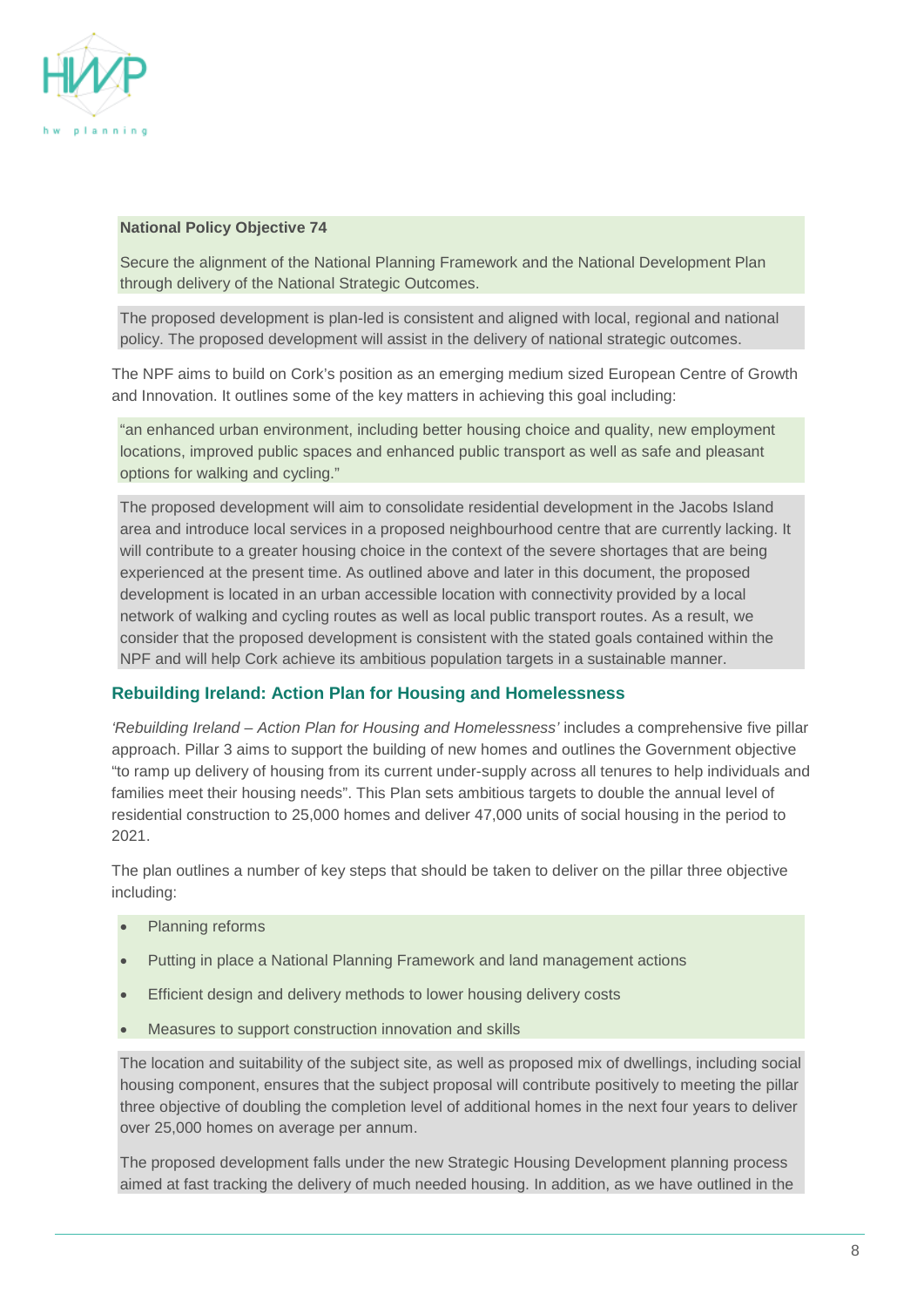

previous section, the proposal is consistent with the recently published NPF and its stated aim of consolidating new population and housing growth within the footprint of the main towns and cities.

In terms of design, the scheme has been developed to provide the maximum level of residential amenity while achieving levels of density that are appropriate to the location.

# **Sustainable Urban Housing: Design Standards for New Apartments: Guidelines for Planning Authorities: Draft Update 2017**

The recently published guidelines update the Sustainable Urban Housing: Design Standards for New Apartments guidelines, published in 2015. They refer to the need to significantly increase supply as a key pillar of the overarching Rebuilding Ireland Housing Action Plan. the guidelines indicate that urban areas are the most suitable locations for apartments and divide these areas into 3 categories.

Section 2.4 of the Guidelines define 'Central and / or Accessible Locations' as

- o Sites within walking distance (i.e. up to 15 minutes or 1,000-1,500m), of principal city centres, or significant employment locations, that may include hospitals and third-level institutions;
- o •Sites within reasonable walking distance (i.e. up to 10 minutes or 800-1,000m) to/from high capacity urban public transport stops (such as DART or Luas); and
- o Sites within easy walking distance (i.e. up to 5 minutes or 400-500m) to/ from high frequency (i.e. min 10 minute peak hour frequency) urban bus services.

These definitions are meant to be interpreted as typical rather than 'exhaustive' and the Guidelines indicate that the full range of locations 'will require local assessment that further considers these and other relevant planning factors'.

We consider that the proposed development site can be defined as a Central and Accessible Urban Location, that is suitable for large scale, higher density development comprising wholly apartments and as demonstrated by the Map in Appendix A as it is

- o within walking distance (i.e. up to 15 minutes or 1,000-1,500m) of a significant employment location, being Mahon;
- o within easy walking distance of high frequency urban bus services, being the 202 and 215/215A.

The Guidelines contain various Specific Planning Policy Requirements and objectives that apply to the proposed development.

#### **Specific Planning Policy Requirement 1**

Apartment developments may include up to 50% one-bedroom or studio type units (with no more than 20-25% of the total proposed development as studios) and there shall be no minimum requirement for apartments with three or more bedrooms. Statutory development plans may specify a mix for apartment and other housing developments, but only further to an evidence-based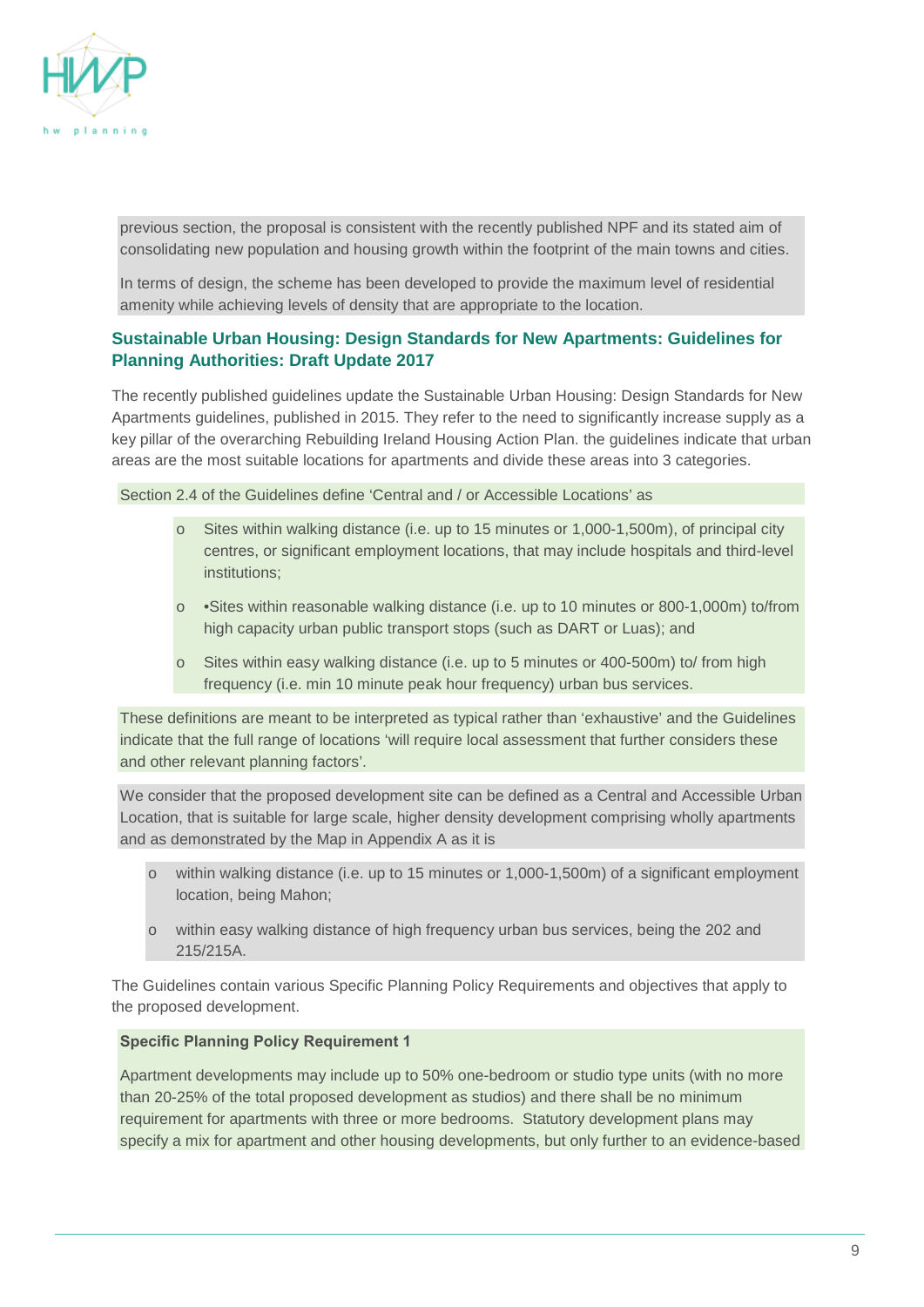

Housing Need and Demand Assessment (HNDA), that has been agreed on an area, county, city or metropolitan area basis and incorporated into the relevant development plan(s).

The proposed housing mix of the Jacobs Island scheme is consistent with the requirements of SPPR1 and proposes the following housing mix:

studio units – 6% 1-bedroom units – 16.9% (Combined 1-bed – 23%)

2-bedroom units – 72.2% 3-bedroom units – 4.8%

#### **Specific Planning Policy Requirement 3**

Minimum Apartment Floor Areas:

| $\bullet$ | Studio apartment (1 person)     | 37 sq. m |
|-----------|---------------------------------|----------|
|           | 1-bedroom apartment (2 persons) | 45 sq. m |
|           | 2-bedroom apartment (4 persons) | 73 sq. m |
|           | 3-bedroom apartment (5 persons) | 90 sq. m |

Floor areas within the proposed scheme as outlined in the accompanying schedule of accommodation prepared by O'Mahony Pike Architects are all consistent with the requirements of SPPR 3

#### **Safeguarding Higher Standards**

In the interests of sustainable and good quality urban development these guidelines should be applied in a way that ensures delivery of apartments not built down to a minimum standard, but that reflect a good mix of apartment sizes. Accordingly, it is a requirement that the majority of all apartments in any proposed scheme of 10 or more apartments shall exceed the minimum floor area standard for any combination of the relevant 1, 2 or 3-bedroom unit types, by a minimum of 10% (any studio apartments must be included in the total, but are not calculable as units that exceed the minimum by at least 10%).

As detailed in the accompanying housing quality assessment, the majority of the units within the proposed scheme are in excess of the minimum floor area standards as outlined in SPPR3. The scheme is also consistent with all other minimum floor areas and standards.

#### **Specific Planning Policy Requirement 4**

The minimum number of dual aspect apartments that may be provided in any single apartment scheme shall be 33% in more central and accessible urban locations, where it is necessary to ensure good street frontage and subject to high quality design. Otherwise, it is an objective that there shall generally be a minimum of 50% dual aspect apartments in a single scheme. For building refurbishment schemes on sites of any size or urban infill schemes on sites of up to 0.4ha (1 acre), planning authorities may exercise further discretion on a case-by-case basis, subject to overall design quality.

#### **Specific Planning Policy Requirement 5**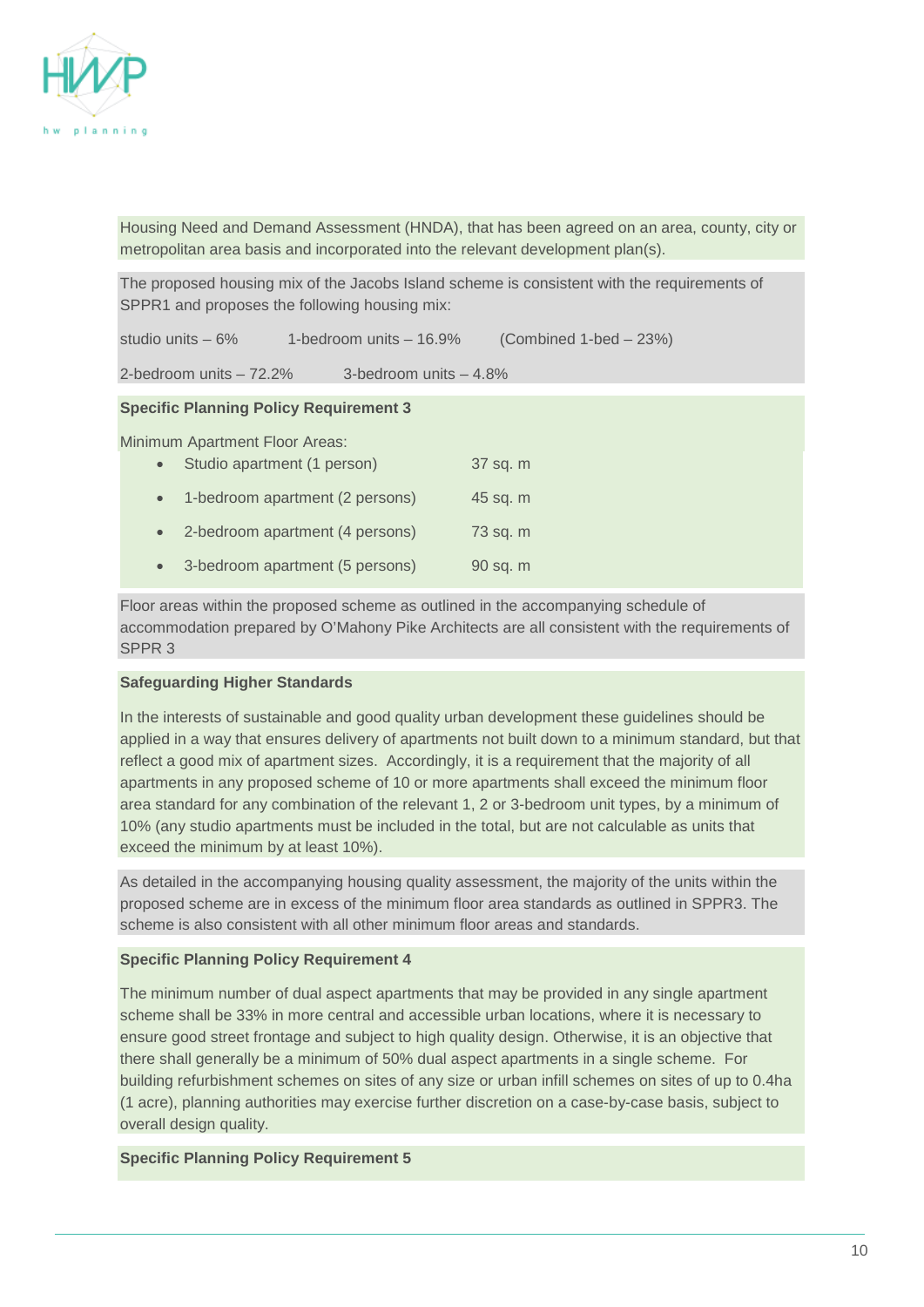

Ground level apartment floor to ceiling heights shall generally be a minimum of 2.7m and shall be increased, either at ground level only or in conjunction with all floors in an apartment block or building, in certain circumstances.

The proposed development is consistent with the objectives contained in SPPR4 as it provides for 249 no. apartments with a dual aspect, which represents just over 60% of the overall number of units in the scheme and is well in excess of the minimum required for general residential schemes. The development is also consistent with SPPR5 as floor to ceiling heights are in excess of the minimum standards.

# **Urban Design Manual: A Best Practice Guide**

The Proposed Residential Development at Jacob's Island has been designed in accordance with best practice as outlined in the 2009 Urban Design Manual. The Manual outlines 12 criteria that should guide urban residential development in the context of the individual homes, the site on which they are located and the wider neighbourhood. The 12 criteria can be summarised as follows

| <b>Context</b>                                                                 |                   |
|--------------------------------------------------------------------------------|-------------------|
| How does the development respond to its surroundings?                          |                   |
| <b>Connections</b>                                                             |                   |
| How well connected is the new neighbourhood?                                   |                   |
| <b>Inclusivity</b>                                                             | Neighbourhood     |
| How easily can people use and access the development                           |                   |
| <b>Variety</b>                                                                 |                   |
| How does the development promote a good mix of<br>activities?                  |                   |
|                                                                                |                   |
| How does the development make appropriate use of<br>resources, including land? |                   |
| <b>Distinctiveness</b>                                                         |                   |
| How do the proposals create a sense of place?                                  | <b>Site</b>       |
| Layout                                                                         |                   |
| How does the proposal create people friendly streets and<br>spaces?            |                   |
| <b>Public Realm</b>                                                            |                   |
| How safe, secure and enjoyable are the public areas?                           |                   |
|                                                                                | <b>Efficiency</b> |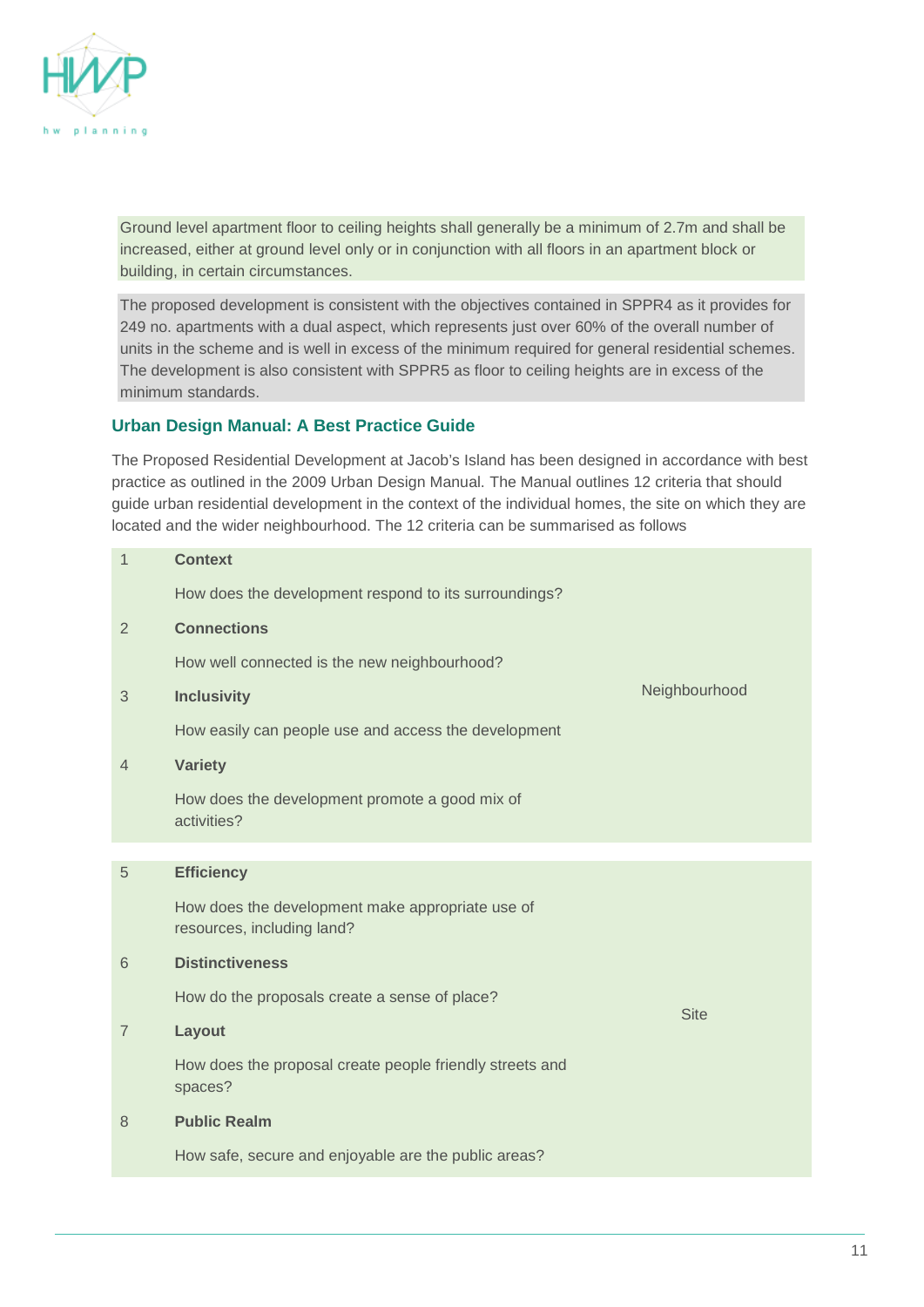

| 9               | <b>Adaptability</b>                                               |      |
|-----------------|-------------------------------------------------------------------|------|
|                 | How will the buildings cope with change?                          |      |
| 10              | <b>Privacy and Amenity</b>                                        |      |
|                 | How does the scheme provide a decent standard of<br>amenity?      | Home |
| 11              | <b>Parking</b>                                                    |      |
|                 | How will the parking be secure and attractive?                    |      |
| 12 <sup>2</sup> | <b>Detailed Design</b>                                            |      |
|                 | How well thought through is the building and landscape<br>design? |      |

Cork City Development Plan requires that all new developments will have regard to the provisions of the Guidelines on Sustainable Residential Development in Urban Areas and the accompanying Urban Design Manual. A Planning and Design Statement has been produced as part of this planning application, this outlines how the proposed development achieves compliance with these guidelines. In summary, the development is compliant with the 12 urban design principles as follows:

# **Context**

The subject infill site is located on Jacob's Island, which is a successful and attractive residential community of approximately 330 residential homes. Jacob's Island is adjacent to Mahon District Centre and within the South Eastern Suburbs of Cork City, as defined in the Cork City Development Plan 2015-2021.

The site is strategically located on the edge of Lough Mahon and enjoys excellent walking, cycling and public transport links to the adjacent Mahon District Centre and Cork City Centre. Its location adjacent to the N40 also provides connectivity by road to the areas beyond Cork City.

Jacob's Island enjoys vast views out over the Lough Mahon and the existing residential community is supported by quality realm, urban amenities and connectivity to Mahon and Cork City Centre. The adjacent Mahon District Centre and strategic employment area was one of the Cork's strongest performing areas in terms of population and employment growth during the period 2006-2016. Hubs such as Mahon Point Shopping Centre, Mahon Point Retail Park and several major industry employers make Mahon a thriving area within the Cork City environs and present sustainable and viable employment opportunities for existing and future residents of Jacob's Island.

# **Connections**

The main access into and out of the Jacob's Island lands is the grade separated junction 10 of the N40 ring road which allows access to the N40 in both directions as well as to Mahon along the R852.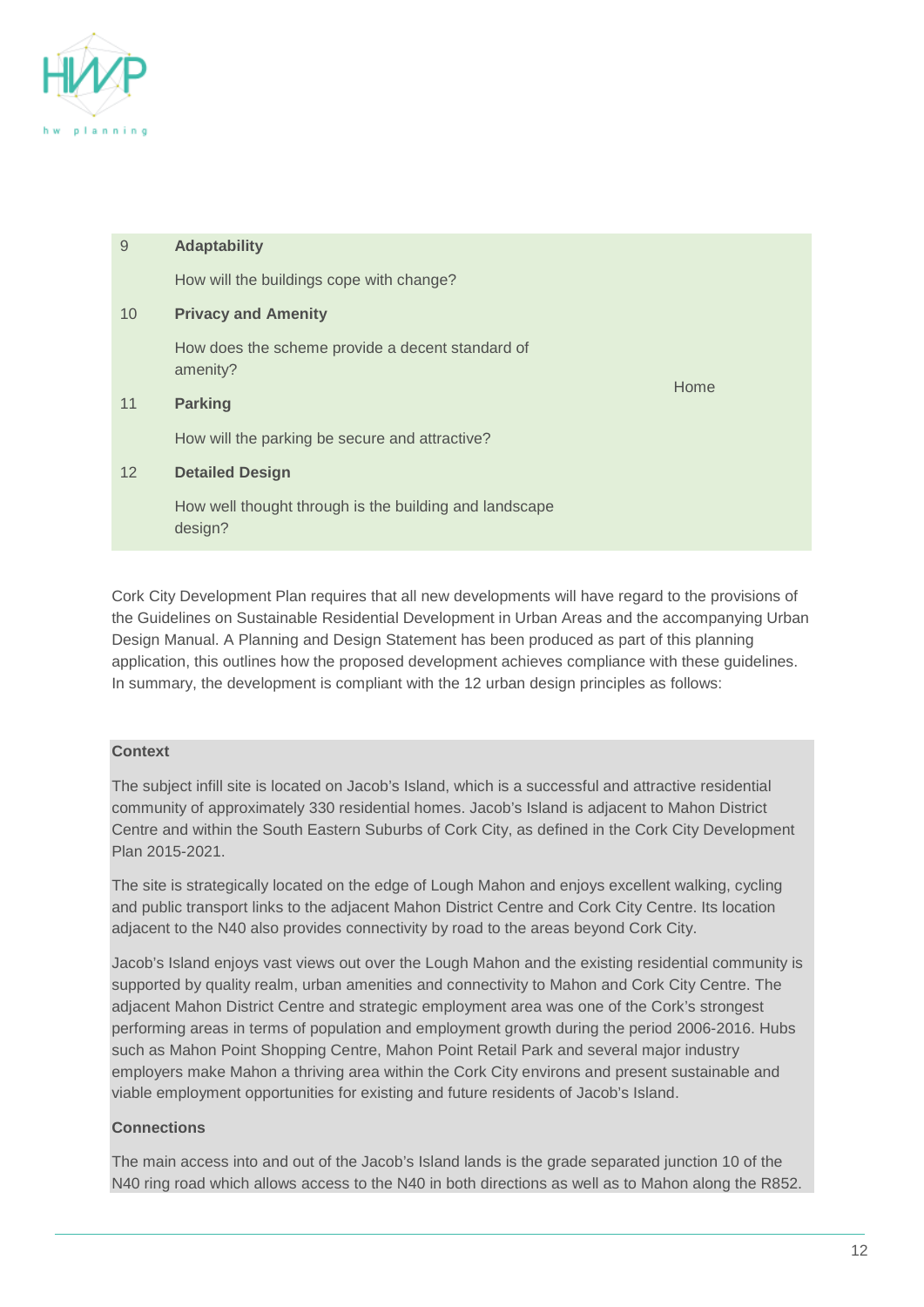

The area is served by the 215 and 215A City Bus route which provides connectivity to Mahon, Ballinlough, the City Centre, Blarney and Cloghroe. Extensive walking and cycle linkages are available via the looped walkway which runs along the old Passage West railway line and along the Lough Mahon waterfront, linking the site to Blackrock, Mahon and the Marina as well as to Passage West.

# **Public Realm**

Jacob's Island has the benefit of an extensive public, waterfront park, Joe McHugh Park, which was delivered in conjunction with the existing residential development. Future residents will have the benefit of this significant amenity and in addition a high quality public realm, consisting of landscaped green spaces and shared surfaces will be delivered as part of the scheme and as highlighted on the attached proposals prepared by Ilsa Rutgers Architecture.

# **Inclusivity**

The development proposes a range of public, communal and private amenity spaces which will be compliant with Part M of the Building Regulations.

# **Privacy Amenity**

The development of successful residential accommodation requires a meaningful transition zone between street and apartment to ensure adequate privacy for residents. The scheme achieves this by using a landscaped buffer zone and a level difference between street and ground floor level of apartment of at least 1 metre.

# **Variety**

A coherent and cohesive strategy will be implemented in the development of the elevation strategy and arrangement of the apartment blocks on the site. The blocks are arranged as a series of pavilions interspersed amongst landscaped parkland.

Variety will be introduced to the form through variation in roof profile as a result of the cranked form, as well as setbacks and pop-up lanterns at roof level.

# **Distinctiveness**

A common language of fenestration pattern and balcony arrangements will be used to generate a distinctive elevation strategy throughout the scheme. This will bring pattern and rhythm to the development. Corners will be emphasised by the changing rhythms of the balconies and window sizes as they turn the corner.

# **Efficiency**

The subject scheme addresses sustainability and an efficient use of zoned development land at the broader level of an appropriate level of density on a strategically positioned site. The strategic location of the scheme on a public transit route and within walking distance of a major employment centre, aligns with sustainable objectives of encouraging sustainable movement, reducing urban sprawl and enhancing a green economy.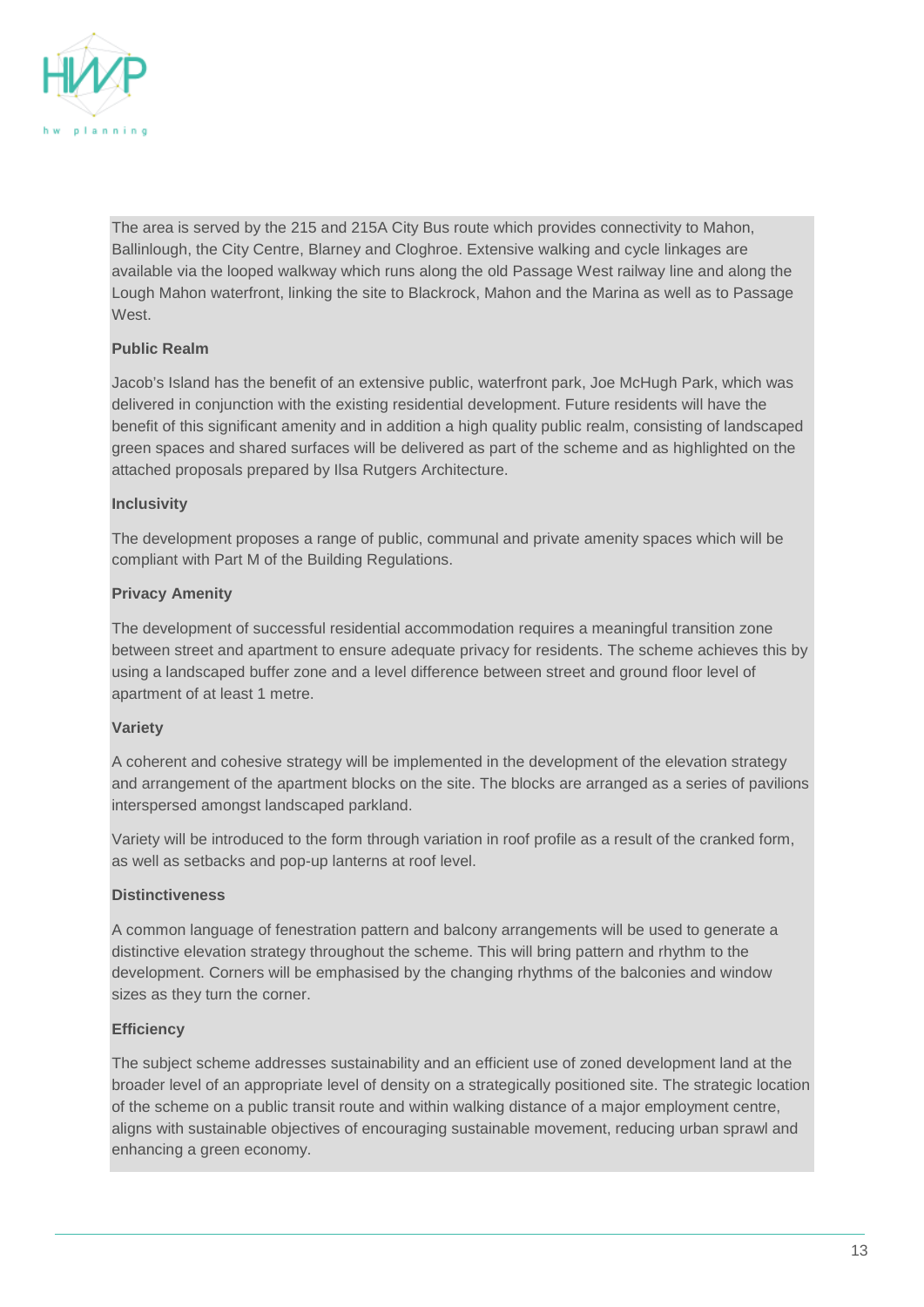

#### **Layout**

Further details on the layout of the scheme are provided in the planning and design statement which forms part of this planning application.

#### **Adaptability**

The subject scheme has been designed to allow for adaptation in response to tenant requirements and market demands, studio units are arranged in pairs and have the potential to be converted to 2 bed apartment units at a later stage.

#### **Detailed Design**

Further details on the scheme are provided in the planning and design statement which forms part of this planning application.

#### **Parking**

A number of parking options are provided across the site. A single storey basement is proposed under blocks 7 8 9, with the provision of car and bicycle parking. Access to this basement is provided through the existing basement. A podium car park is located in Block 3 4, housing car and bicycle parking. Additional car parking spaces are provided at surface level.

# **Guidelines for Planning Authorities on Sustainable Residential Development in Urban Areas**

The 2009 guidelines were developed by a team of consultants led by O'Mahony Pike who are the lead architects on the current proposal in Jacobs Island, with the objective of delivering high quality and sustainable developments. The guidelines outlined the common goals of housing developers, their design teams, the planning system, and the community they serve as follows:

- Prioritise walking, cycling and public transport, and minimise the need to use cars;
- Deliver a quality of life which residents and visitors are entitled to expect, in terms of amenity, safety and convenience;
- Provide a good range of community and support facilities, where and when they are needed and that are easily accessible;
- Present an attractive, well-maintained appearance, with a distinct sense of place and a quality public realm that is easily maintained;
- Are easy to access for all and to find one's way around;
- Promote the efficient use of land and of energy, and minimise greenhouse gas emissions;
- Provide a mix of land uses to minimise transport demand;
- Promote social integration and provide accommodation for a diverse range of household types and age groups;
- Enhance and protect the green infrastructure and biodiversity; and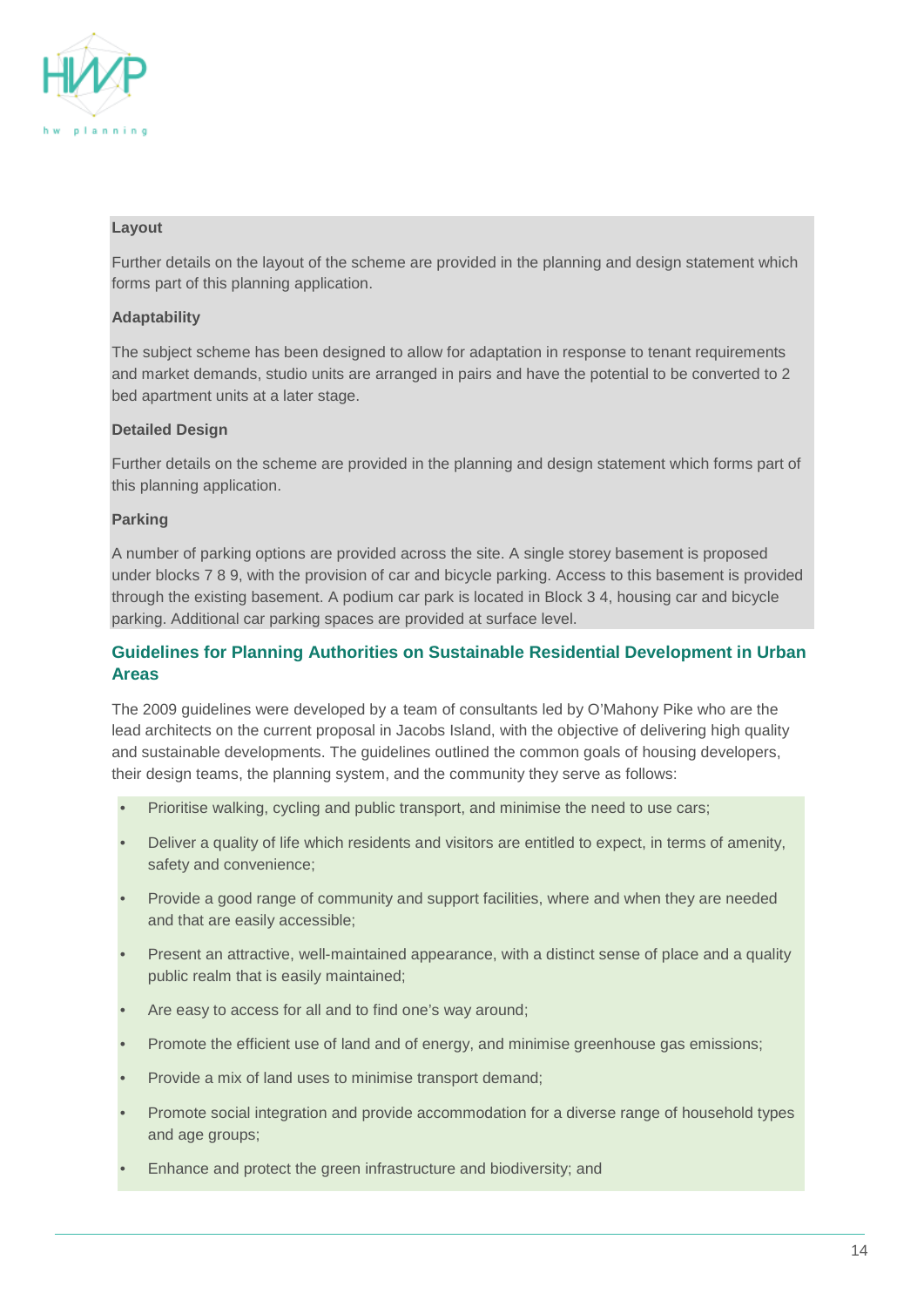

#### • Enhance and protect the built and natural heritage.

By virtue of its location, the proposed development at Jacob's Island has the potential to deliver on the quality of life aims of the Sustainable residential development guidelines.

- The development will be located adjacent to the attractive Mahon amenity walks, designated in the Development Plan as an area of High Landscape value, providing ready access to open space amenities as well as allowing convenient walking and cycling amenities to the local community. This access to sustainable travel infrastructure as well as the significant density of the proposal will support the development of local public transport infrastructure and will serve to minimise the usage of cars.
- The introduction of the Neighbourhood centre will provide for essential convenience retail and childcare needs for existing and future residents.
- The proposed open spaces associated with the scheme have been designed according to best proactive Urban Design principles and will include features such as shared surfaces, planting and seating areas to provide a public realm that is accessible and attractive to future residents.

The Guidelines advocate a plan-led approach in determining the site, location and nature of major new residential development and stresses the importance of Local Area Plans in particular as underpinning this approach.

As demonstrated below, we consider the proposed scheme to be consistent with the aims of the Mahon Local Area Plan as varied by the Cork City Development Plan 2015 – 2021.

The Guidelines also refer to the important role of design in delivering new residential developments, adherence to the 12 principles outlined in the Urban Design Manual.

Refer to previous section.

# **Design Manual for Urban Roads and Streets**

- As a peninsula which does not facilitate any through traffic and is already subject to a number of traffic calming features (with an existing roundabout junction, a number of pedestrian priority crossings and the provision of entrance gates adjacent to the existing bus turnaround area), Jacob's Island already functions in a manner consistent with the ethos of the Design Manual for Urban Roads and Streets (DMURS). The proposed development will see this ethos reinforced further through the design approach adopted.
- However, there is a need to recognise that there is an existing internal road network which is in itself is not fully in accordance with the design guidance of DMURS (given that the historical development of Jacob's Island predates DMURS). Accordingly, there is a need to strike an appropriate balance between the existing layout and the proposed development.
- As the area already carries low traffic volumes and has a degree of traffic calming in place, it is not proposed to create 'shared' environments within the area around Block 10 and in front of Blocks 3&4; rather, carriageway widths and junction radii will be minimised to the greatest extent feasible.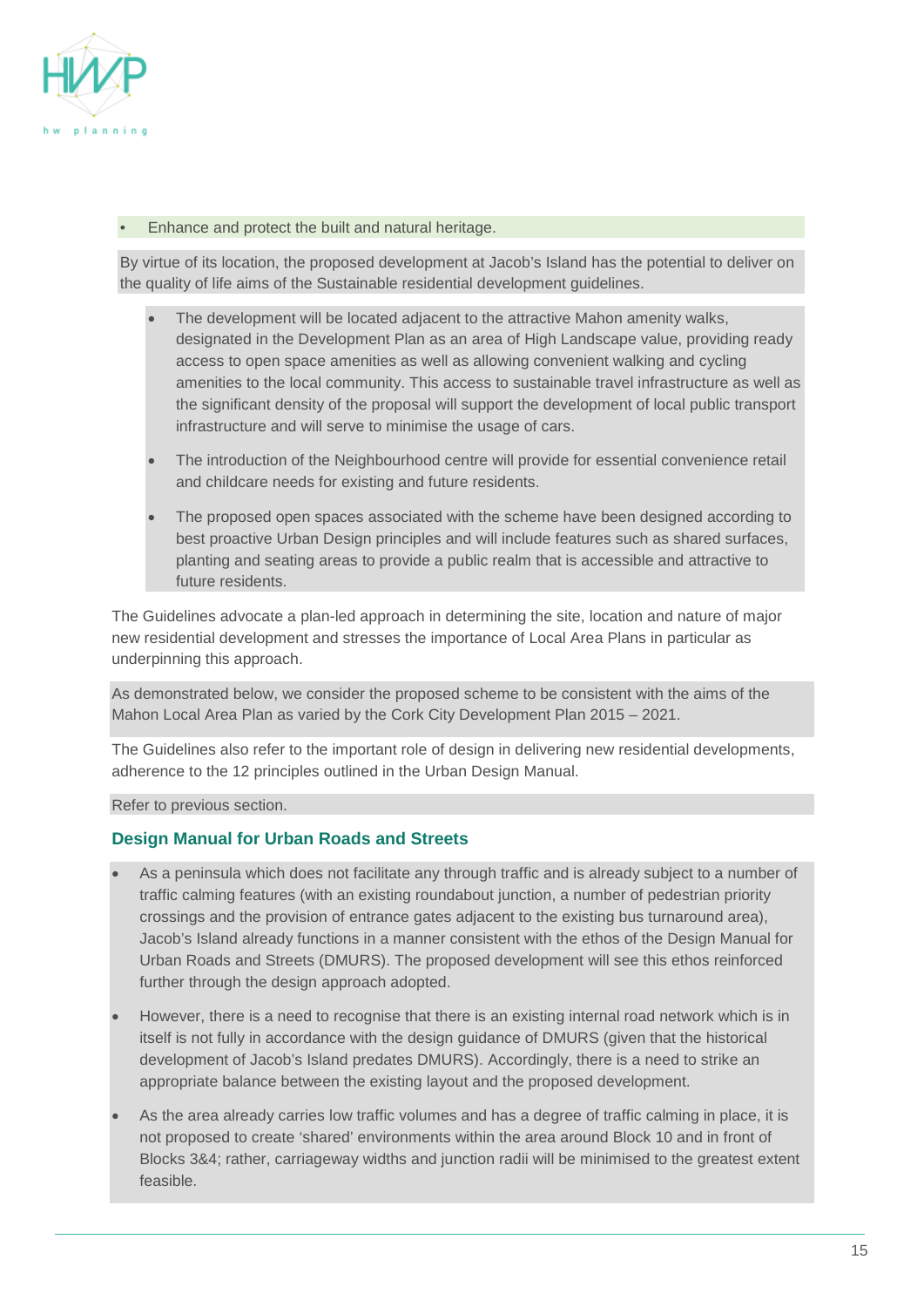

- At Blocks 7,8 and 9, there will be no surface-level parking within the block area (with all parking to be provided underground).
- The site is already very well-served by a number of connections to pedestrian and cycle routes, with the Passage Greenway Line accessible from the existing Jacob's Island lands, and the Lough Mahon walk being accessed via four existing connections for pedestrians and cyclists. As part of this scheme, a further three connections will be created from the proposed development site to these facilities.
- There is already a dedicated bus shelter and bus stop present in a bus turnaround area within the heart of Jacob's Island, which is served by the 215 city bus service. These facilities are in a central location and are therefore very accessible to all residents.
- Mitigation measures proposed as part of this application include the creation of a number of additional links to the Lough Mahon public walk (and by extension to the Passage Greenway line) and the implementation of an inbound bus lane on the Mahon Link Road between the N40 interchange and Mahon Point Shopping Centre). These works will ensure that sustainable travel modes are both attractive and accessible to residents.
- The site's proximity to the Passage Greenway line places it at an excellent advantage to avail of the recent improvement at the junction at St. Michael's Drive (where a new ramped connection has been created between the junction and the greenway line), and the proposed upgrade of the greenway line itself (expected in 2019/2020) to widen the line and to provide public lighting, as well as the implementation of a number of new connections to the line from the road and street network along the line.
- The site will see a parking provision below the maximum levels suggested in the Cork City Development Plan, with a total of 409 parking spaces provided to serve the 413 units

# **Spatial Planning and National Roads, Guidelines for Planning Authorities, 2012**

Similar to all recent planning guidelines a key message and principal objective is to facilitate and promote the shift to more sustainable forms of transport. Section 1.5 of the *Spatial Planning and National Roads, Guidelines for Planning Authorities* highlights that the Key Principles of the Guidelines are as follows

- Land-use and transportation policies are highly interdependent:
- **Proper planning is central to ensuring road safety:**
- Development should be plan-led:
- **•** Development Management is the key to Plan Implementation:
- Planning Authorities and the National Roads Authority and other public transport bodies must work closely together:

The key recommendation and message from Chapter 2 of the Guidelines in relation to planning policy and development plan decisions is that these decisions should be evidence based. The following are identified as the 'Key Steps for Building an Evidence-Based Approach to Planning Policy Decisions'.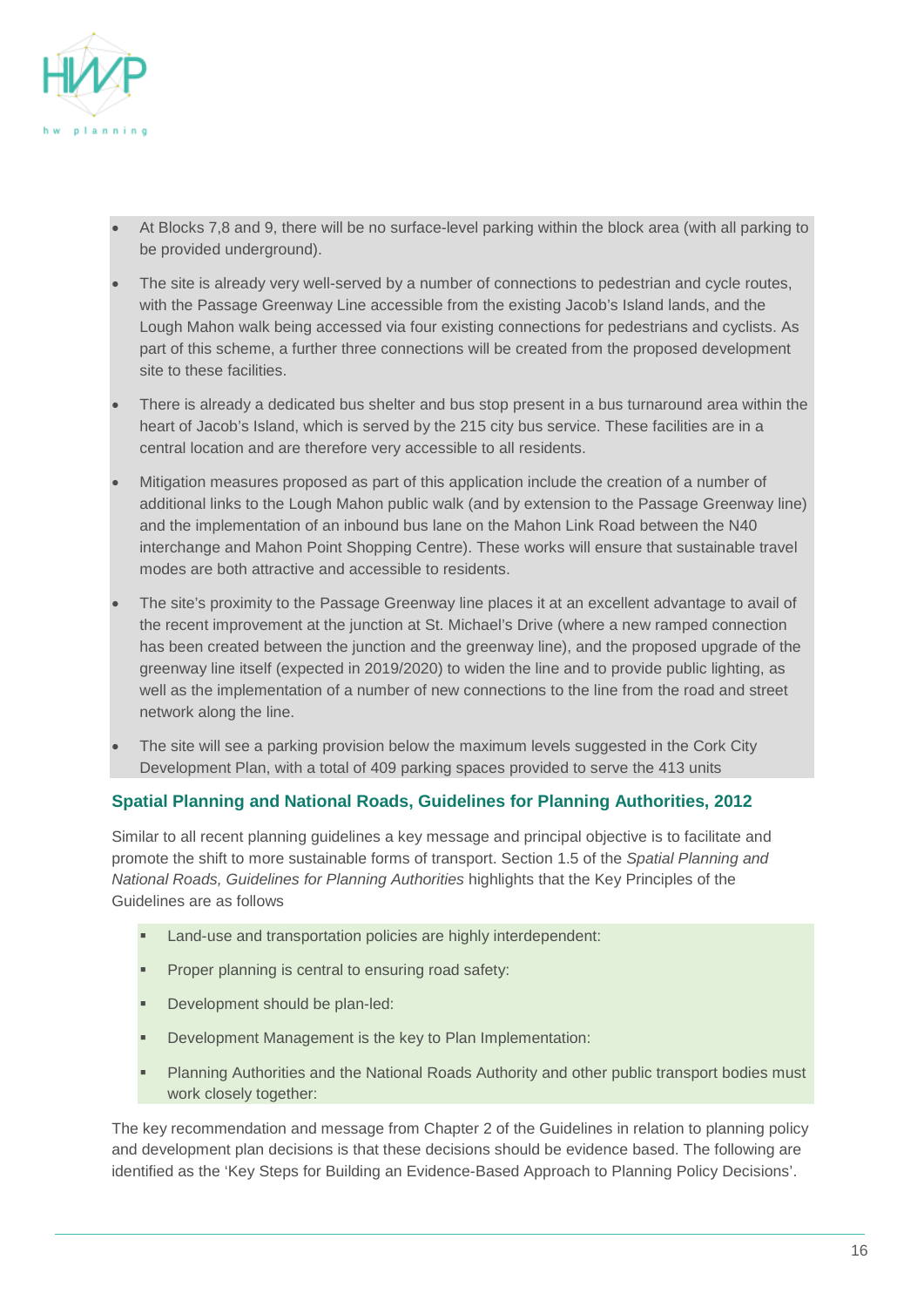

Step1: Identifying and consulting with the key stakeholders in developing an integrated approach;

Step 2: Confirmation of the national and/or higher level policy context for the development plan proposals;

Step 3: Developing evidence based tools such as traffic models, including agreement between stakeholders in relation to acceptable data and assumptions;

Step 4: Identification of demand management and mitigation measures to minimise the transport impact of the plan;

Step 5: Identification of any infrastructural enhancements required and phasing;

Step 6: Agreement between stakeholders on a delivery strategy including funding arrangements.

Chapter 3 of the Guidelines deals with Development Management and Roads and outlines the following 'Key Messages'

- Development Management is the key to plan implementation.
- Planning authorities should put in place effective mechanisms to refer all planning applications on, or with the potential to affect, national roads to the NRA and also in the Greater Dublin Area to the NTA in accordance with the Planning and Development Regulations.
- Traffic and Transport Assessments (TTA) and Road Safety Audits (RSA) should be used in preparing planning applications for major development affecting national roads.
- Assessment of development proposals must take into account broader planning and development policy as well as engineering criteria, road safety and the environmental effects of national roads.
- Control of roadside and adjoining signage and lighting is an important contributor towards achieving enhanced road safety and planning authorities should use their regulatory and enforcement powers accordingly.
- Development proposals requiring physical works on the national roads network should include making provision for the payment of the appropriate development contributions in line with the requirements of planning legislation and local authority development contribution schemes.
- There should be agreement between stakeholders on a delivery strategy including funding arrangements

In accordance with one of the key principles of the *Spatial Planning & National Roads Guidelines for Planning Authorities*, the expansion of the residential community at Jacob's Island is plan led and is consistent with integrated land use and transportation policies developed for Mahon. Additional residential development on Jacob's Island of 600 – 1,530 people or 250 – 635 units in Tranche 1 (pre BRT) is Land Use Strategy 3 recommended by the Mahon Strategic Transport & Traffic Assessment, which was the strategy adopted in the 2014 LAP.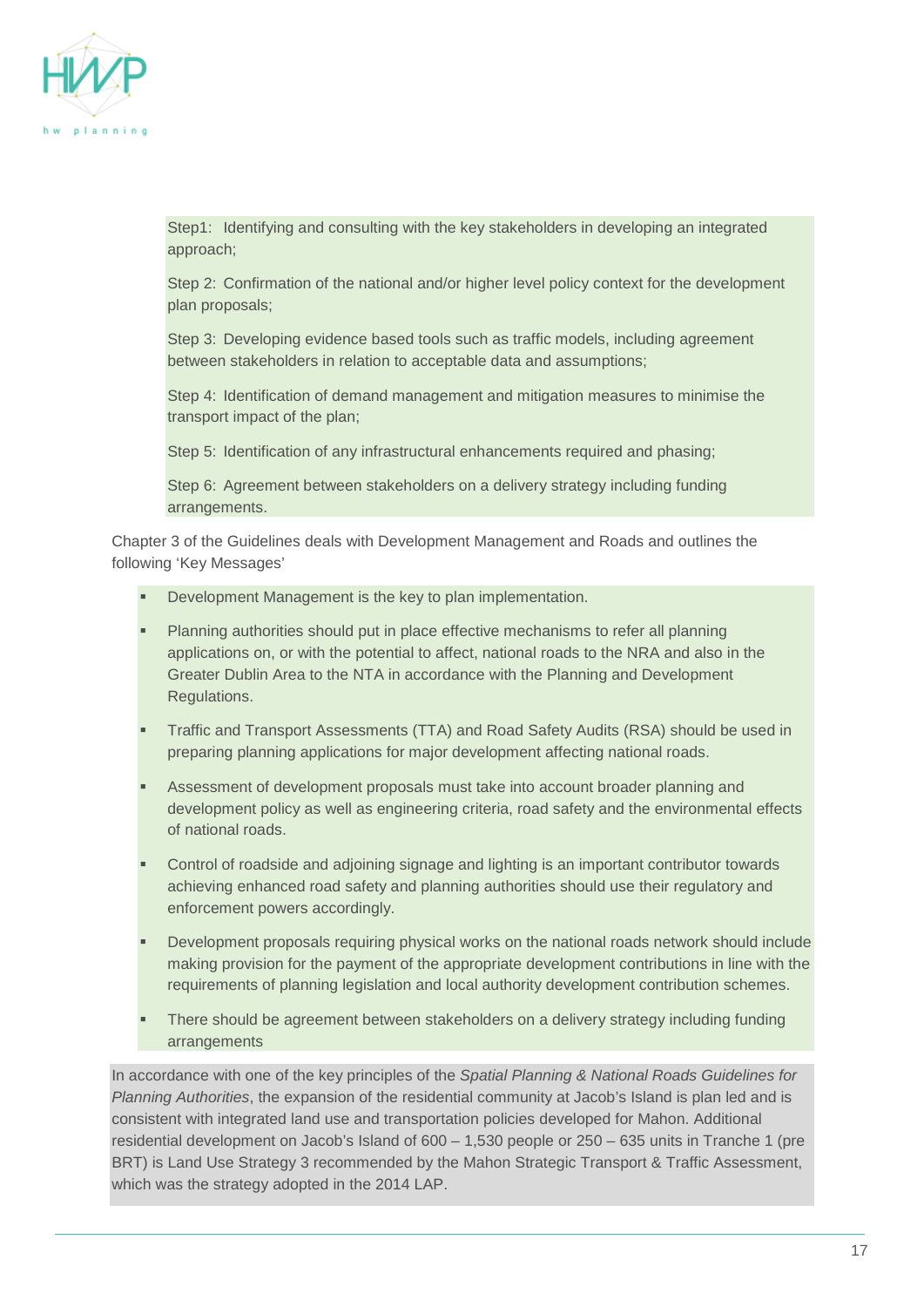

The Mahon Strategic Transport & Traffic Assessment is the most relevant and recent example of Cork City Council, TII and NTA working closely together and reaching agreement on a delivery strategy and funding arrangements to facilitate the implementation of the 2014 Mahon LAP. The delivery strategy for the Mahon LAP is based on two tranches, Tranche 1 is development which can be accommodated by existing infrastructure in advance of the BRT and Tranche 2 is development for which the BRT is required to facilitate. The completion of the residential development on Jacob's Island is Tranche 1 of the LAP and is consistent with the delivery strategy for the Mahon LAP agreed between the City Council, TII and NTA. At present the transport network is being upgraded and these upgrades which will facilitate shorter bus travel times and provide lighting on the existing Greenways are aimed to promote sustainable travel and are being funded by the NTA.

In accordance with the Guidelines the application is accompanied by a TTA, the methodology for which has been agreed with Cork City Council and a Road Safety Audit. In addition, while the TTA does not highlight the requirement for mitigation measures, a mitigation measure in the form of a dedicated north bound bus lane from the Mahon Interchange is proposed as part of the application and will be provided by the applicants. The proposed mitigation measure is supported by Cork City Council and the clarity regarding the delivery of the works is consistent with a key message contained in the Guidelines.

As the proposed development is plan-led and consistent with the integrated land-use and transportation policies for Mahon, which were developed by Cork City Council in consultation with TII and the NTA we consider that is in accordance with the *Spatial Planning & National Roads Guidelines for Planning Authorities* and that any impacts on the N40 have been addressed through the accompanying TTA and RSA.

# **The Planning System and Flood Risk Management**

The core objectives set out in the Planning System and Flood Risk Management (PSFRM) Guidelines are to:

- Avoid inappropriate development in areas at risk of flooding;
- Avoid new developments increasing flood risk elsewhere, including that which may arise from surface water run-off;
- Ensure effective management of residual risks for development permitted in floodplains;
- Avoid unnecessary restriction of national, regional or local economic and social growth;
- Improve the understanding of flood risk among relevant stakeholders;
- Ensure that the requirements of EU and national law in relation to the natural environment and nature conservation are complied with at all stages of flood risk management.

The guidelines outline the two main components in flood risk assessment, namely the likelihood of flood events and potential consequences. The various stage of Flood Risk Assessment that should be carried out by Local Authorities are outlined in the guidance, the first stage of which is identification of areas at risk within development plans or LAPs.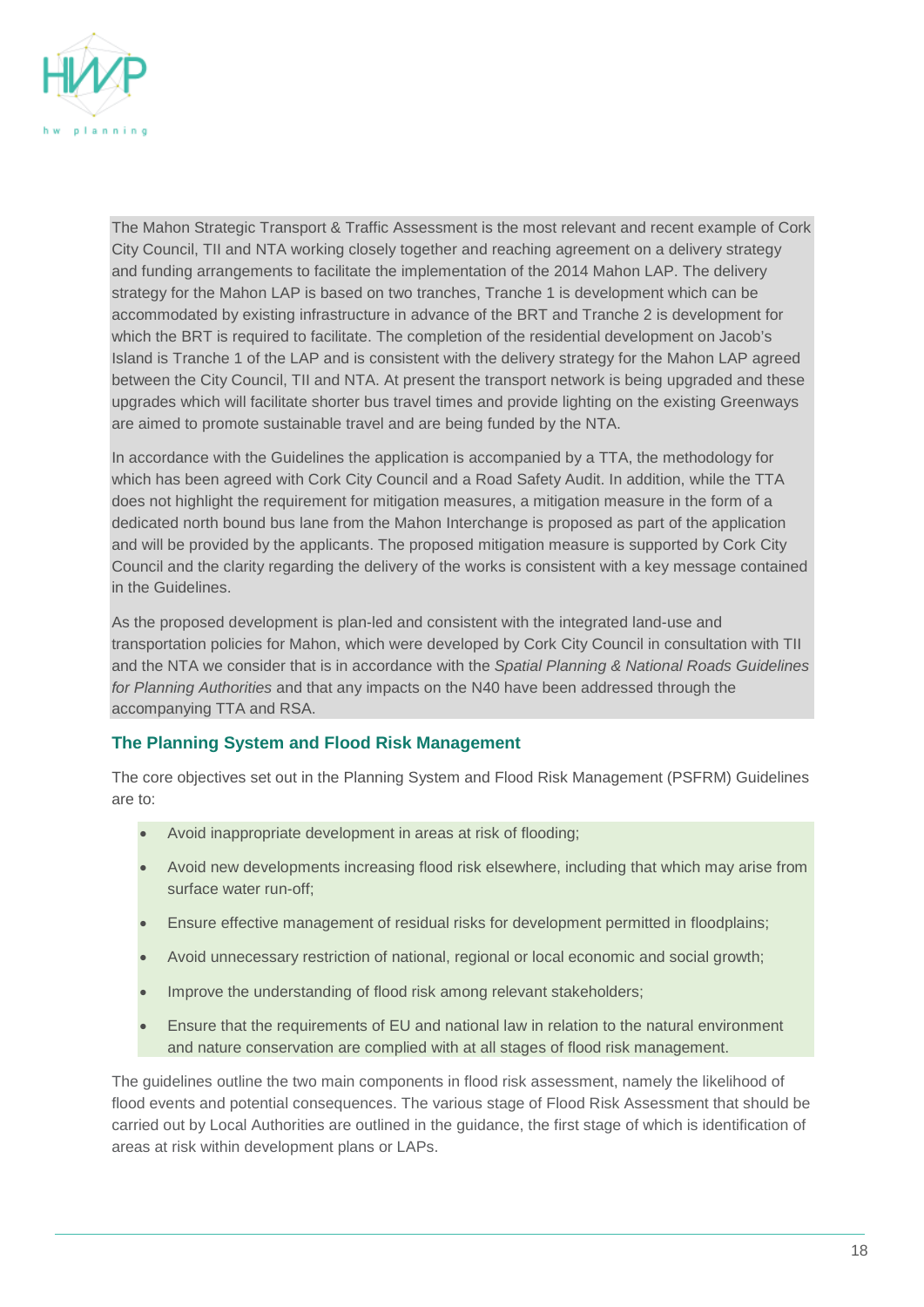

While the LAP identifies areas of Jacobs Island as being at risk of flooding, these areas are all located to the south of the subject lands on areas that are designated open space. The proposed development lands have not themselves been identified within the Local Area Plan as having a flood risk associated with them.

The PSFRM guidelines detail the terms of the Justification Tests to be carried out in respect of development proposals which may be at risk from flooding. They provide for two levels or stages of determination which includes the initial zoning of lands for development (Stage 1) and the subsequent flood risk assessment of any proposal on such lands, where there is an identified risk of flooding (Stage 2).

Stage 1 of the Justification Test relates to Strategic Flood Risk Assessment and the appraisal of risk on development lands as part of the formal plan making process. The subject lands were zoned for development in the Mahon Local Area Plan 2014, taking account of the PSFRM Guidelines. Section 3.9 confirms compliance with statutory obligations - the assessment of fluvial, pluvial and tidal flood risks as part of the plan preparation process and subsequent application of the 'Justification Test' as part of final land use zoning decisions. The inclusion of policy objectives under Section 4.10 of the LAP corroborates overall consistency in approach with the PSFRM Guidelines, setting out the framework under which Stage 2 Flood Risk Assessments may apply.

The subject lands are not identified as being within Flood Zones 'A' or 'B' in the LAP, and as such, the satisfaction of criteria contained within the 'Justification Test for Development Management' is not required. The proposal is consistent with the principles of the PSFRM Guidelines as development is being channelled to areas which are not at risk of flooding, having regard to all available evidence on such matters.

# **Retail Planning Guidelines 2012**

The proposed development includes provision for a small scale neighbourhood centre to serve local needs within the Jacob's Island area. In accordance we have evaluated the scheme against the Retail Planning Guidelines. One of the Key messages of the guidelines is that:

"future retail development should be plan-led following the settlement hierarchy, including the identification of retail requirements and appropriate planning policies and objectives and implementation measures aimed at securing development plan objectives."

The proposed neighbourhood centre aspect of the scheme accords with the zoning objectives of the subject lands, as outlined fully in the sections below on local planning policy. The retail offering proposed by the development will be appropriate in scale to the needs of existing and future residents on Jacobs island. The Board will note that the proposed neighbourhood centre is distinct from the already committed retail provision in the area, as accounted for in the LAP. A 2007 application for a mixed use scheme (07/32686) includes provision for 5 small retail outlets of 138 sq. m, 234 sq. m, 93, sq. m, 117 sq. m & 235 sq. m respectively (Total 817 sq. m). This permission also included 2 medical centre units totalling 527 sq. m. The 1,200 gsm referred to in the Mahon LAP (see below) is an approximation of this committed retail provision.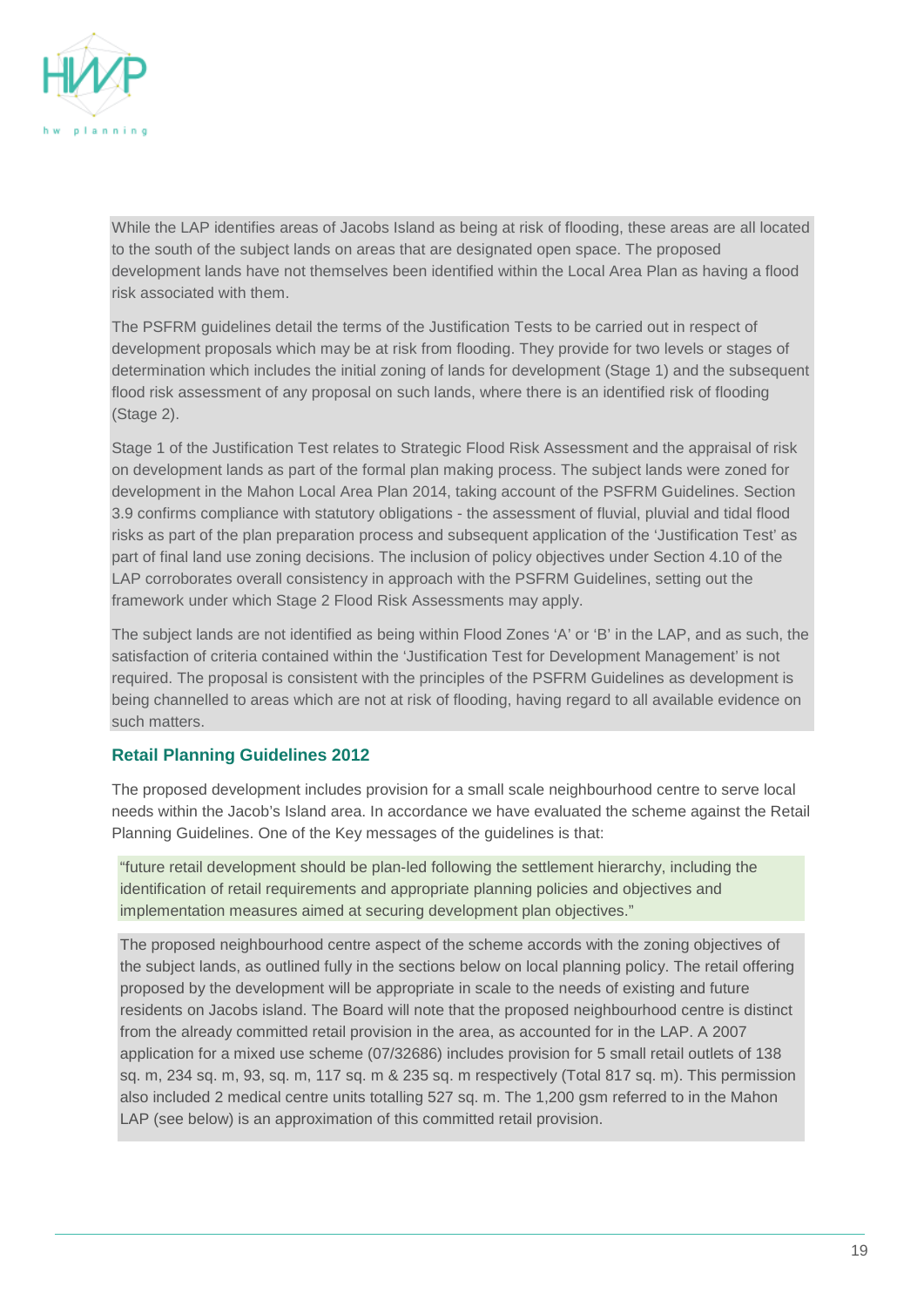

The proposed scheme provides for 3 no. retail units totalling 861 sq. m (590 sq. m, 142 sq. m and 129 sq. m). This is well within the Cork City Council definition of a Neighbourhood Centre as being up to 1,500 sq. m net retail sales area.

We refer the Board to the Retail Impact Assessment carried out as part of Planning Application Ref: 13/35575 by Roger Tym and Partners. The assessment concluded among other things that the new population of Jacobs Island since its first development and up to 2016 is projected to generate some €5.85 m of additional spending growth solely within Jacobs Island. Currently this spend all takes place outside of Jacob's Island because of the lack of services provided at this location. The proposed development would re-direct some of this convenience spend locally and would have the effect of reducing trip generation and unsustainable travel out of the area.

# **2001 Childcare Guidelines for Planning Authorities**

The 2001 guidelines were published in the context of rapidly growing demand for Childcare provision and a recognition that such provision must be of a suitably high quality.

The guidelines were intended to:

"provide a framework to guide both local authorities in preparing development plans and assessing applications for planning permission, and developers and childcare providers in formulating development proposals. Planning permission for premises for childcare had been identified as an area of concern for childcare service development. These Guidelines are intended to ensure a consistency of approach throughout the country to the treatment of applications for planning permission for childcare facilities."

They outline appropriate locations for childcare facilities including:

- New communities / Larger new housing developments
- The vicinity of concentrations of work places, such as industrial estates, business parks and any other locations where there are significant numbers working.
- In the vicinity of schools.
- Neighbourhood, District and Town Centres.
- Adjacent to public transport corridors, park-and-ride facilities, pedestrian routes and dedicated cycle ways.

The Jacob's Island scheme is consistent with all of the locational factors as outlined in the guidelines for new childcare facilities.

The proposed scheme will result in significant growth to an already large established population in the Jacobs island area.

There are a number of schools in the Mahon vicinity serving local need.

The area is in close proximity to the Mahon District Centre.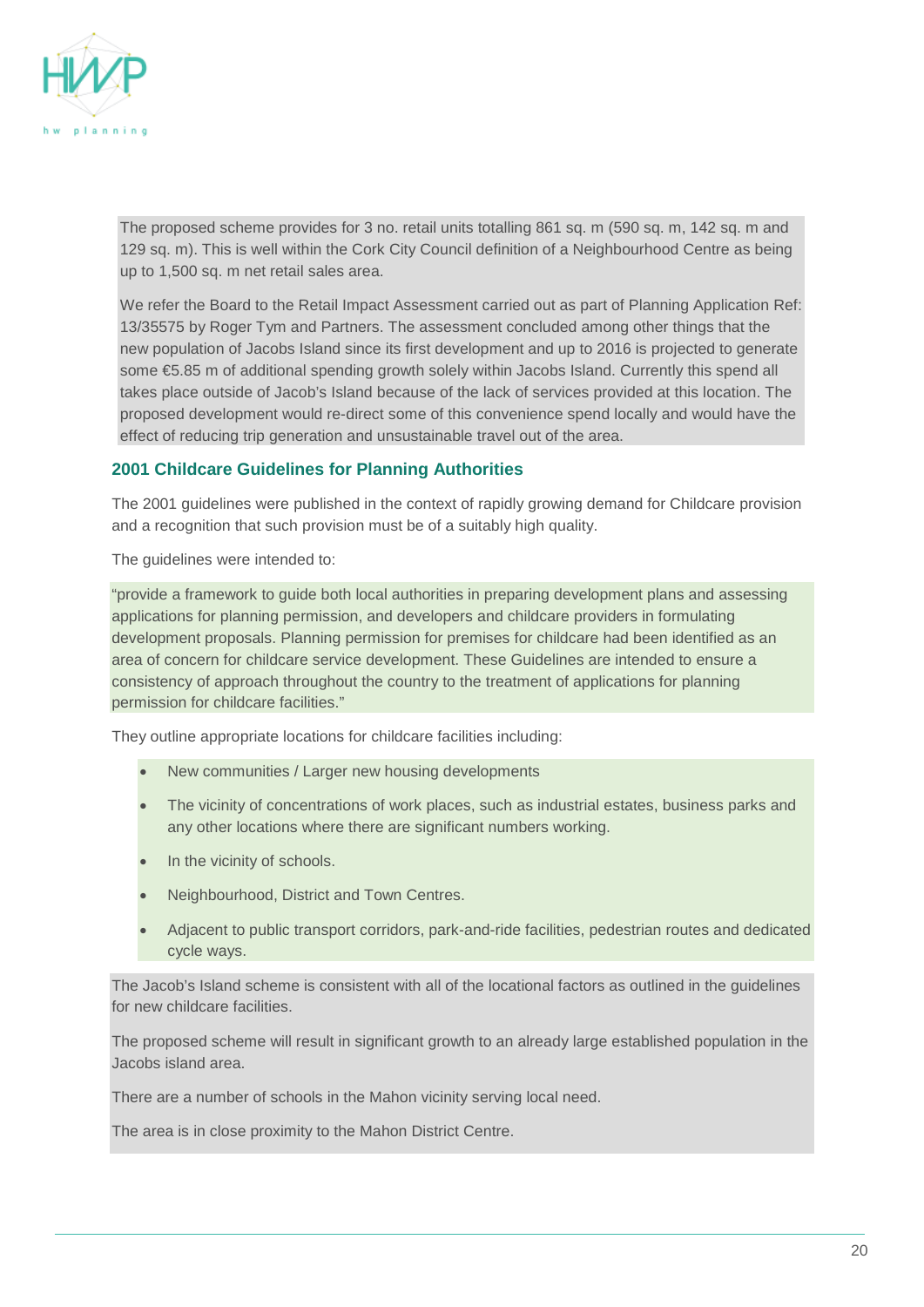

The site is adjacent to the Mahon walkway / cycleway as well as cycle links to the nearby Mahon Industrial Estate and beyond to the City centre (see enclosed connectivity map prepared by HW Planning).

# **Regional Policy**

# **Southern Regional Assembly: Regional Spatial and Economic Strategy**

The purpose of the Regional Spatial and Economic Strategies (RSES) is to support the implementation of the National Planning Framework while facilitating choices that reflect the differing needs of the regions. The strategies are being proposed in the context of a renewed focus on "Regional Parity" in the NPF, being promoted to address anti-competitive pressures on Dublin by offering more sustainable choices and options for people, businesses and communities that can positively influence more sustainable patterns of living and working which befit our entire society and make our economy more equitable and resilient.

The vision for the Southern Region is outlined in the RSES as follows:

To promote the Southern Region as an attractive, competitive and sustainable place to live, work and visit, a region of considerable opportunity for growth based on the quality of its cities, towns and rural areas, well developed physical and social infrastructure, a diverse modern economy and a pristine natural environment.

While some of the key specific aims include:

- Population increase of between 350,000 and 375,000 people between now and the year 2040
- Creation of 220,000 new jobs to support the above level of population increase
- Population and jobs growth to be aligned to occur within the same functional area to minimise unsustainable commuting patterns
- Cork City and suburbs population increasing by 115,000 additional people (an increase of more than 55%) from a population of 209,000 in 2016 to 324,000 by the year 2040

The ambitious population growth outlined in the NPF and the RSES will be difficult to achieve without residential schemes of scale at appropriate urban locations such as the proposed development at Jacob's Island. The Jacobs Island and Mahon area have experienced significant population growth over recent decades (see enclosed population growth map prepared by HW Planning based on Census data). This contrasts with the City as a whole which, up until Census 2016, was experiencing population decline. Mahon has therefore established itself as a preferred location for new population and employment and will continue to do so based on National and Regional policy objectives.

The Jacob's Island scheme also aligns with the key aim, as outlined above, of aligning population and jobs growth within the same functional areas to minimise unsustainable commuting patterns. We refer to connectivity map prepared by HW Planning which demonstrates the strong sustainable connections between Jacobs Island and local centres of employment, as well as Cork City Centre.

In relation to local centres of employment, we note the findings of the Cork City Employment and Land Use Survey (ELUS) 2016 which states the following about the South East sector.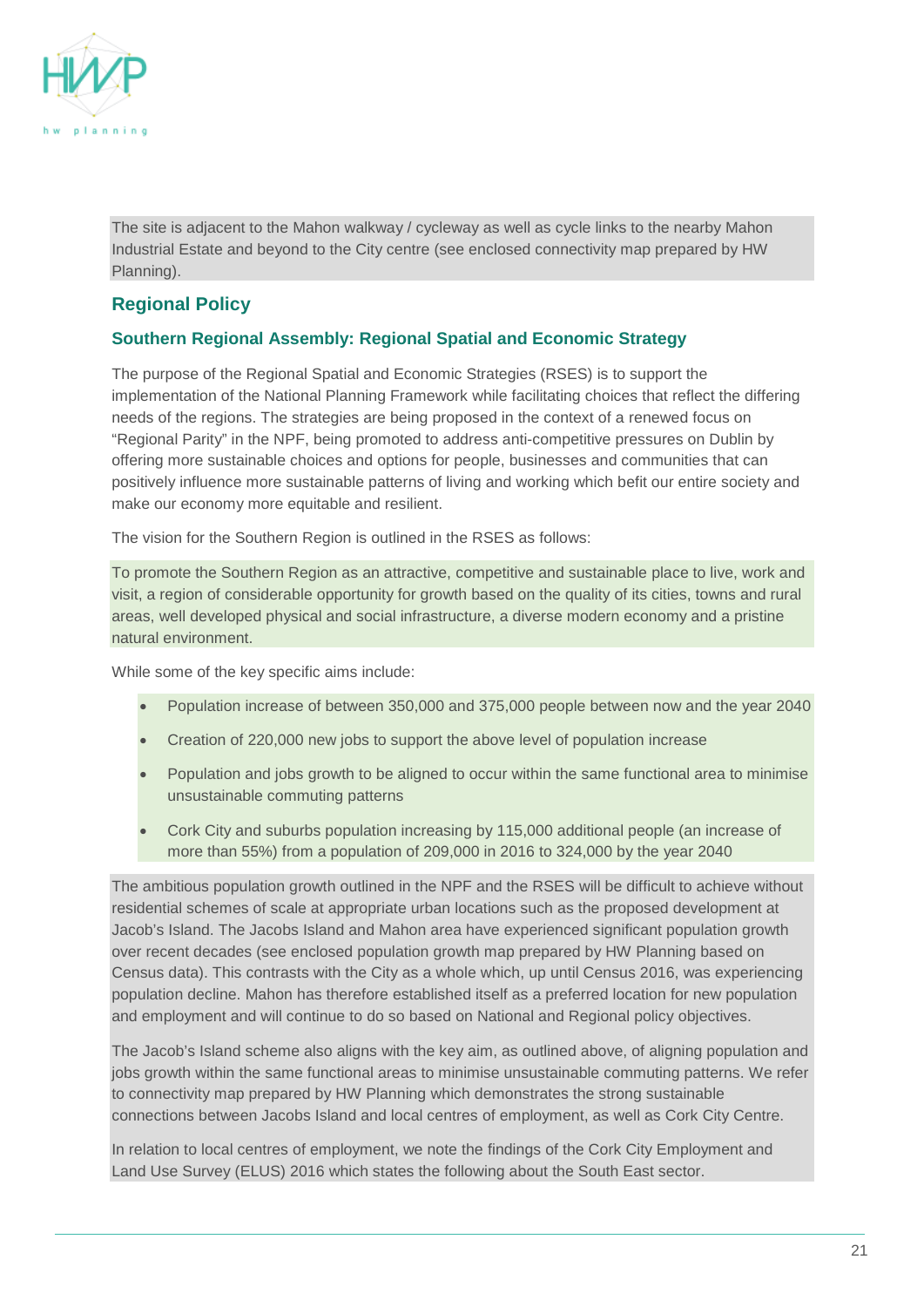

*The South East sector experienced the greatest job growth (3,609) of all six geographic sectors between 2011 and 2016. As indicated by Figure 3.3, the majority of employment in this sector is found in the Business and Technology zones in Mahon.*

*The survey indicates the greatest increase for the South East sector (1,100 jobs) occurred in the Information and Communication. This included 14 no. new businesses, five of which are large employers (Aruba Networks, wireless LAN solutions; Dell/EMC, data storage; Fire Eye, cyber security and malware protection; and Simplivity, data centre). Administrative and Support Service activities sector also added over 1,000 jobs in the South East, including newcomer QualComm (IT services and solutions provider which started in Dublin in 1995) and very significant growth at VoxPro (an indigenous customer service and technical support solutions firm, headquartered in Cork.) Finally, the Human Health and Support Service Activities sector also gained almost 1,000 jobs, primarily due to increases at St. Finbarr's hospital and to the relocation of the Mater Private Hospital from Shanakiel to the City Gate in Mahon.*



*Figure 3 - Employment Map from ELUS*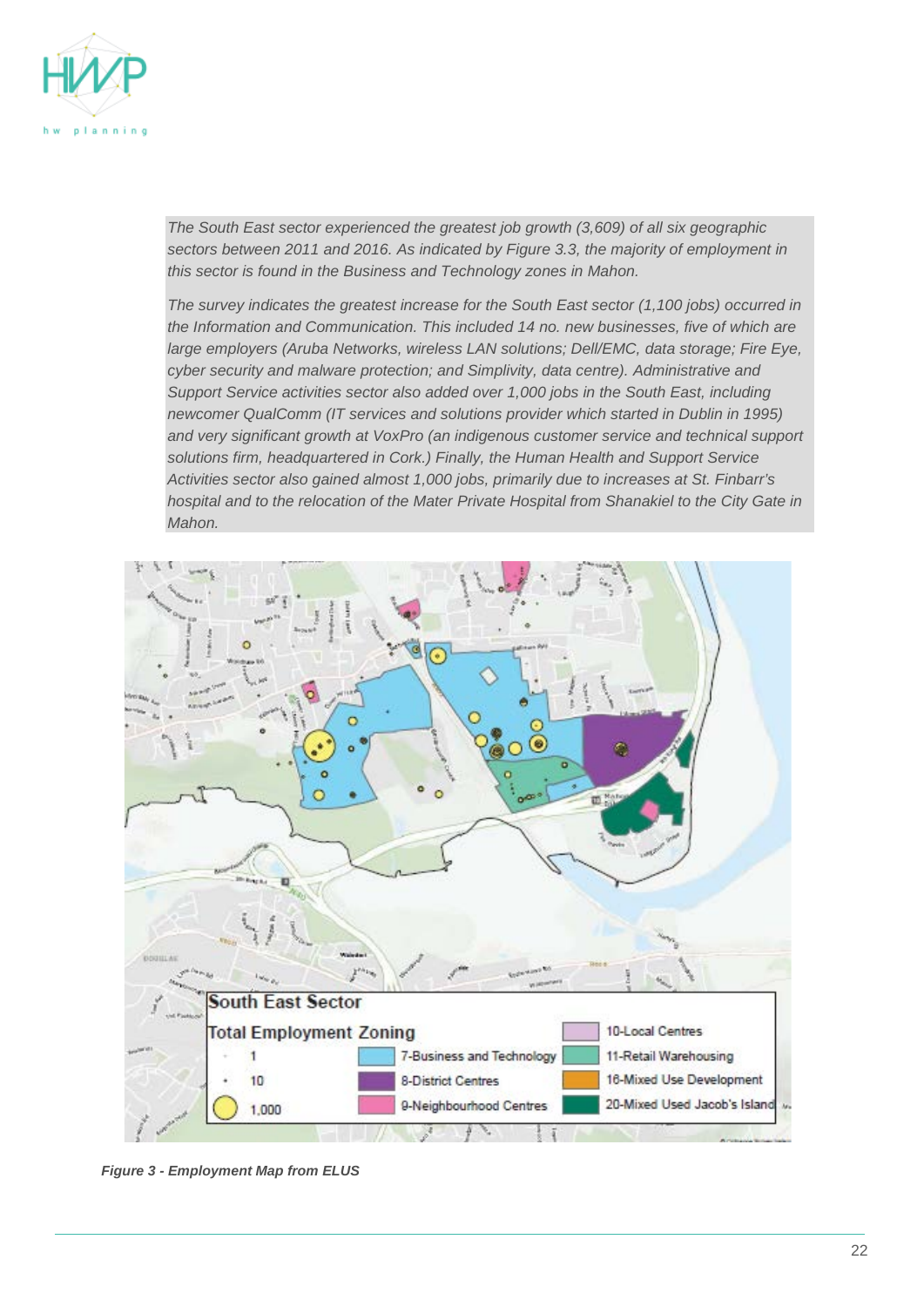

As outlined in the results of the survey, the Mahon area has experienced the strongest jobs growth in this sector of the City in recent years (see excerpt from the ELUS below). Targeting equivalent population growth in the same functional area is therefore consistent with the aims of the SWRPG and with principles of sustainable development.

# **The South West Regional Planning Guidelines 2010 – 2022 (SWRPG)**

The vision statement for the south west region as outlined in the SWRPG is as follows:

*"By 2022, the South West Region will be realising its economic potential and providing a high quality of life for its people by meeting their employment and housing, educational and social needs in sustainable communities. At the same time, it will reduce its impact on climate change and the environment, including savings in energy and water use and by strengthening the environmental quality of the Region."*

In terms of population the guidelines highlight Cork City as the priority location in the region for growth and list the suburban areas of Ballyvolane and Mahon as being suitable to accommodate this growth.

We consider the Jacob's Island scheme to be consistent with the overall vision statement and growth targets as highlighted in the SWRPG.

# **Cork Area Strategic Plan 2020 (CASP) and CASP Update 2008**

The Cork Area Strategic Plan sought to provide a framework for the development of Cork over a 20 year period from 2000 – 2020 and outlined a number of key concepts including to:

- Move towards a more sustainable form of development for the Cork Area
- Improving access and accessibility
- Promoting integrated land use /public transport strategy
- Match the location of new housing as closely as possible with the location of employment growth centres
- Requiring an overall rise in housing densities and development that is concentrated rather than dispersed

The CASP envisaged a high quality bus corridor linking Ballincollig to Mahon via the City Centre.

The 2008 CASP update recognised that contrary to the original aims of the strategy, the population of the City had declined and there had been rapid expansion of population in rural areas and Ring Towns. It therefore gave priority to locations close the city for population growth. It also proposed an intensification of development in Mahon which was to serve as a strategic employment location.

The proposed scheme is consistent with the aims of CASP and the revised aims of the CASP update in that it will:

• create a higher density of development in this part of South Mahon with the addition of 413 residential units at a gross density of 123 units /ha and a net density of 137 units/ha.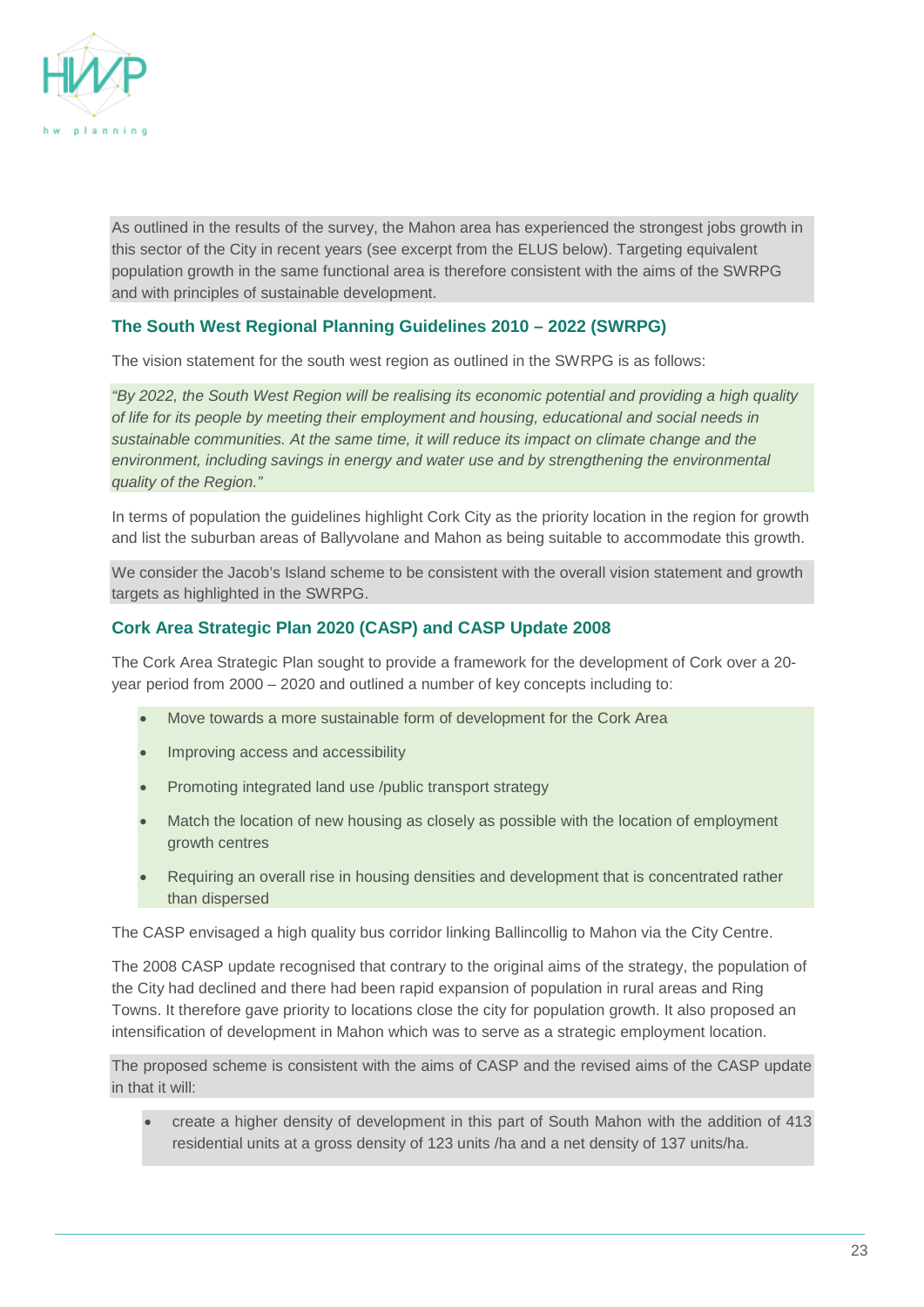

- serve to improve the viability of future public transport investment in the area by creating a critical mass to support higher frequency services
- The development will also contribute to the longer term aim of introducing a Bus Rapid Transit route to the area that connects to the City Centre and Ballincollig to the west.
- Mahon is a proven employment growth centre in recent years with a number of significant employers in the area as illustrated on the local employment map prepared by HW planning and enclosed with this submission. The proposed scheme therefore accords with the CASP aim of matching employment and residential locations.
- The proposed scheme aims to achieve a gross density of 123 units /ha and a net density of 137 units / ha hectare making it consistent with the CASP aim of concentrated residential development.

# **Local policy**

# **Cork City Development Plan 2015 – 2021**

The Core Strategy of Cork City Development Plan outlines a number of strategic goals, Goal 1 being to increase population and households and to create a compact Sustainable city in line with ambitious growth targets as set out in the SWRPG. Goal 4 seeks to promote sustainable modes of transport and integration of Land Use and Transportation. Goal 5 seeks to maintain and capitalise on Cork's Unique Form and Character and refers specifically to the opportunity to create new character areas in locations such as Docklands, Mahon and Blackpool and at the arrival points or gateways into the city. The Core strategy recognises South Mahon as a Key Development Area with

*"potential for further development in the area through the development of remaining "greenfield" land and through the intensification of existing sites"*

The Retail Hierarchy (table 4.1) of the Plan designates Jacob's Island as a Neighbourhood Centre. The policies in relation to Neighbourhood Centres are outlined in Objective 4.6.

#### **Objective 4.6 Neighbourhood Centres**

a. To support, promote and protect Neighbourhood Centres which play an important role in the local shopping role for residents and provide a range of essential day to day services and facilities;

b. To support and facilitate the designation of new and the expansion of existing Neighbourhood Centres where significant additional population growth is planned or where a demonstrable gap in existing provision is identified, subject to the protection of residential amenities of the surrounding area and that they are adequately served by sustainable transport;

c. Proposals should demonstrate the appropriateness of the site by means of a Sequential Test Statement; demonstrate retail impact and provide for a mix of uses appropriate to the scale of the centre.

The proposed development will result in a significant increase in the population of Jacob's Island which currently has no retail offering. Given the large retail offering nearby in Mahon, the scale of the proposal has been chosen in order to cater for local need only.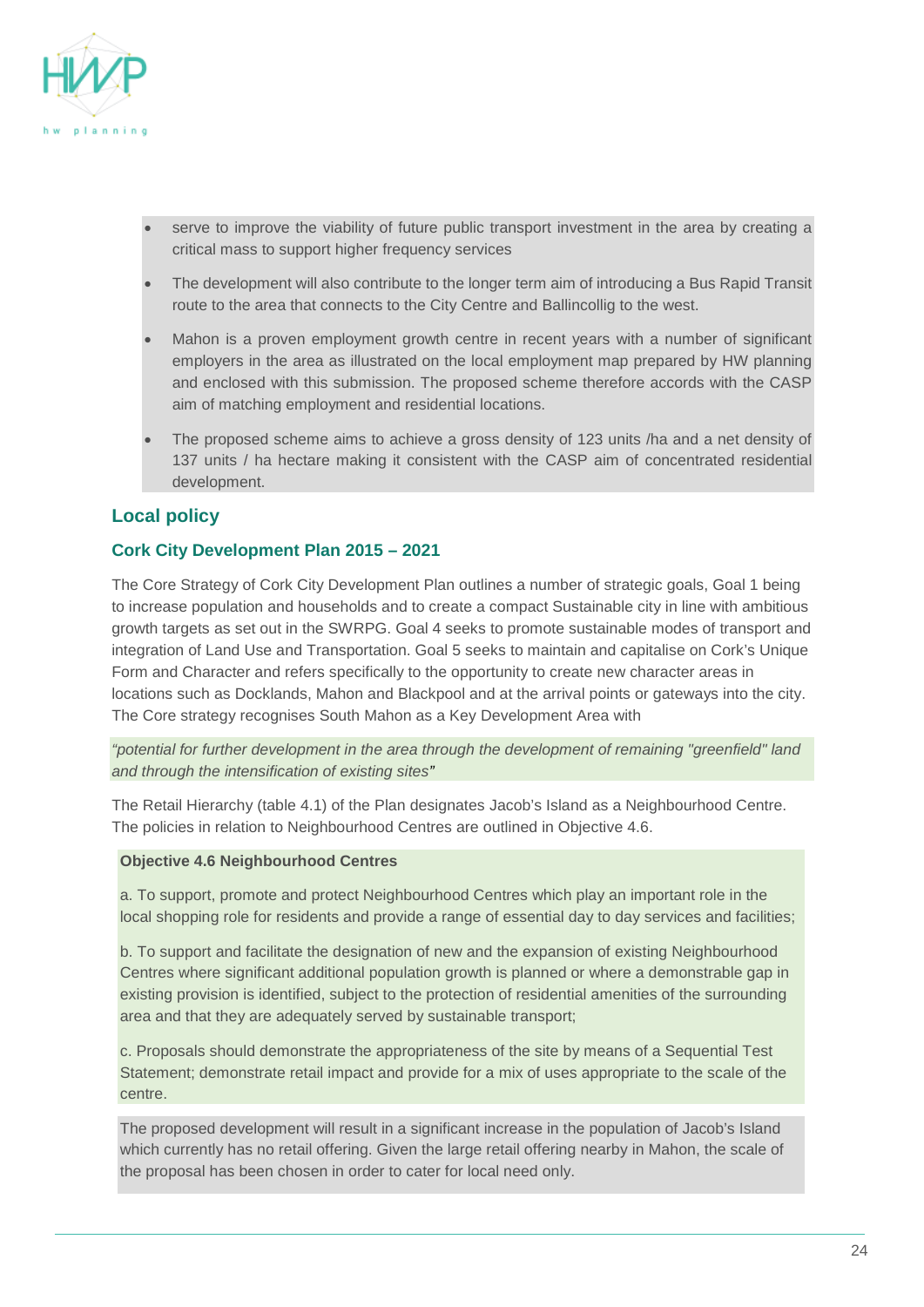

There have been three attempts to obtain permission for the development of a neighbourhood centre on Jacob's Island and all three applications were refused on similar grounds and due to excessive commercial floor area, the presence of a medium scale supermarket/discount retailer and the consequent impact on traffic. The original application for a neighbourhood centre on the site TP 07/32647 & PL 28.228153 refers, contained almost 9,000 m2 of commercial floorspace and included a 1,760 m2 retail unit and 956 m2 of ancillary retail services. This was reduced to approximately 2,250 m2 in the subsequent TP 08/33256 & PL 28.232675 application and a similar figure of 2,269 m2 was proposed in the most recent TP 13/35575 & PL 28.242701/PL 28.244860 application.

The most recent TP 13/35575 & PL 28.242701/PL 28.244860 application consisted of a discount retail store including off license with a net retail area of 1,125 m2, 2 no retail/retail service units of 151 m2 and 3 no. 1st floor office units (94 m2, 89m2 and 92 m2). Notwithstanding the zoning objective for the neighbourhood centre site and the City Development Plan policy that a medium scale retail unit is an appropriate anchor, this application has full regard to the previous decision of the Board and in particular the opinion that the development would result in the creation of 'a retail destination in its own right, beyond the retail needs of the local population'. In order to address this concern, the proposed neighbourhood centre contains 3 retail units with a gross retail area of 861 m<sup>2</sup> and a creche of 392 m<sup>2</sup>. At this scale the retail component will not be a destination, will serve the retail needs of the local population only and will not result in trip generation that would have an adverse effect on traffic congestion. This is demonstrated in the Traffic and Transportation assessment which accompanies the application.

Among the Strategic Transport objectives contained within Objective 5.1 of the Development Plan include:

#### **Objective 5.1 Strategic Transport Objectives**

Provide for the greater consolidation of development within the City Centre, Docklands, Key Development Areas and Strategic Corridors, facilitated through the integration of land use and transport planning, investment and service provision;

To reduce the percentage of persons who drive to work to 60% by 2021;

To encourage and facilitate cycling and walking for short/local trips by providing appropriate infrastructure, promoting "soft-measures" that influence change in transport behaviour, and by encouraging proximate, compact land uses;

To develop a Bus Rapid Transit system from Ballincollig to Mahon via the City Centre and Docklands;

To protect the capacity, efficiency, and safety of national roads and associated junctions while maintaining and enhancing the economic vibrancy of Cork City;

To provide new local roads, streets, upgraded streets, and pathways where required to increase connectivity;

The proposed scheme through its density and scale aims to provide efficiencies in terms of land use and to ensure the viability of current and future public transport infrastructure, including the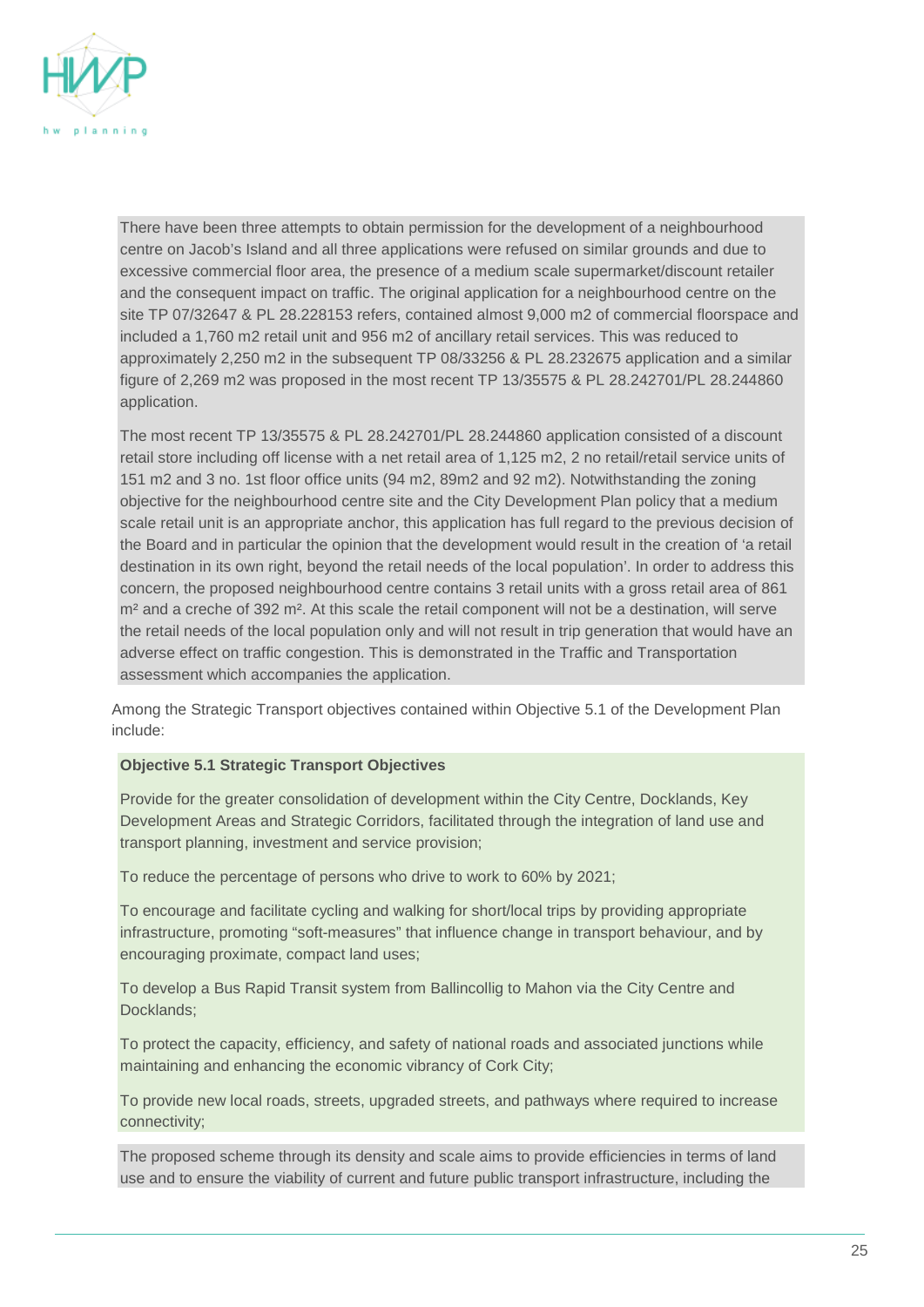

planned BRT link. The provision of parking below maximum levels is aimed at reducing car ownership within the scheme while preventing significant impacts on the nearby junction with the N40 South Ring Road. Full details of this are outlined in the accompanying Traffic Impact Assessment prepared by Arup.

As outlined above Jacob's Island is currently a sustainable residential location by virtue of its walking, cycling and public transport linkages to the adjacent Mahon District Centre, City Centre and beyond. This has been demonstrated in Census 2016 statistics, which highlights that over 30% of Jacob's Island residents travel to work by sustainable modes including walking, cycling or public transport.

The proposed development will see high density residential development at a sustainable location and further encourage this sustainable modal share among future residents in an areas which is further advanced than most in to the City to meet the City Council's objective to reduce the percentage of people who drive to work to 60% by 2021.

#### **Objective 5.2 Transport Assessment**

Planning applications for substantial developments (i.e. those that Cork City Council considers may have significant travel implications) shall include a Transport Assessment; the assessment shall demonstrate how sustainable transport patterns can be achieved by the development.

The accompanying Traffic and Transport Assessment demonstrates consistency with the above objective. The Assessment outlines the travel patterns for residents of the existing residential schemes in this area and how they compare favourably with other small areas in Mahon. It also outlines the various measures aimed at reducing car dependency and promoting more sustainable modes.

#### **Objective 7.2 Sustainable Neighbourhoods**

To support the creation of sustainable neighbourhoods which allow access to services and facilities for all users and to foster a sense of community and a sense of place.

The existing community at Jacob's Island already enjoy many locational advantages including close proximity to the Mahon District Centre and the many large employers in the area, the proximity to the waterfront of Lough Mahon and the existing cycle and walkway infrastructure that is within easy reach and the availability of frequent bus services to the City Centre and beyond. The proposal is consistent with objective 7.2 in that it will further consolidate development at this location and ensure the viability of current and future improvements to public transport. The proposal will also, in conjunction with increasing population, introduce small scale local services including retail and childcare to create more activity in the immediate area and contribute to the sense of place at Jacob's Island.

#### **Objective 14.1 Mahon Local Area Plan**

The local area plan vision for Mahon will be achieved by:

a. Expanding the population and improving residential amenity;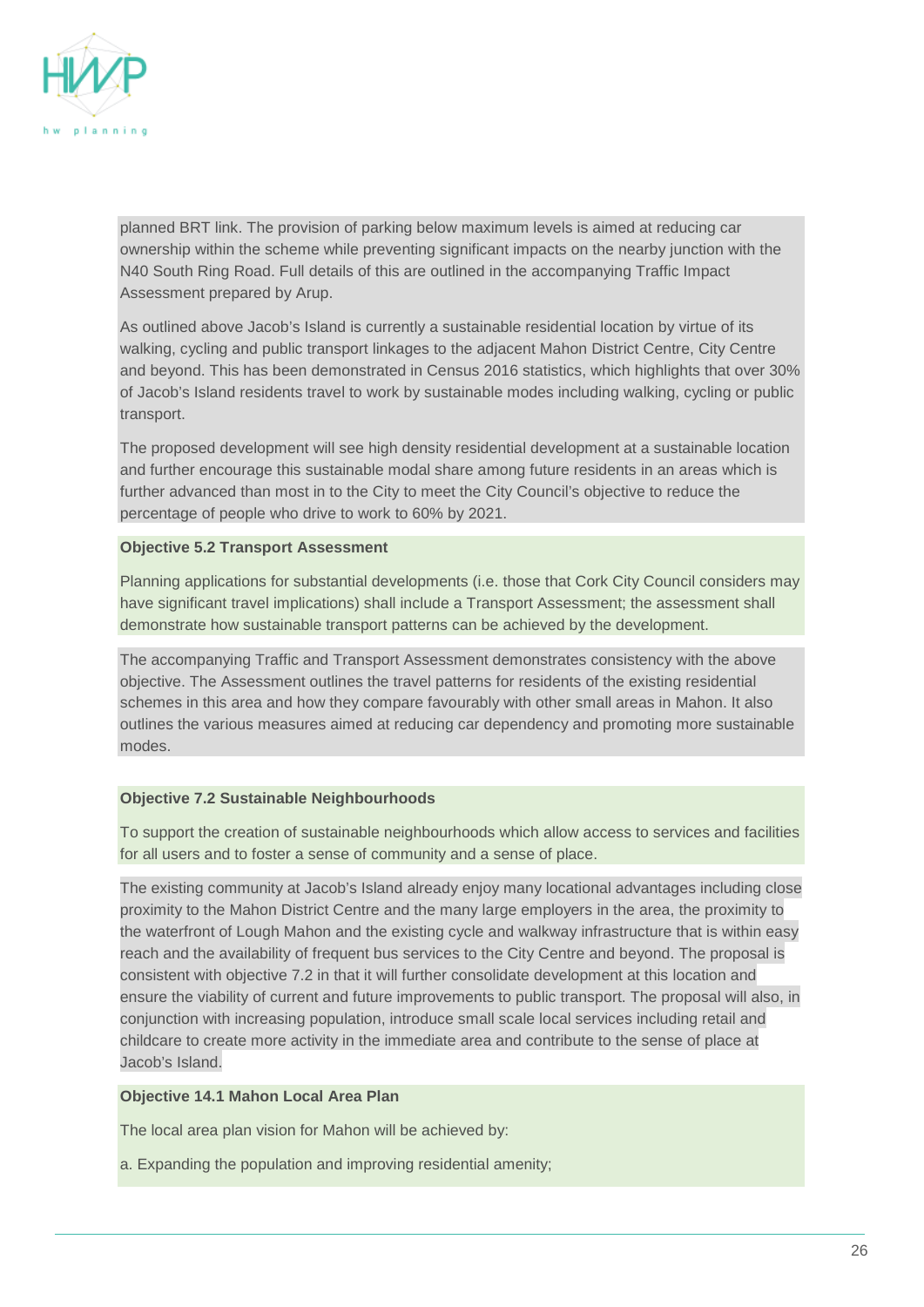

b. Gradually replacing low density industry with higher density employment accessible to those living in the area;

c. Creating strong focal places at Mahon Point and Neighbourhood Centres providing local services and a physical focus for their areas;

d. Supporting a shift to non-car modes for transport, environmental, social and health reasons; and

e. Conserving landscape, built heritage and environmental assets.

We consider the proposed development to be consistent with the Cork City Development Plan aim of realising the LAP vision for Mahon as it will contribute to population growth in close proximity to the ever expanding employment centres in Mahon, it will create a much needed focal point and neighbourhood centre of appropriate scale in Jacob's Island where local services are currently lacking and it will promote sustainable modes of transport.

The subject lands are covered by 2 main land use zoning objectives as follows:

#### **ZO 9 Neighbourhood Centres**

OBJECTIVE: To protect, provide for and/or improve the retail function of neighbourhood centres and provide a focus for local services.

The primary purpose of these centres is to fulfil a local shopping function, providing a mix of convenience shopping, lower order comparison shopping, and local services to residential and employment areas. Some of these centres need to be enhanced significantly in terms of their retail offering, mix of uses, public realm, and overall viability and vitality. Limited retail offices will be acceptable in these centres to serve local needs and are subject to guidance on size and extent (paragraph 3.28) including a limit of 100sq.m. per unit. Residential uses are also acceptable within this zone. Where neighbourhood centres are located in areas of historic significance, for example, former villages now within the suburbs of the city such as Blackpool, policies to protect and enhance their architectural character will be applied.

See above response in relation to Objective 4.6 of the City Development Plan.

ZO 20 Mixed Use Zoning Jacob's Island

OBJECTIVE: To provide for mixed use development to accommodate up to 15,000 sq. m. business and technology offices and residential uses.

The proposed residential use at this location is consistent with the mixed use objectives for the lands. The Business and Technology uses targeted in the objective may be developed at a later stage on the remaining mixed use lands in the Jacob's Island area. The proposal to deliver residential only on these lands at the current time has been put forward having regard to the recent planning history on the site. In light of concerns regarding potential from traffic congestion at this location, as outlined in previous refusal reasons (Ref: PL 28.244860), the development of residential is considered the most consistent response to both the zoning objective and the various planning considerations for the site.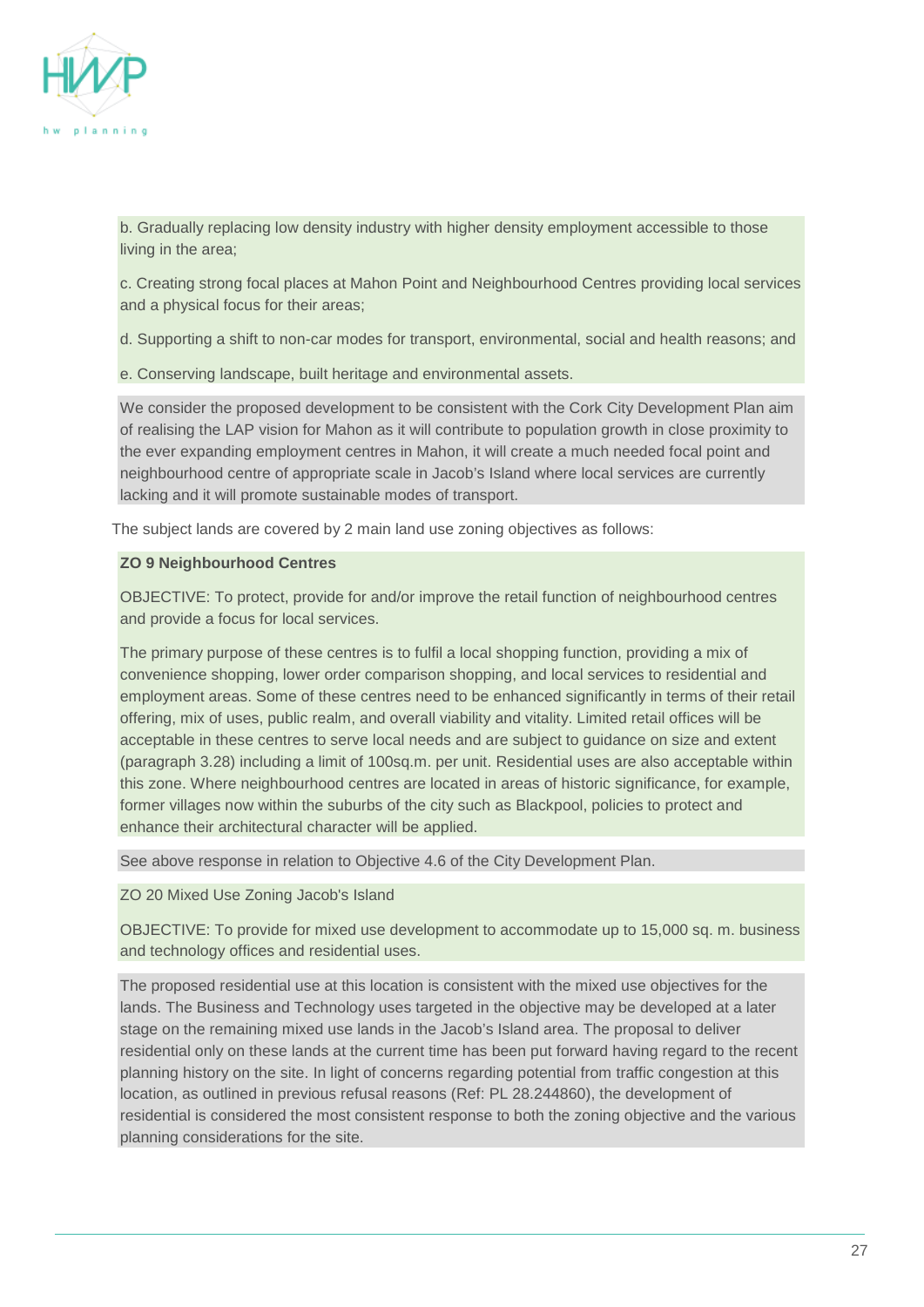

#### **Objective 16.2 Visual Impact Assessments**

All significant planning applications shall submit an accompanying visual impact assessment.

Objective 16.3 Urban Design

- To deliver high quality built environments through good place making;

- To ensure that development is designed to high qualitative standard and is cognisant of the need for proper consideration of context, connectivity, inclusivity, variety, efficiency, distinctiveness, layout, public realm, adaptability, privacy and amenity, parking and detailed design

A comprehensive Visual Impact analysis has been carried out by AECOM as part of the proposed scheme and accompanies this SHD application. The Analysis has been carried out from a total of 10 no. strategically significant viewpoints chosen based on the text of objective 16.8 below, as well as consultation with the area planner in Cork City Council. The resultant Visual Impact analysis demonstrates that the proposed development is consistent with the principles of good urban design and will not result in undue visual impact in this area.

#### **Objective 16.8 Tall Building in South Mahon**

A tall building to mark the gateway into the city from the Harbour, the Jack Lynch tunnel exit and the Dublin Road (N8) should be provided in the location identified in Volume 2 / Map 8. This apex tall building must be located to be the focus for the following strategically significant views:

- From Lough Mahon / Cork Harbour as a signpost when viewed from the river;

- From the N8 Dublin Road / Glanmire Road;

- When emerging from the Jack Lynch tunnel on the N25.

The tall building should be located at the apex of the Jacob's Island lands at its eastern side. The tall building should be:

- Of high design quality and designed to be seen from the Harbour, the Dunkettle roundabout, the Dublin Road and the Southern Ring Road (westbound from the Tunnel);

- A maximum of 64m high/approx. 67.5m OD (or equivalent of approximately 16-20 storeys);

- Either a slender point building with a slenderness ratio of at least 3:1, a sail-like building or an apex building in design;

- In residential use, with the possibility of ground floor commercial use at ground floor to provide for the needs of residents and users of the Mahon walkway;

- The tall building should be approximately twice the height of its adjacent building;

- Particular consideration should be given to daylight/sunlight /amenity impacts on adjacent blocks & public space;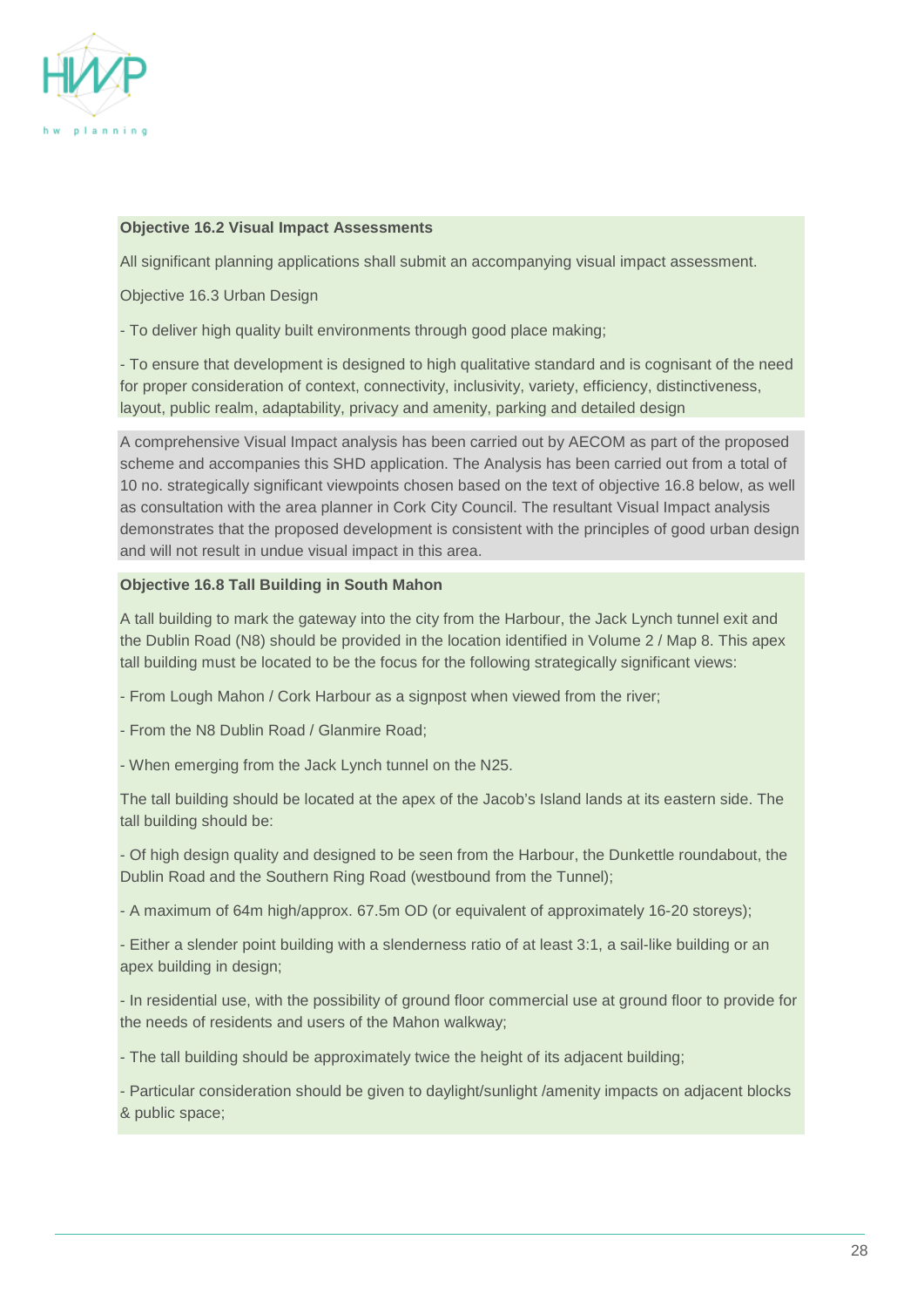

- Proposals to re-orientate the buildings so that it addresses the site's context in a positive fashion (i.e. the apex of the river) will be considered on their merits providing they do not result in significant loss of area to the proposed park.

The proposed development includes a 25 storey building at the location identified on in the Cork City Development Plan Zoning Map 6 South Eastern Suburbs Objectives and as outlined in Objective 16.8. The proposed tall building will be of design quality that is befitting of its location at a primary gateway into the city. Full details of the design approach are outlined by O'Mahony Pike Architects in the accompanying Design Statement. The proposed tall building will exceed the maximum height limits as defined in objective 16.8 of the Cork City Development Plan. The Board will note that the tall building has been subject to a re-design since the pre-consultation phase involving an increase in height from 19 to 25 no. storeys. This has been implemented following the opinion received at the tri-partite meeting held with An Bord Pleanala and Cork City Council whereby it was agreed by all parties that achievement of the optimum architectural solution for this key strategic site should be the primary aim and that a degree of flexibility would be possible regarding the specifics of the planning objectives for the site. The proposed building will be for residential purposes and will be sited and designed to ensure the amenity of adjacent and nearby existing apartment blocks.

#### **Objective 16.9 Sustainable Residential Development**

Residential developments shall be sustainable and create high quality places and spaces which:

a. Deliver a quality of life which residents and visitors are entitled to expect in terms of amenity, safety and convenience;

b. Provide adequate open space which are practical in terms of scale and layout and naturally supervised by the aspect of the dwellings it serves;

- c. Provide a good range of suitable facilities;
- d. Prioritise walking, cycling and public transport and minimise the need to use cars;
- e. Present an attractive appearance with a distinct sense of place;
- f. Are easy to access and navigate;
- g. Promote the efficient use of land in terms of density and plot ratio;

h. Promote social integration and provides accommodation for a diverse range of household types and age groups;

i. Enhance and protect the built and natural heritage.

In terms of parking provision, the City Development sets maximum standards as follows:

- 1.25 spaces per unit for 1-2 bedroom units
- 2.25 spaces per unit for 3+ bedroom units
- 5% disabled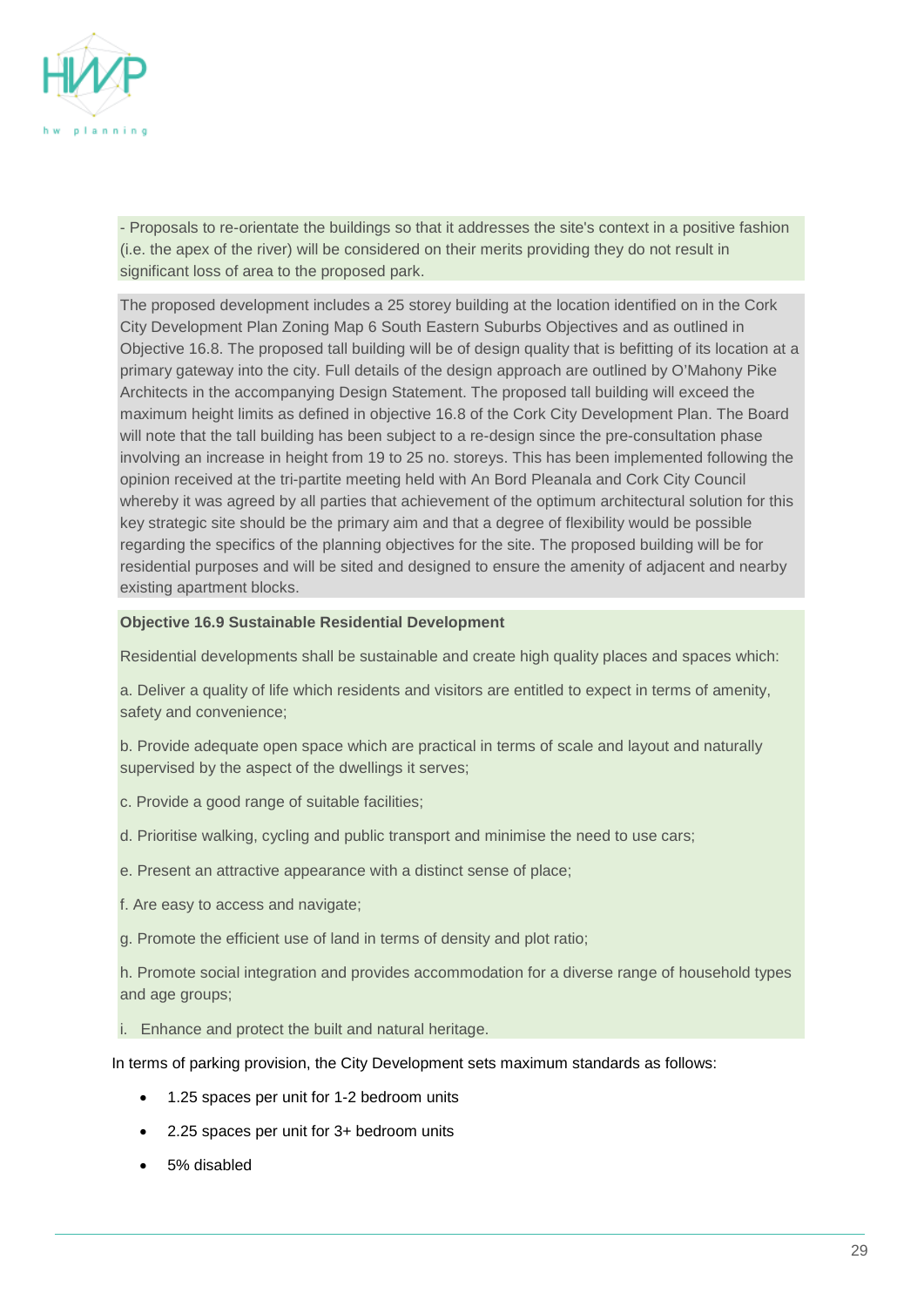

#### • 0.5 bicycle parking spaces per unit

The proposal aims to provide less parking than would be allowable by the maximum standards as set out in the Development Plan. This is consistent with previously discussed Cork City Development Plan objectives to encourage sustainable modes of transport and limit car usage. In addition, the applicant aims to provide electric charge points and a number of spaces for shared vehicles to be provided by GoCar Car Sharing Ltd. The Board will note the Letter from Go-Car enclosed with the statement on residnetial amenities confirming that the company would be willing to provide 2-4 shared car club vehicles within the proposed development.

Chapter 16 of the development plan outlines the various development management standards that will be adhered to when assessing a planning application. The table below lists all of these standards and assesses the proposed scheme against them.

| <b>Policy / Objective</b>                                                                                                                                                                                            | <b>Compliance of Proposed Scheme</b>                                                                                                                                                                                                                       |
|----------------------------------------------------------------------------------------------------------------------------------------------------------------------------------------------------------------------|------------------------------------------------------------------------------------------------------------------------------------------------------------------------------------------------------------------------------------------------------------|
| <b>Objective 16. 1 Design Statement</b>                                                                                                                                                                              | <b>Consistent</b>                                                                                                                                                                                                                                          |
| All significant planning applications shall submit<br>an accompanying design statement which<br>provides a framework explaining how a<br>proposed development is a suitable response to<br>the site and its setting. | The proposal has been accompanied by a<br>detailed planning and design statement which<br>includes a thorough examination of the site<br>context and the associated design response.                                                                       |
| Any development which will directly access or<br>indirectly cause some impact on the national<br>road network must submit a TTA with their<br>application.                                                           | <b>Consistent</b><br>The proposal is accompanied by a full Traffic<br>and Transport Assessment                                                                                                                                                             |
| <b>Objective 16.2 Visual Impact Assessments</b>                                                                                                                                                                      | <b>Consistent</b>                                                                                                                                                                                                                                          |
| All significant planning applications shall submit<br>an accompanying visual impact assessment.                                                                                                                      | A landscape and visual impact analysis report<br>accompanies the application and includes a<br>comprehensive series of CGI's from various<br>surrounding viewpoints as agreed with Cork City<br>Council                                                    |
| Larger developments, e.g. over 1,000 sq. m. net                                                                                                                                                                      | <b>Not Applicable</b>                                                                                                                                                                                                                                      |
| floor area in suburban areas, shall be required<br>to submit a retail impact assessment.                                                                                                                             | The proposed retail element of the scheme, at<br>861 sq. m, is below this threshold.                                                                                                                                                                       |
| <b>Objective 16.3 Urban Design</b>                                                                                                                                                                                   | <b>Consistent</b>                                                                                                                                                                                                                                          |
| - To deliver high quality built environments<br>through good place making;                                                                                                                                           | The proposed development is consistent with<br>the strategic aims of the NPF as it will result in a<br>high-density development on an infill site infill in<br>a suburban area which is supported by public<br>realm and urban amenity. Jacob's Island has |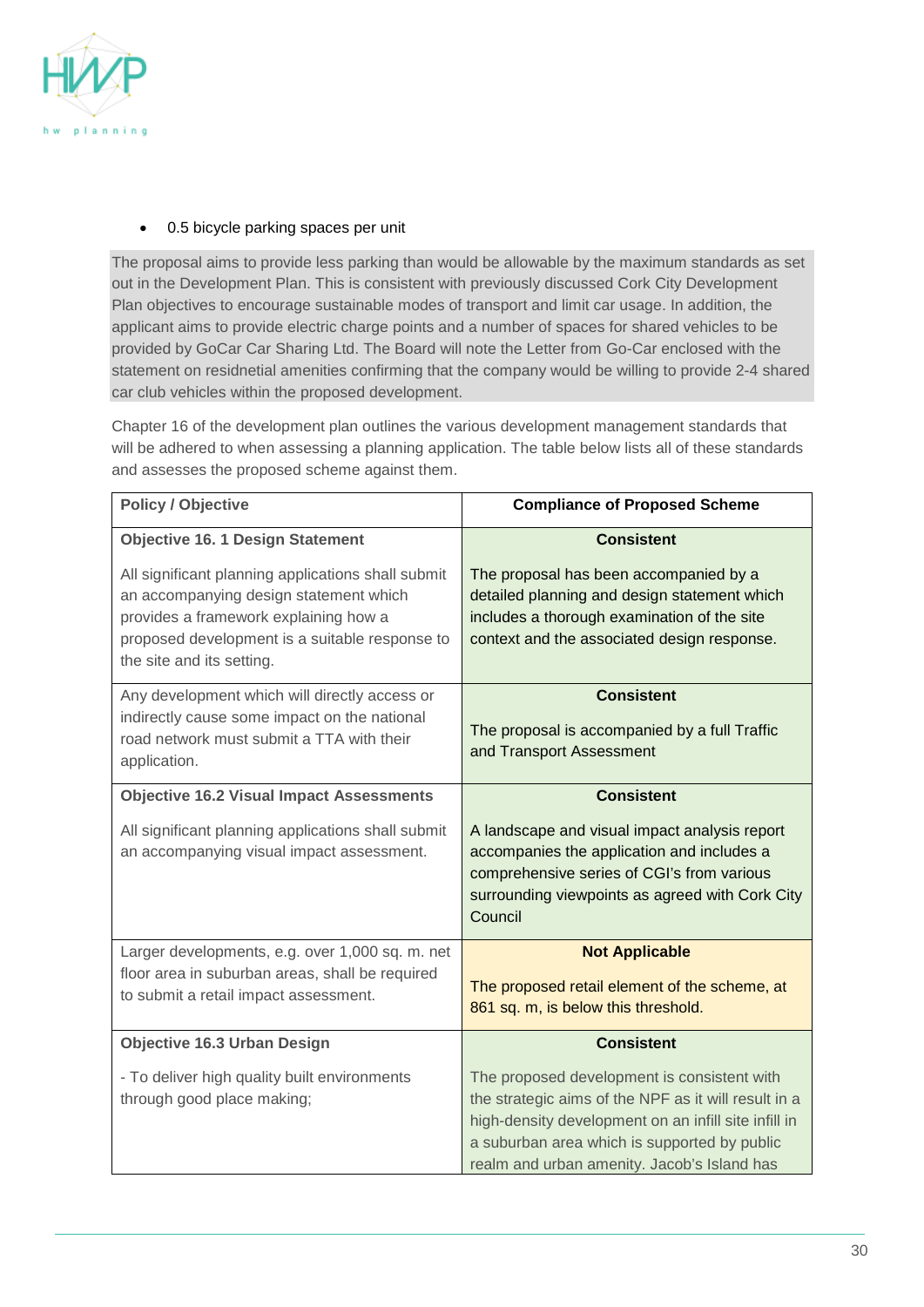

| - To ensure that development is designed to<br>high qualitative standard and is cognisant of the<br>need for<br>proper consideration of context, connectivity,<br>inclusivity, variety, efficiency, distinctiveness,<br>layout,<br>public realm, adaptability, privacy and amenity,<br>parking and detailed design. | existing strong walking, cycling and public<br>transport linkages to the adjacent Mahon District<br>Centre, City Centre and beyond                                                                                                                          |
|---------------------------------------------------------------------------------------------------------------------------------------------------------------------------------------------------------------------------------------------------------------------------------------------------------------------|-------------------------------------------------------------------------------------------------------------------------------------------------------------------------------------------------------------------------------------------------------------|
| Plot ratio - Indicative standard for Suburban<br>Key Development Areas = $1.0 - 1.75$                                                                                                                                                                                                                               | <b>Consistent</b><br>Proposal will achieve a ratio of 1.27                                                                                                                                                                                                  |
| Open Space provision - Greenfield Sites<br>covered by a LAP - 15%                                                                                                                                                                                                                                                   | <b>Consistent</b><br>Proposal will aim to achieve approximately 0.9<br>ha or 37% of communal open space provision<br>which is well above the minimum standard.                                                                                              |
| <b>Objective 16.7 Tall Building Locations</b>                                                                                                                                                                                                                                                                       | <b>Consistent</b>                                                                                                                                                                                                                                           |
| The City Council will aim to protect the special<br>character of Cork City which have been<br>identified as having potential for tall buildings.<br>These are South Docklands & South Mahon.<br>(Locations are indicated on Zoning and<br>Objectives Maps in Volume 2)                                              | The proposed scheme provides for a tall<br>building at the location specified in the City<br>Development Plan mapped objectives.                                                                                                                            |
|                                                                                                                                                                                                                                                                                                                     |                                                                                                                                                                                                                                                             |
| <b>Objective 16.8 Tall Building in South Mahon</b>                                                                                                                                                                                                                                                                  | <b>Consistent</b>                                                                                                                                                                                                                                           |
| A tall building to mark the gateway into the city<br>from the Harbour, the Jack Lynch tunnel exit<br>and the Dublin Road (N8) should be provided in<br>the location identified in Volume 2 / Map 8.<br>This apex tall building must be located to be the                                                            | The proposed tall building on the site has been<br>designed to accord with the key principles of<br>objective 16.8. The design will enable it to serve<br>as a fitting gateway into the City and will be<br>visible from the harbour, Dunkettle, the M8 and |
| focus for the following strategically significant<br>views:                                                                                                                                                                                                                                                         | the N40.<br>A height of 25 storeys, while somewhat greater                                                                                                                                                                                                  |
| - From Lough Mahon / Cork Harbour as a<br>signpost when viewed from the river;<br>- From the N8 Dublin Road / Glanmire Road;                                                                                                                                                                                        | than the limits specified in the objective will<br>ensure that the best possible architectural result<br>will be achieved on the site. This appraoch has<br>been agreed with An Bord Pleanala and the City<br>Council during pre-consultaiton discussions.  |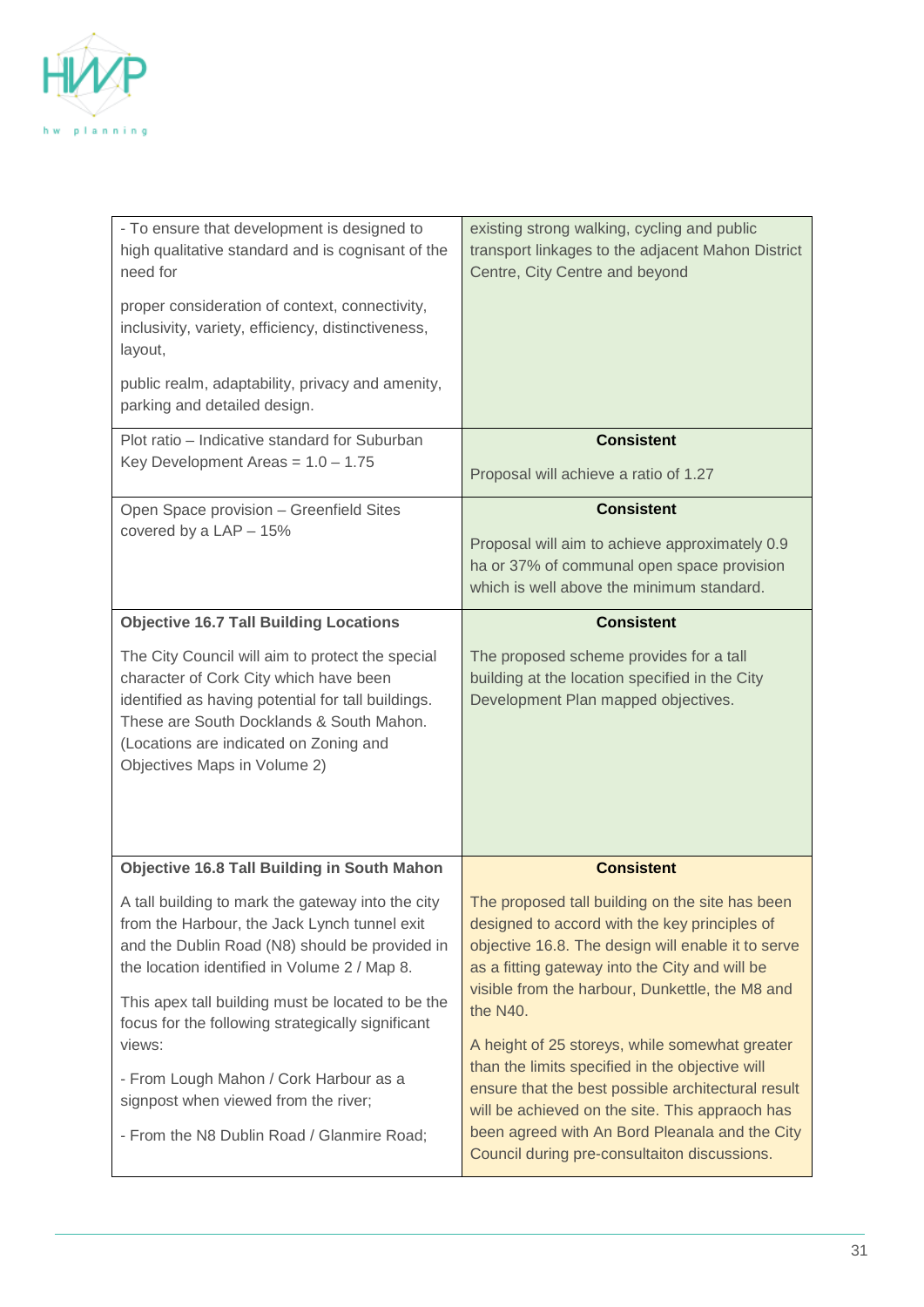

| - When emerging from the Jack Lynch tunnel on<br>the N25.                                                                                                                     |                                                                                                 |
|-------------------------------------------------------------------------------------------------------------------------------------------------------------------------------|-------------------------------------------------------------------------------------------------|
| The tall building should be located at the apex of<br>the Jacob's Island lands at its eastern side. The<br>tall building should be:                                           |                                                                                                 |
| - Of high design quality and designed to be seen<br>from the Harbour, the Dunkettle roundabout, the<br>Dublin Road and the Southern Ring Road<br>(westbound from the Tunnel); |                                                                                                 |
| - A maximum of 64m high/approx. 67.5m OD (or<br>equivalent of approximately 16-20 storeys);                                                                                   |                                                                                                 |
| - Either a slender point building with a<br>slenderness ratio of at least 3:1, a sail-like<br>building or an apex building in design;                                         |                                                                                                 |
| - In residential use, with the possibility of ground<br>floor commercial use at ground floor to provide<br>for the needs of residents and users of the<br>Mahon walkway;      |                                                                                                 |
| - The tall building should be approximately twice<br>the height of its adjacent building;                                                                                     |                                                                                                 |
| - Particular consideration should be given to<br>daylight/sunlight /amenity impacts on adjacent<br>blocks & public space;                                                     |                                                                                                 |
| - Proposals to re-orientate the buildings so that<br>it addresses the site's context in a positive<br>fashion                                                                 |                                                                                                 |
| (i.e. the apex of the river) will be considered on<br>their merits providing they do not result in<br>significant loss of area to the proposed park.                          |                                                                                                 |
| <b>Objective 16.9 Sustainable Residential</b><br><b>Development</b>                                                                                                           | <b>Consistent</b>                                                                               |
| Residential developments shall be sustainable<br>and create high quality places and spaces                                                                                    | The proposed development accords with the<br>specifics of objective 16.9 as it aims to deliver. |
| which:                                                                                                                                                                        | A high quality residential development<br>with                                                  |
| a. Deliver a quality of life which residents and<br>visitors are entitled to expect in terms of<br>amenity, safety and convenience;                                           | 37% of the site will be dedicated to<br>communal and private open spaces                        |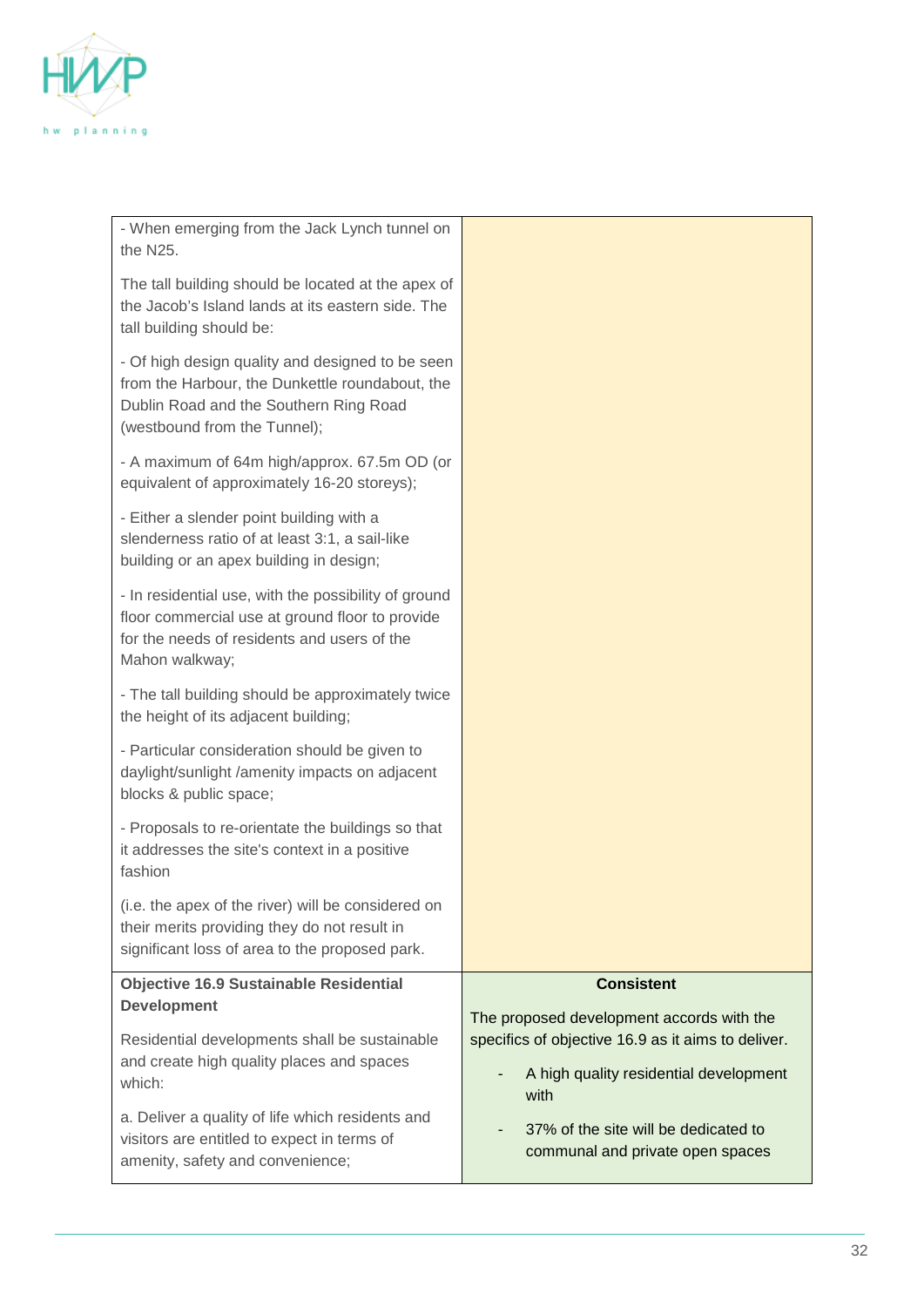

b. Provide adequate open space which are practical in terms of scale and layout and naturally supervised by the aspect of the dwellings it serves;

c. Provide a good range of suitable facilities;

d. Prioritise walking, cycling and public transport and minimise the need to use cars

e. Present an attractive appearance with a distinct sense of place;

f. Are easy to access and navigate;

g. Promote the efficient use of land in terms of density and plot ratio;

h. Promote social integration and provides accommodation for a diverse range of household types and age groups;

i. Enhance and protect the built and natural heritage

Dwelling mix

One bedroom – max. 20%.

Two bedroom – min. 30%.

Two bedroom – min 50%.

- The development will introduce local retail and childcare to Jacobs Island which currently lacks such services.
- The site location will encourage the use of the excellent existing walking, cycling and public transport infrastructure in the area
- The proposal will be developed according to a high-quality standard of architectural design and will feature a focal point tall building which will serve as a gateway to the City and a landmark in the wider area.
- Accessibility and connectivity to the proposed development will be a key asset as outlined in the accompanying connectivity map
- The proposed net density of 137 units per hectare and plot ratio of 1.21 are appropriate to the site and the valuable, well connected location that is Jacobs Island.
- The proposed housing mix is consistent with the latest guidelines and will provide for identified housing need in this area
- The scheme is accompanied by a full landscape design report which outlines the approach to unify and connect the development with the site's unique location adjacent to the existing linear park and walkway fronting onto Lough Mahon

#### **Not applicable**

The mix ranges specified in the 2018 Apartment Guidelines take precedence over the Development Plan (see section on 2018 Guidelines above)

33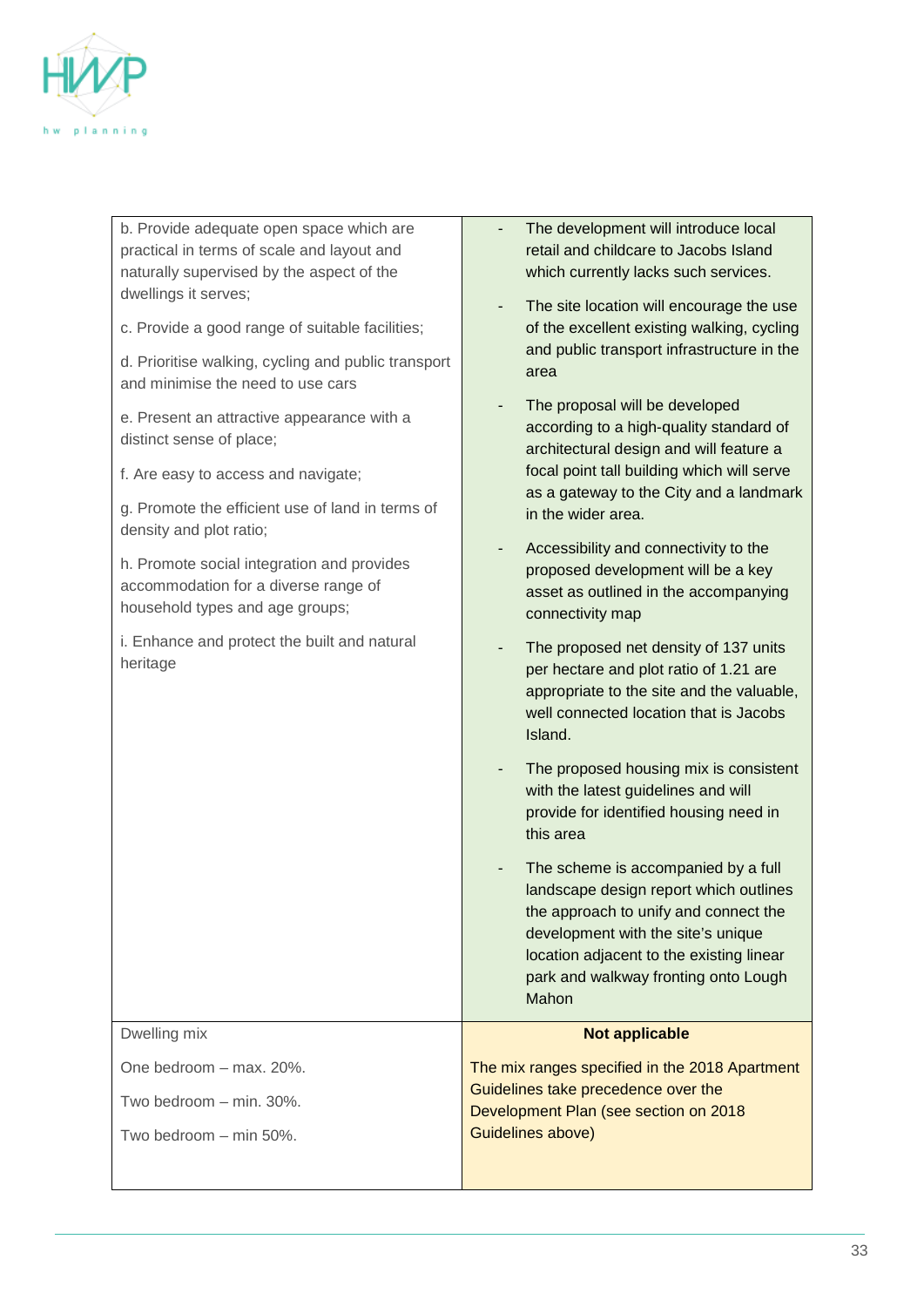

| Min Floor Areas -                                                                                                                                                      | <b>Not applicable</b>                                                                                                                                                                                                                                       |
|------------------------------------------------------------------------------------------------------------------------------------------------------------------------|-------------------------------------------------------------------------------------------------------------------------------------------------------------------------------------------------------------------------------------------------------------|
| One bedroom 55 sq. m.                                                                                                                                                  | The minimum dwelling sizes specified in the<br>2018 Apartment Guidelines take precedence                                                                                                                                                                    |
| Two bedroom / 3 persons 80 sq. m.                                                                                                                                      | over the Development Plan (see section on                                                                                                                                                                                                                   |
| Two bedroom / 4 persons 90 sq. m.                                                                                                                                      | 2018 Guidelines above)                                                                                                                                                                                                                                      |
| Three bedroom 100 sq. m.                                                                                                                                               |                                                                                                                                                                                                                                                             |
| Four bedroom 115 sq. m.                                                                                                                                                |                                                                                                                                                                                                                                                             |
| Car Parking - Zone 3                                                                                                                                                   | <b>Consistent</b>                                                                                                                                                                                                                                           |
| Residential-1 per unit + 0.25 Visitor (Maximum<br>Provision)                                                                                                           | Were the proposed development to seek to<br>achieve the maximum allowable parking                                                                                                                                                                           |
| Retail - 1 per 20 sq. m                                                                                                                                                | provision in accordance with development plan<br>standards, total parking onsite would amount to                                                                                                                                                            |
| Childcare $-1$ per 6 students                                                                                                                                          | approximately 571 spaces (Residential - 516,<br>Retail 43 & Creche approx. 12). The proposed<br>provision of 409 car parking spaces is well<br>within this maximum value and will serve to<br>encourage more sustainable means of transport<br>in the area. |
| 5% of car parking spaces provided should be                                                                                                                            | <b>Consistent</b>                                                                                                                                                                                                                                           |
| set aside for disabled car parking.                                                                                                                                    | The scheme provides for 22 no. car parking<br>spaces which represents just over 5% of the<br>total parking provision                                                                                                                                        |
| Motorcycle parking should be provided to meet<br>the requirements of any development. Parking                                                                          | <b>Consistent</b>                                                                                                                                                                                                                                           |
| spaces should be provided on the basis of one                                                                                                                          |                                                                                                                                                                                                                                                             |
| motorcycle parking bay per 10 car parking<br>spaces provided for non-residential<br>developments and apartment developments.                                           | The Proposed development will provide for 43<br>no. motorcycle parking bays                                                                                                                                                                                 |
| <b>Electric Vehicle Parking</b>                                                                                                                                        | <b>Consistent</b>                                                                                                                                                                                                                                           |
| There is a national target for 10% of all road<br>vehicles to be powered by electricity by 2020<br>(Chapter 5). To meet this objective:                                | A dedicated EV charging point will be provided<br>as poart of the proposal. In addition, ducting will<br>be provided in 42 no. spaces to allow for future                                                                                                   |
| • Developments providing five or more parking<br>spaces shall incorporate ducting in at least one<br>parking space to allow for future fit out of a<br>charging point; | upgrading.                                                                                                                                                                                                                                                  |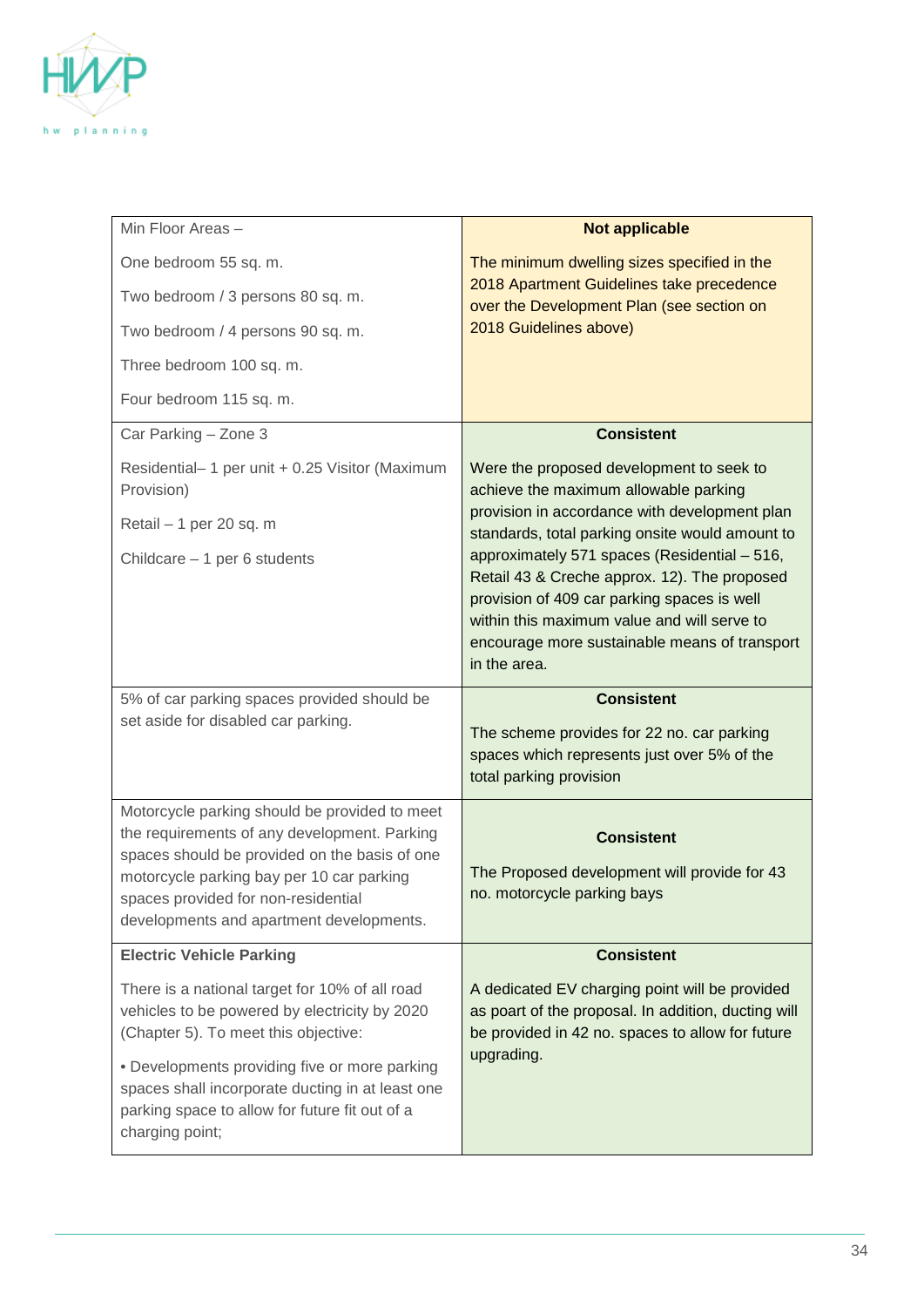

| • Development providing 10 or more parking<br>spaces shall provide 1) at least one parking<br>space equipped with a functioning EV charging<br>point and 2) at least 10% of spaces shall<br>incorporate ducting to allow for future fit out of a<br>charging point; |                                                                                                  |
|---------------------------------------------------------------------------------------------------------------------------------------------------------------------------------------------------------------------------------------------------------------------|--------------------------------------------------------------------------------------------------|
| . The EV infrastructure specified above shall be<br>in accordance with Cork City Council's Detailed<br>Standards for EV Charging Infrastructure.                                                                                                                    |                                                                                                  |
| <b>Cycle parking</b>                                                                                                                                                                                                                                                | <b>Not Applicable</b>                                                                            |
| 0.5 per unit in Suburbs                                                                                                                                                                                                                                             |                                                                                                  |
|                                                                                                                                                                                                                                                                     | The 2018 apartment guidelines set ambitious                                                      |
| Retail - 1 per 100 sq.m                                                                                                                                                                                                                                             | targets for bicycle parking provision. The<br>proposed scheme provides for 976 no. bicycle       |
| Creche - 1 per 25 children                                                                                                                                                                                                                                          | parking spaces across the scheme which is<br>largely in line with the new guidelines and is well |
|                                                                                                                                                                                                                                                                     | in excess of the minimum requirements in the<br>Cork City Development Plan which would           |

# **Mahon Local Area Plan 2014**

Among the Key aims outlined in the Mahon Local Area Plan introduction as relevant to the proposed development are as follows:

- To encourage a diverse and appropriate range of uses to meet the needs of Mahon as a place to live, work and visit;
- To promote a high standard of urban design with a clear sense of place and architectural quality, and to improve the structure and character of Mahon's urban form through appropriate land use zoning and guidance on typology, density, and built form and by promoting excellence in the design of buildings and spaces;
- To ensure a range of high quality new homes to promote choice and achieve a social mix;
- To maximise the contribution of sustainable travel modes in meeting travel demand, including improved public transport services, demand management measures, and ensuring the provision of a comprehensive local and strategic walking and cycling network;
- To conserve and enhance Mahon's natural heritage and built heritage assets, including Bessboro House and parkland and the Natura 2000 habitats at Douglas Estuary and Lough Mahon;

The proposed development is consistent with the above listed aims as it seeks to consolidate the residential development of Jacob's Island with a high quality design strategy while also providing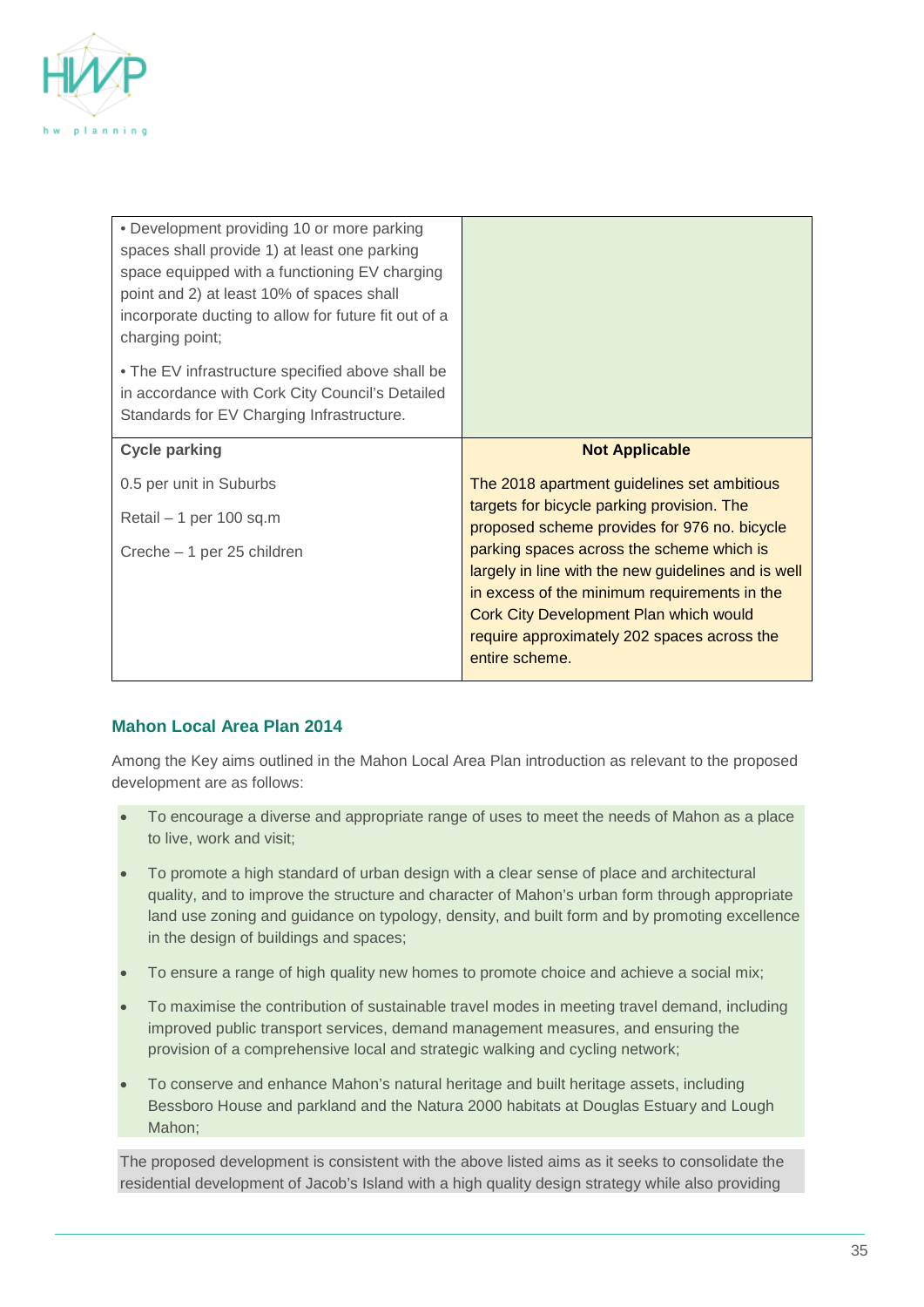

for additional local services to increase the vibrancy of the area and meet the needs of existing and future residents.

The delivery of growth in Mahon has been separated into two Tranches in the LAP. The plan envisages the first tranche to be delivered in advance of the development of the proposed rapid transit and the second to be delivered after this delivery. Tranche 1 envisages a population increase of 4000 or 1,650 units. 410 of these units are targeted for Jacob's Island

#### **Objective 16.9 Sustainable Residential Development**

Residential developments shall be sustainable and create high quality places and spaces which:

a. Deliver a quality of life which residents and visitors are entitled to expect in terms of amenity, safety and convenience;

b. Provide adequate open space which are practical in terms of scale and layout and naturally supervised by the aspect of the dwellings it serves;

In relation to the local landscape character, the LAP aims to:

Conserve and enhance landscape assets, including those Landscape Preservation Zones and Areas of High Landscape Value set out in the Cork City Development Plan 2009-2015, and use them to create a strong sense of place and contribute to amenities in the area.

Conservation Objective: To maintain or restore the favourable conservation condition of the bird species. Developments required to demonstrate no significant effects on habitat and protected species. Protection of significant trees / tree groups and ecological design of private and public open spaces.

The lands on the eastern boundary of the site which include the Mahon walkway amenity, are designated as an area of High Landscape Value within the Cork City Development Plan. Proposals for landscaping and shared open space around the proposed development will ensure consistency with the character of this exiting landscape and will aim to enhance and improve the exiting open spaces for the benefit of the local population.

The LAP describes the strategic location of Mahon and its suitability for sustainable development as the "Mahon Opportunity" and outlines the advantages of the area as follows:

- The development lands are strategically located to benefit from proximity to the City Centre and Docklands and the proposed public transport system upgrade, including rapid transit that will also provide high frequency access to UCC, CUH, CIT and Ballincollig;
- Mahon has a strong existing residential community and has benefited from RAPID status for the duration of the programme;
- Mahon offers a very attractive environment for residential development with a high landscape value, views, amenities, walkways and services;
- Mahon offers a cluster of employment uses and opportunities of benefit to those who will live in the area and served by local and retail services;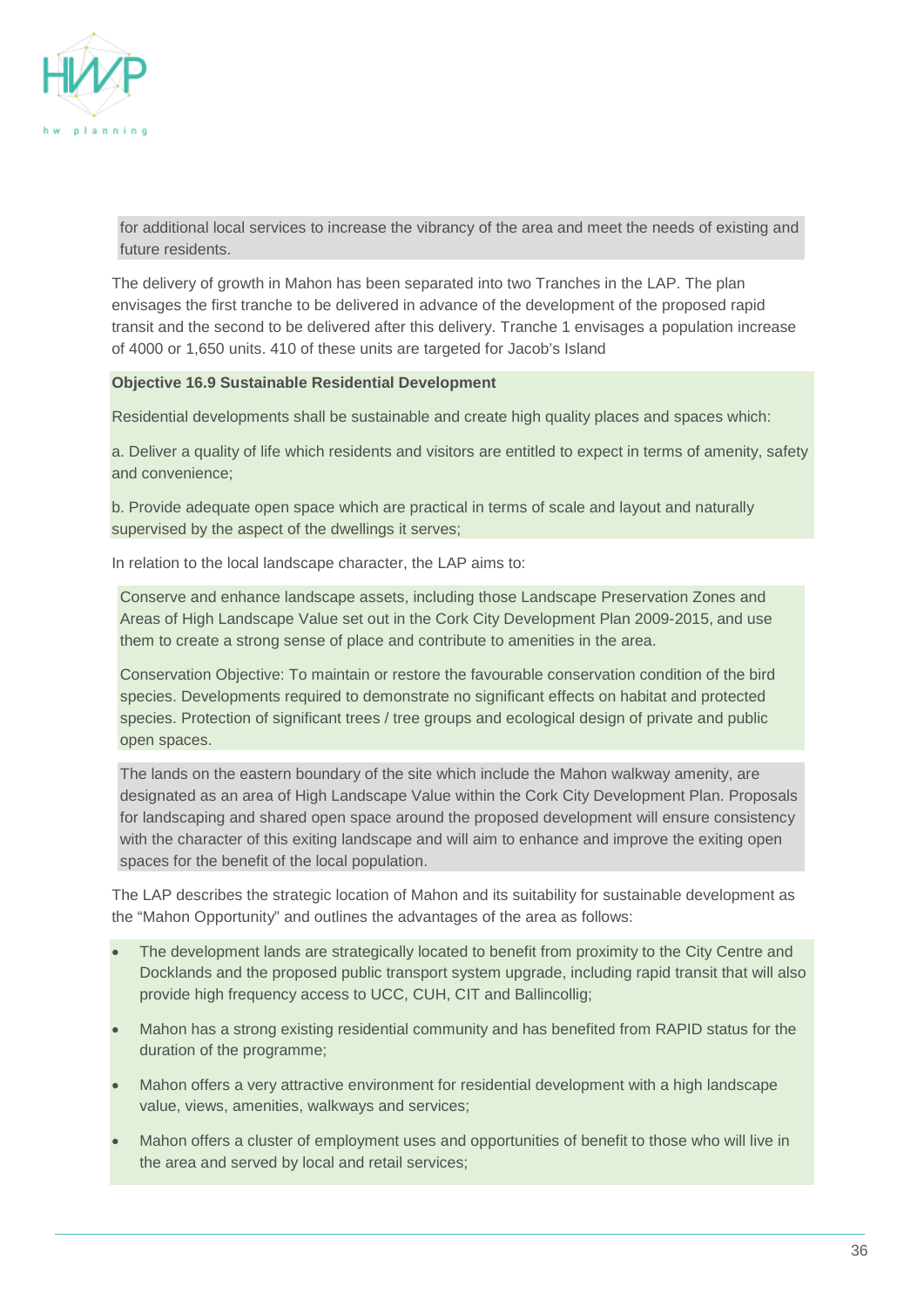

• Mahon is well served by shopping and local services at Mahon Point, Avenue De Rennes and other neighbourhood centres.

In addition, the LAP outlines the residential development concept for Mahon which includes various aims including to:

- Consolidate established residential areas and improve their amenity;
- Allow for high quality intensification of residential sites within existing residential areas.

Among the specific objectives outlined in the LAP are:

#### **Objective P01: High quality development**

Improve the quality of life of people through the provision of high quality residential, employment and other development.

#### **Objective P02: Recreational and Green Infrastructure**

Ensure the provision of recreational and green infrastructure to meet people's needs and maximise opportunities to link the spaces and to seek Bessboro House Park as a neighbourhood park to meet the needs of the Mahon Neighbourhood.

#### **Objective P03: Community, Civic and other Infrastructure**

To ensure that Mahon is served by high quality community, civic, and other infrastructure and local services to meet the needs of the area and to provide for social cohesion and sustainable patterns of development in urban villages / neighbourhoods. This will include a new Mahon Library, youth centre and childcare facilities.

The proposal is consistent with all of the above objectives as it seeks to provide a high quality residential development with strong connectivity to existing recreational and green infrastructure and including local services and childcare provision.

The proposed transport system for Mahon is based on the following transport aims and objectives:

- Provision of residential development proximate to employment opportunities in Mahon and to the public transit system (City-wide stats from the Census 2011 show that 65% of those living and working in the city commute by non-car modes);
- To achieve a shift towards the achievement of national transport targets for modal split and to prioritise non-car modes as a transport solution for Mahon;
- To optimize the number of short trips for walking and cycling and public transport trips to encourage individuals to use a feasible alternative to the car for a range of trip purposes, including work, education, leisure and shopping / local services;
- Support and encourage walking and cycling so that short trips by these modes are encouraged due to safe and attractive routes and improved connectivity within, and to, the Mahon area;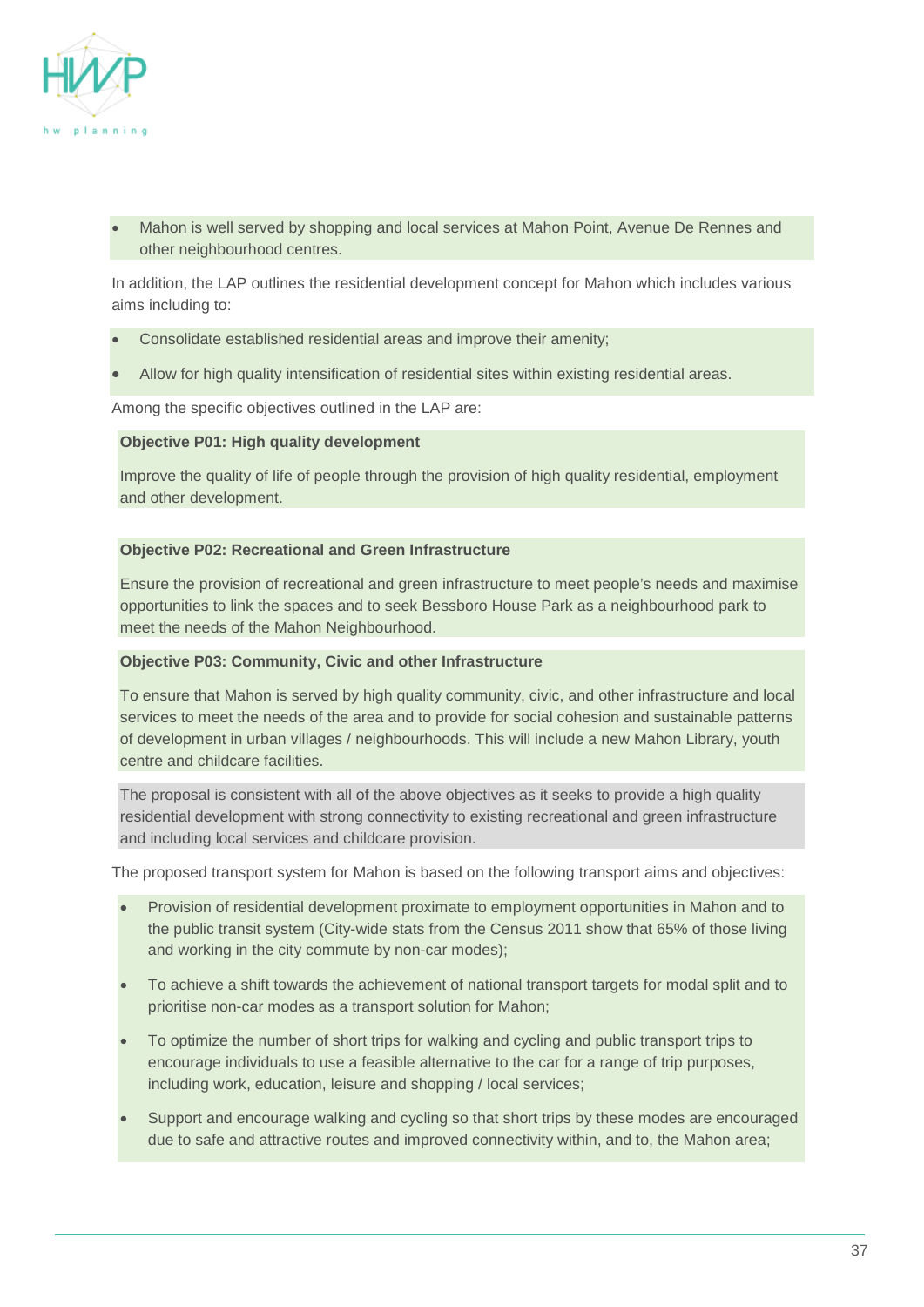

- Support the provision of improved public transport network with viable public transport services levels and infrastructure and the potential for rapid transit to be delivered to connect Mahon to Docklands, the City Centre, Bishopstown and Ballincollig;
- Reduce the impact of development within Mahon on the N40 and to reduce the peak hour tidal flow of traffic;

#### **Objective TO1: Smarter Travel Targets**

To require all future non-residential development in Mahon to aim to achieve a transport mode split of 45% private car trips and 55% non-private car trips, or better.

#### **Objective T04: Walking and Cycling**

Improve pedestrian and cycle access, permeability, safety and priority throughout Mahon to encourage shorter trips by non-car modes and the creation of attractive streets

We consider that the advancement of the proposed scheme at Jacobs Island will align and be consistent with the transport objective for Mahon and indeed the wider metropolitan area. Jacob's Island is currently a sustainable residential location by virtue of its walking, cycling and public transport linkages to the adjacent Mahon District Centre, City Centre and beyond. This has been demonstrated in Census 2016 statistics, which highlights that over 30% of Jacob's Island residents travel to work by sustainable modes including walking, cycling or public transport.

The proposal will assist with delivering the necessary critical mass of population required to ensure the viability of future transport infrastructure.

Due to proximity to the N40 dual carriageway, potential impacts from noise will be a key consideration for the Jacob's Island scheme. WE note the following objectives from the LAP:

# **Objective N01:**

Ensure that new development is not adversely affected by unacceptable levels of noise pollution.

# **Objective N02:**

Seek to ameliorate the impact of unacceptable levels of noise pollution on existing areas.

The proposed development has regard to the potential noise impacts from the nearby N40 and makes provision for the following as mitigation measures

- Acoustic zoning of the site to use the site layout to create comfortable external areas and reduce the noise incident on sensitive facades;
- Use the building envelope design to attenuate noise entering the building and;
- Extending the existing barrier along the roadside to further improve the amenity of external spaces.

The Applicant is also cognisant of previous An Bord Pleanála decisions on neighbouring land which required a landscaped buffer of 10 metres from the edge of the road carriageway (Ref: 07/32686)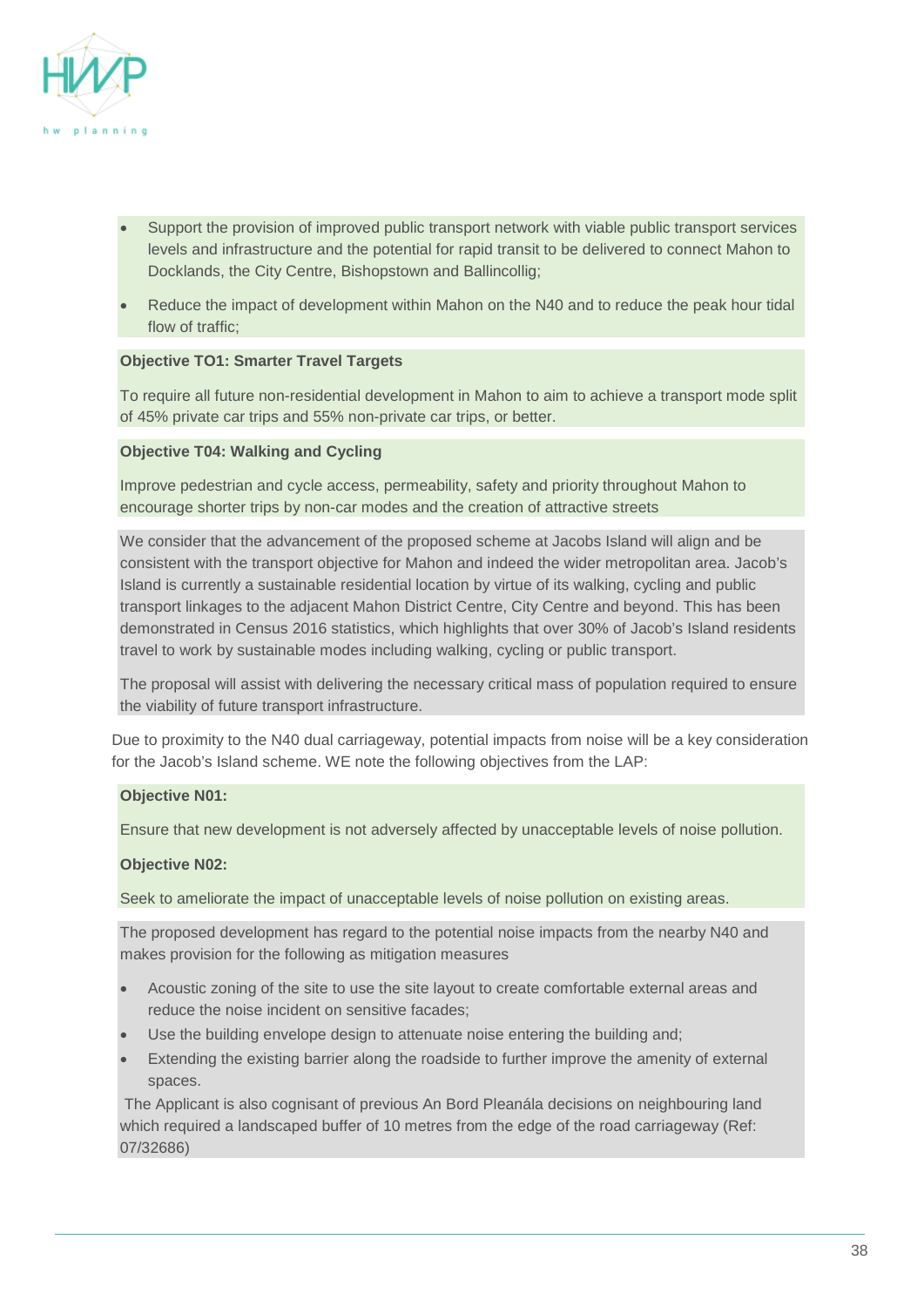

In terms of specific development objectives for the Jacobs island sub-precinct, as outlined below, we consider that the proposed development is fully consistent.

Residential development

*Existing residential units* 331

*Gross floor area as a % of total* 70% minimum

*Residential yield [dwellings per hectare] -* 35-90dph *(medium – medium-high density)*

*Indicative new units -* 250-635

*Indicative additional population -* 600-1,530

Non-residential development

*Gross floor area (as a % of total)* 30% maximum

*Non-residential type* New Neighbourhood Centre to include a convenience anchor and ancillary local services and up to 15,000gsm business and technology employment uses.

*Neighbourhood Centre* 1,200 gsm local centre committed (convenience and local services). New Neighbourhood centre to serve the needs of the catchment, including convenience anchor.

*Community facilities* Childcare facilities

The proposed net density of the scheme at 137 dph exceeds the LAP goals but is consisten twith more recent national policy in this regard.

We note that when planning permission on adjacent lands (Ref: 07/32686 ABP Ref: PL 28.232275) is combined with the total number of units in the proposed development the potential housing yield in the Jacobs Island sub area would amount to 660 units. This is marginally above the indicative yield as outlined in the LAP but is justified based on the changed housing market since the publication of the LAP in 2014.

The indicative additional population as outline in the LAP assumes on average more than 2 occupants per household which would have been influenced by the City Development Plan housing mix requirements. The proposed development is in accordance with the 2017 apartment guidelines on housing mix which recognise the reduction in average household sizes and supersede the City Development Plan requirement for a minimum number of 3-bedroom units. The proposed scheme as a result will consist of just over 23% studio or 1-bedroom units and just under 73% 2-bedroom units.

The proposed development provides for a retail development consisting of 3 separate units of 861 sq. m gross floor area in total which is well within the thresholds outlined for Neighbourhood centres. The scheme will aim to attract a small sized convenience retailer to serve local need as well as an ancillary retail offering. The Board will note that the proposed neighbourhood centre is distinct from the already committed retail provision in the area, as accounted for in the LAP. A 2007 application for a mixed use scheme (07/32686) includes provision for 5 small retail outlets of 138 sq. m, 234 sq. m,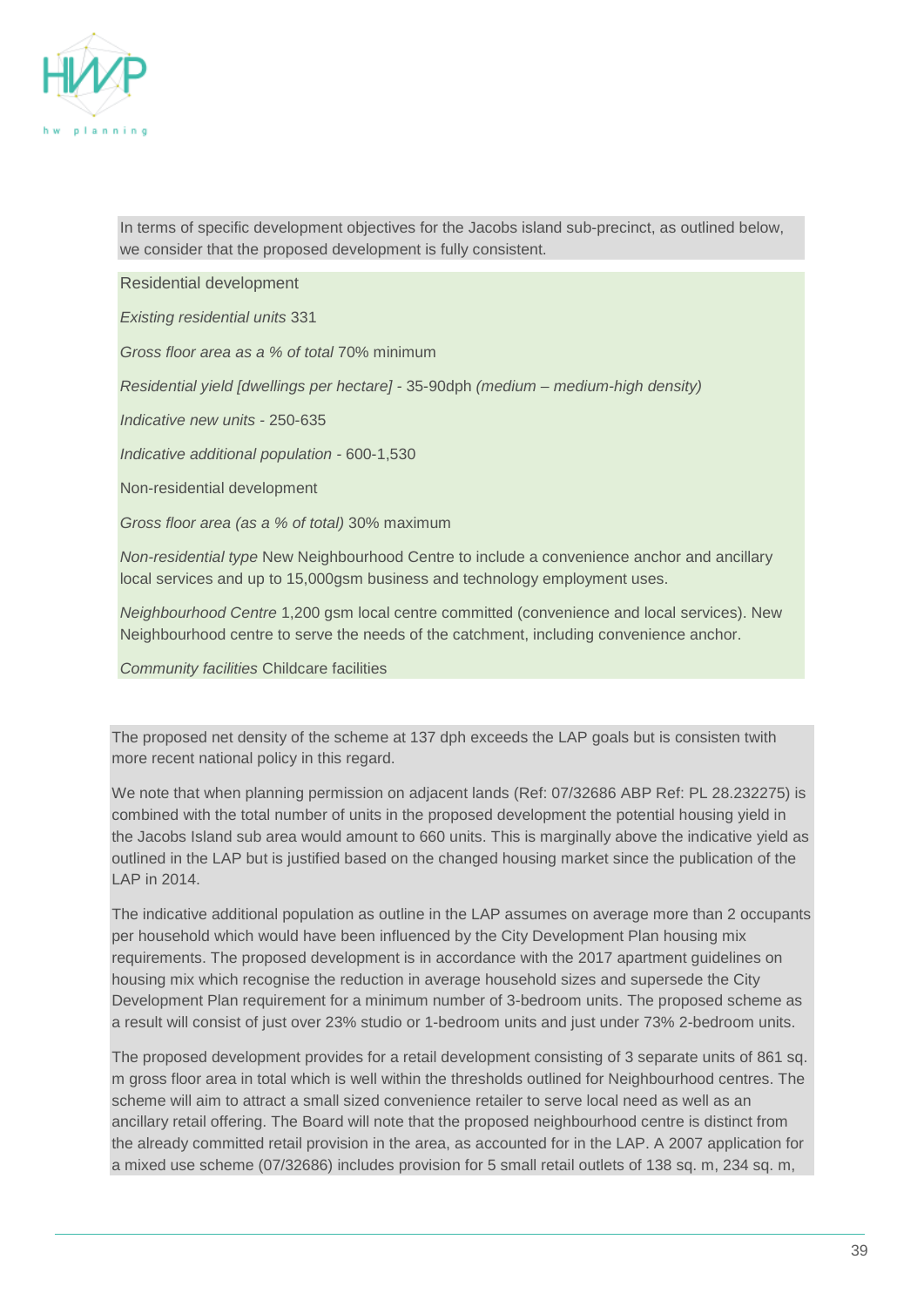

93, sq. m, 117 sq. m & 235 sq. m respectively (Total 817 sq. m). This permission also included 2 medical centre units totalling 527 sq. m. The 1,200 gsm referred to in the Mahon LAP is an approximation of this committed retail provision.

The proposal aims to provide for a creche of 376 sq. m within the neighbourhood centre zoning to accommodate existing and future residents of this area.

# **Metropolitan Cork Joint Retail Strategy 2015**

The strategy published jointly by Cork City and County Councils in 2015 identifies Jacobs island as a suitable location for a Neighbourhood centre in its retail hierarchy.

The strategy refers to Neighbourhood centres as providing important top up and day to day shopping and retail service requirements. They are typically characterised by an appropriately scaled convenience offer and ancillary retail services and serve a small localised catchment population.

**Policy 6: Neighbourhood Centres and Large Village Centres:** To support, promote and protect Neighbourhood Centres and Large Village Centres which play an important role in the local shopping role for residents and provide a range of Metropolitan Cork Joint Retail Strategy essential day to day services and facilities. The opportunity for development of new neighbourhood centres will be identified in Development Plans or Local Area Plans as appropriate including where significant additional population growth is planned or where gaps in existing provision are identified. Neighbourhood Centres generally serve smaller, more localised communities and provide an important service at a local level. Comparison retail floorspace will be limited to small scale local provision.

The proposed development of a neighbourhood centre at the proposed location is consistent with the identified retail hierarchy in the Cork Joint Retail Strategy.

By proposing 3 no. units that will be appropriate in size for local convenience retail only (590 sq. m, 150 sq. m and 138 sq. m respectively), the proposed development will cater to local need on Jacobs Island only in accordance with Policy 6 of the Joint Retail Strategy.

Further to policy 6, the need for a neighbourhood centre at this location has been identified in both the LAP and the City Development Plan.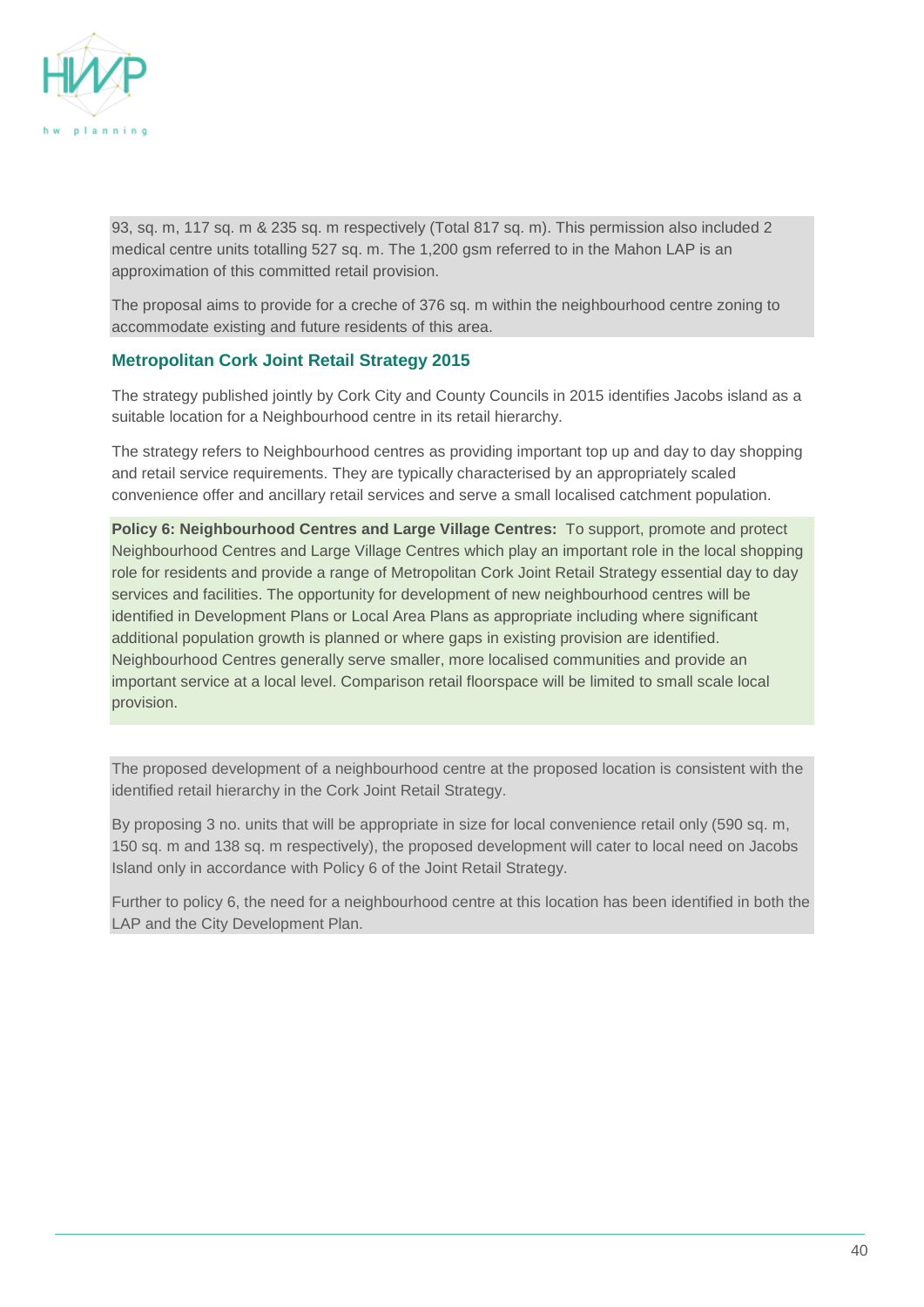

# **Summary of Statement of Consistency with Key Planning Policy matters**

| <b>Strategic</b><br><b>Policy</b><br><b>Objectives</b> | <b>Population</b><br>NPF Objective 8 - Growth target of 105,000 -<br>$\bullet$<br>125,000 for Cork City and Suburbs by 2040<br>SWRPG - Growth Target of 22,290 people<br>$\bullet$<br>between 2010 - 2022 for Cork City                     | As of Census 2016 the<br>population of Cork City had<br>grown by almost 6,500 since<br>the previous census. This<br>would indicate that the targets<br>set in the SWRPG were not<br>on course to being met.<br>Assuming an average<br>occupancy rate of 2.4<br>persons per household, we<br>project that the proposed<br>development will increase the<br>population in the area by 991. |
|--------------------------------------------------------|---------------------------------------------------------------------------------------------------------------------------------------------------------------------------------------------------------------------------------------------|------------------------------------------------------------------------------------------------------------------------------------------------------------------------------------------------------------------------------------------------------------------------------------------------------------------------------------------------------------------------------------------|
|                                                        | <b>Density</b><br>NPF Objective 35 - Increase residential<br>$\bullet$<br>density in settlements.<br>Central and / or accessible locations - Higher<br>$\bullet$<br>densities appropriate                                                   | The proposed development<br>will achieve a net residential<br>density of approx. 137 units<br>per hectare.                                                                                                                                                                                                                                                                               |
|                                                        | <b>Transport</b><br>NPF Objective 64 - Integrated land use and<br>spatial planning that supports public transport,<br>walking and cycling as more favourable modes of<br>transport to the private car.                                      | The proposed development<br>will benefit from existing<br>walking / cycling and public<br>transport linkages in the area<br>and will limit provision of<br>parking to encourage future<br>residents to avail of these<br>sustainable modes.                                                                                                                                              |
| <b>Local Policy</b><br><b>Objectives</b>               | <b>City Development Plan</b><br>Goal 1 - Increase population and households<br>Goal 4 - Promote sustainable modes of<br>transport<br>Mahon Identified as a Key Development area<br>$\bullet$<br>Objective 16.8 - Tall Building<br>$\bullet$ | The proposed development<br>will contribute to the high<br>level strategic goals of Cork<br><b>City Development Plan</b><br>through assisting population<br>and household growth in the<br>key development area of<br>South Mahon. The Proposal<br>also provides for a Tall<br>Building. In accordance with<br>objective 16.4 in the Plan.                                               |
|                                                        | <b>Mahon LAP</b><br>Objective 14.1 – expansion of population                                                                                                                                                                                | The proposed development<br>will contribute to meeting the<br>population and housing<br>targets contained in the LAP                                                                                                                                                                                                                                                                     |